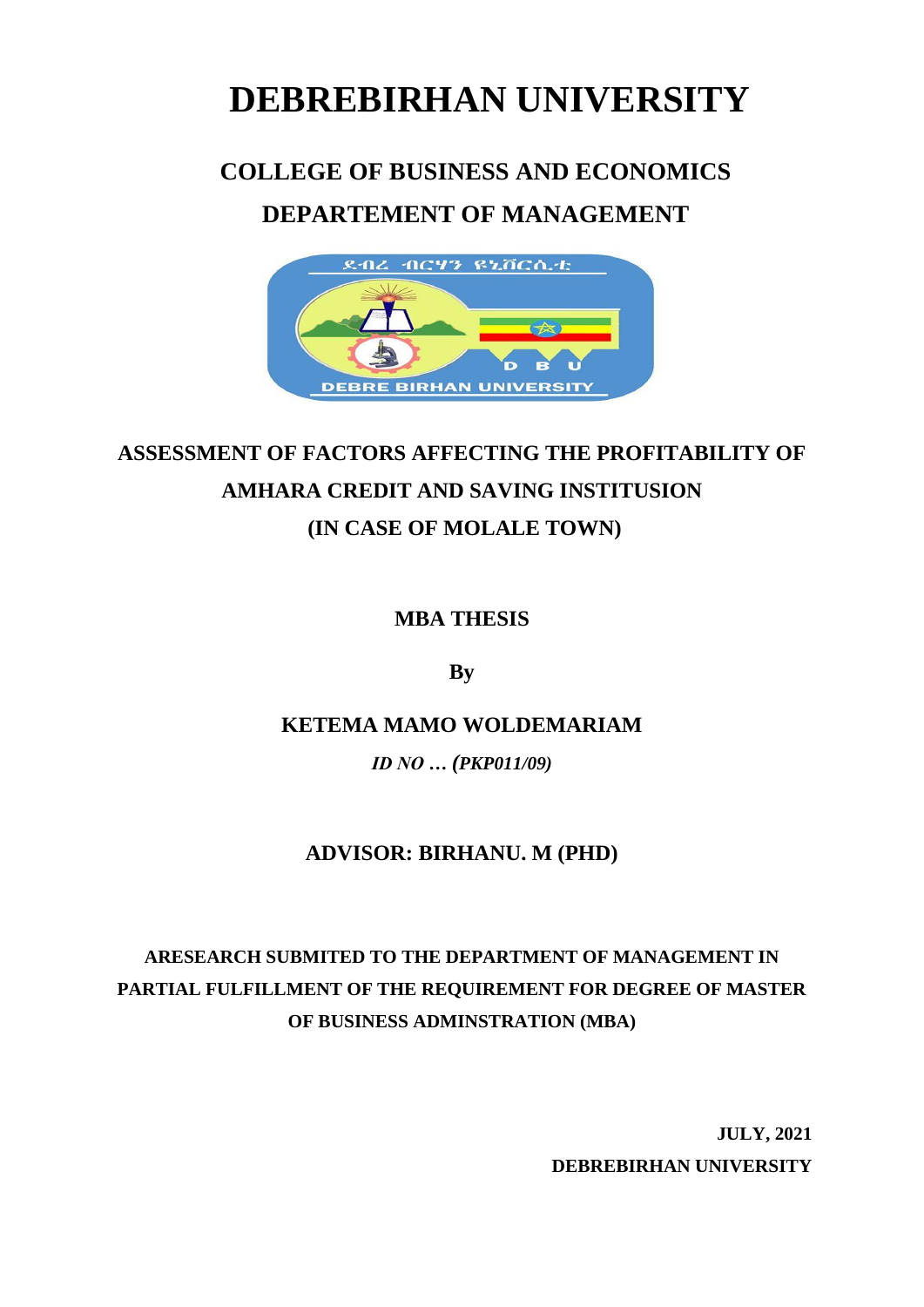# **ASSESSMENT OF FACTORS AFFECTING THE PROFITABILITY OF AMHARA CREDIT AND SAVING INSTITUSION (IN CASE OF MOLALE TOWN)**

**BY**

#### **KETEMA MAMO WOLDEMARIAM**

**ARESEARCH SUBMITED TO THE DEPARTMENT OF MANAGEMENT IN PARTIAL FULFILLMENT OF THE REQUIREMENT FOR DEGREE OF MASTER OF BUSINESS ADMINSTRATION (MBA)**

> JULY 2021  **MOLALE ETHIOPIA**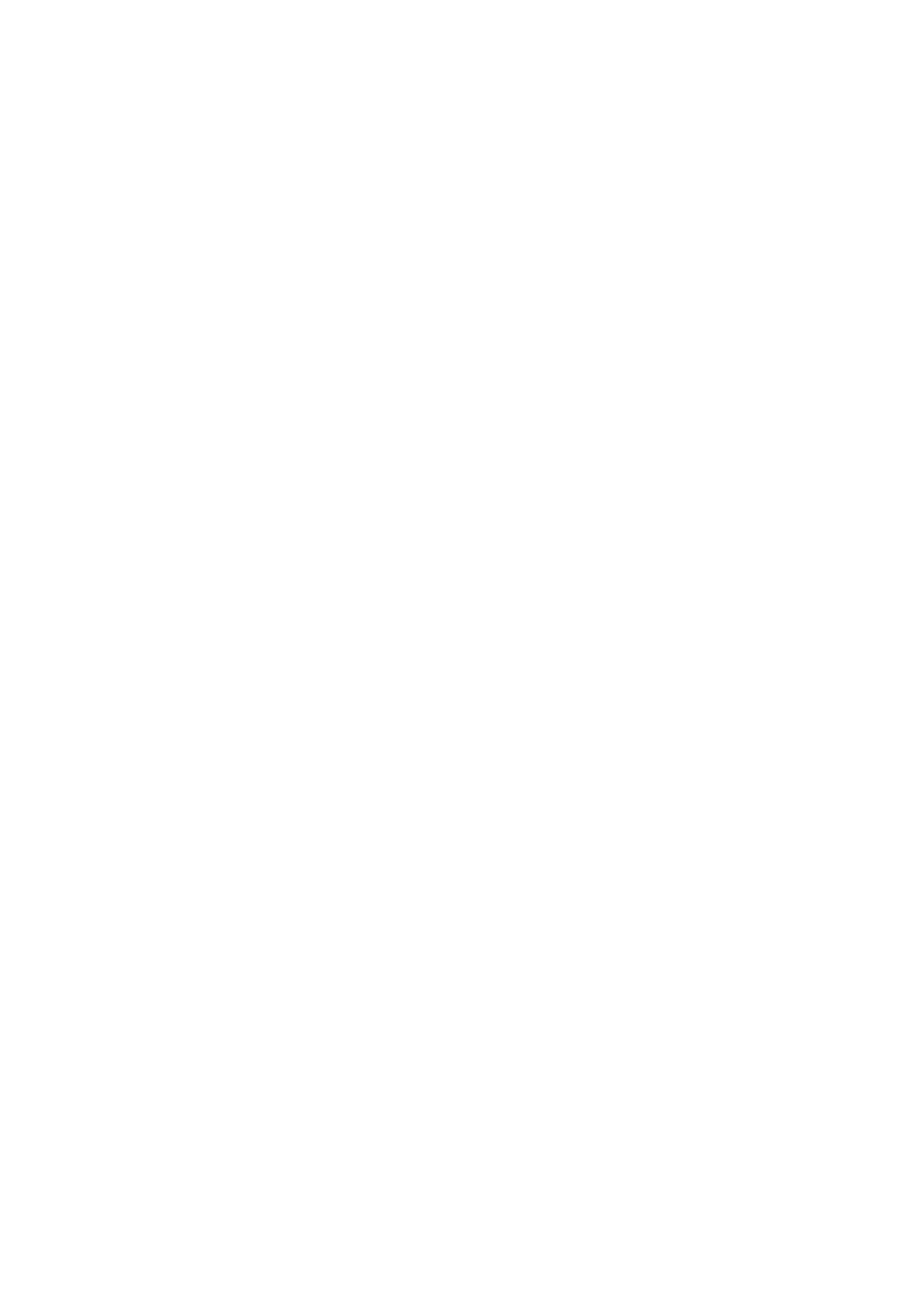### **DECLARATION**

I, the undersigned, declare that the thesis is my original work, and has not been presented for a degree in other university and that all sources of materials used for the thesis have been duly acknowledged.

Name: Ketema Mamo Woldemariam

Date of Submission: 9 July, 2021 College of Business and Economics Debrebirehan University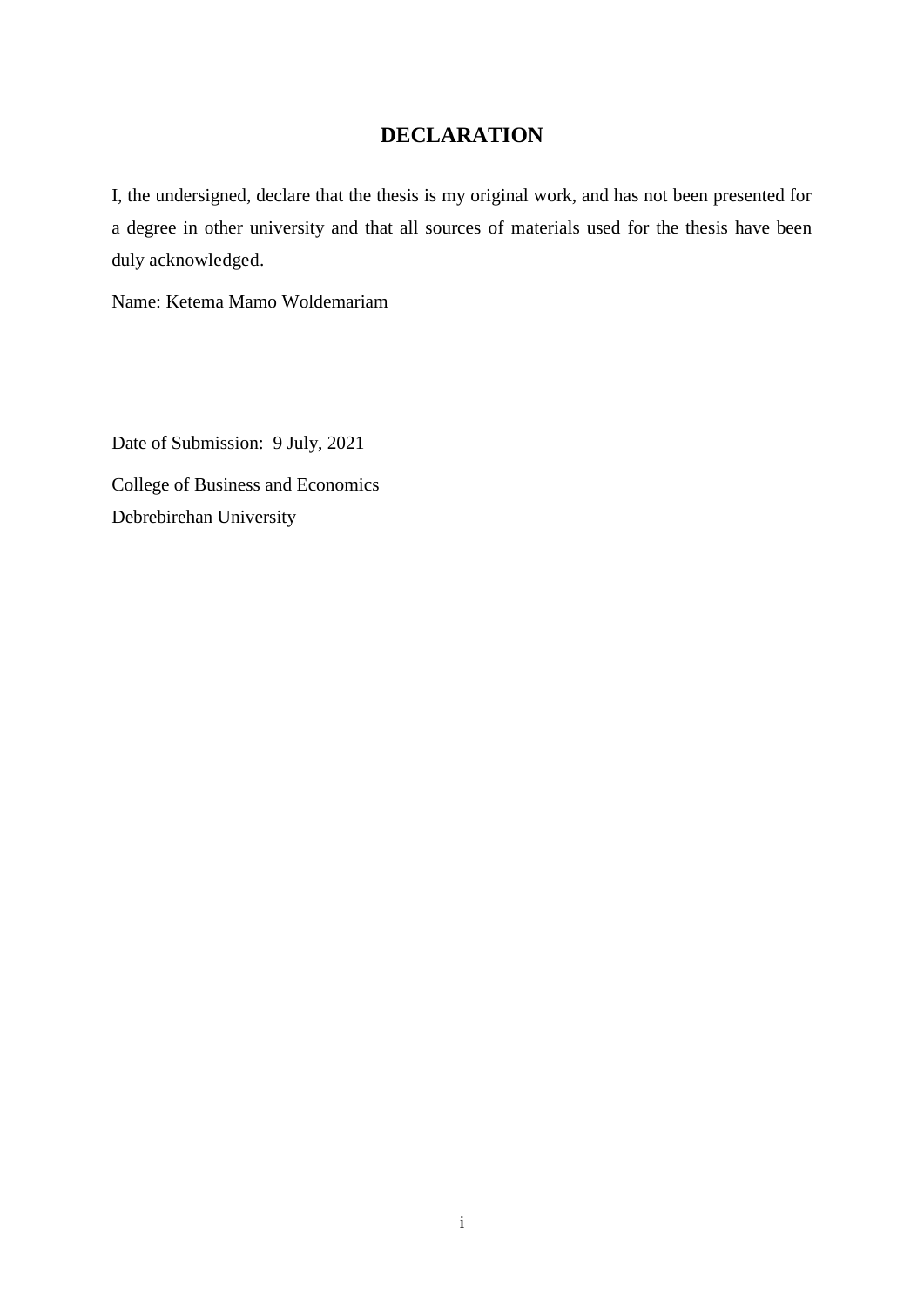# **DEBREBIRHAN UNIVERSITY**

# **COLLEGE OF BUSINESS AND ECONOMICS DEPARTEMENT OF MANAGEMENT**

#### **Examiners' Thesis Approval Page**

**Approved by**: We the examiners board approve that this thesis has passed through the defence and review process

| Chairperson              | Signature | Date |
|--------------------------|-----------|------|
| <b>External Examiner</b> | Signature | Date |
| <b>Internal Examiner</b> | Signature | Date |
| Principal Advisor        | Signature | Date |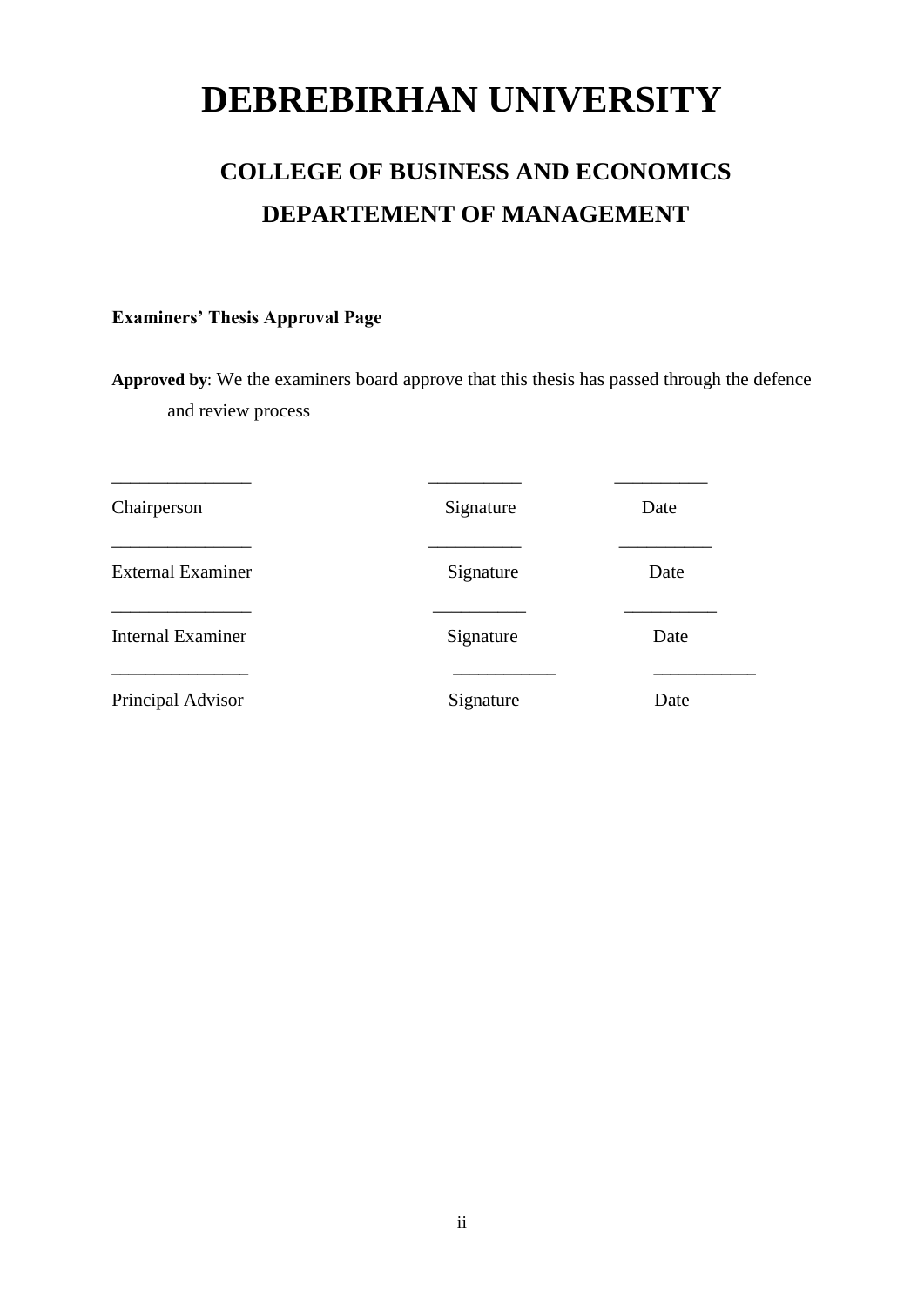#### <span id="page-5-0"></span>**ACKNOWLEDGMENT**

First, I would like to thank Almighty God for all things. Secondly, l would like to express my deepest sincerely and respectful gratitude to my advisor Birhanu Moltot (Ph.D.) for his invaluable and fruitful advice in giving clue and showing best direction in what manner that I would prepare this research paper. Thirdly, I am grateful respect to Molale Town Amara saving and credit institution manager and employees for providing important information relevant to the study. Finally my deepest admiration and thanks goes to my beloved wife W/ro Teje Teshome who supported me to process this paper in my home.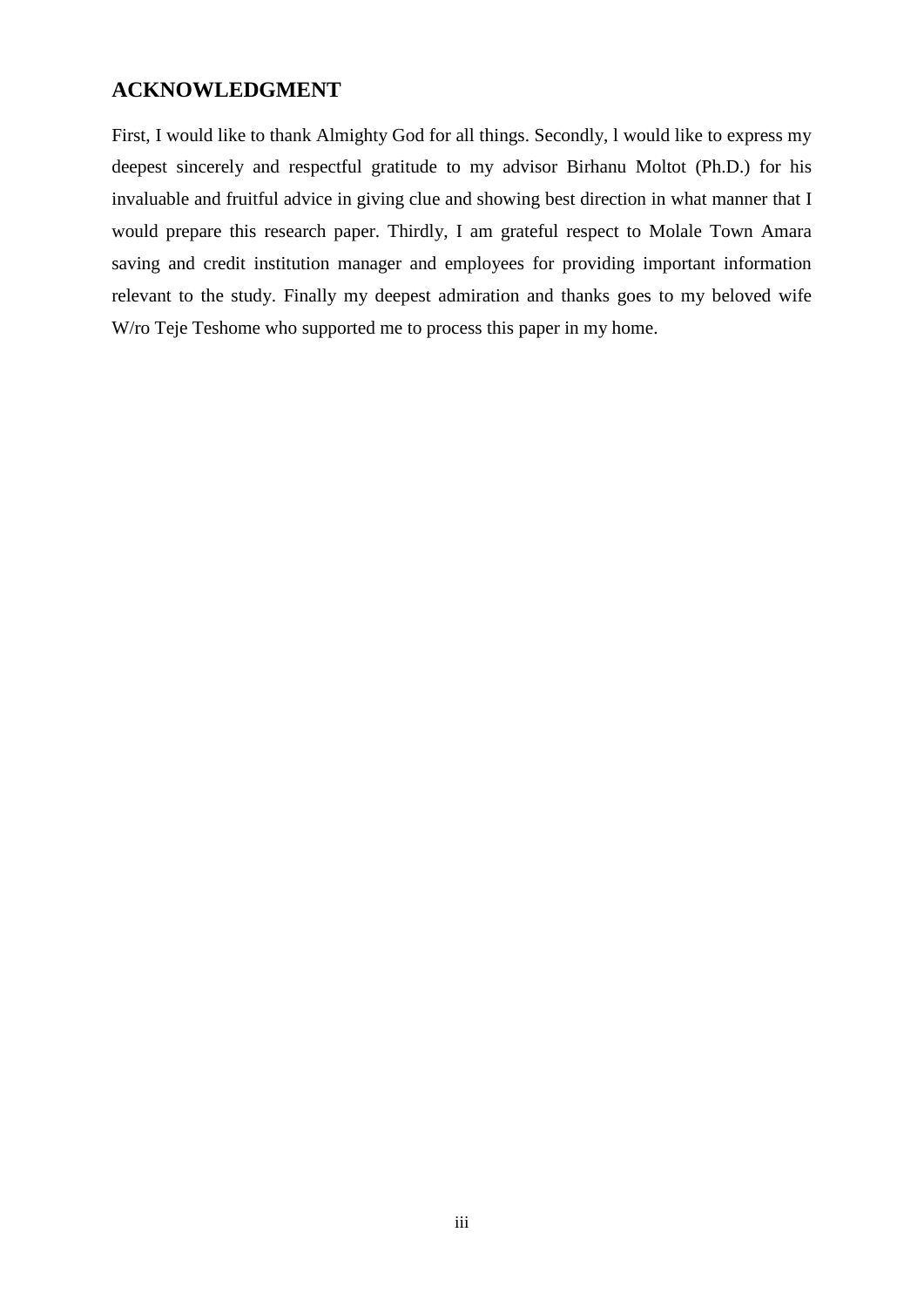### **Table of Contents**

| <b>Contents</b> | <b>Pages</b> |
|-----------------|--------------|
|                 |              |
|                 |              |
|                 |              |
|                 |              |
|                 |              |
| 1.              |              |
| 1.1.            |              |
|                 |              |
|                 |              |
|                 |              |
|                 |              |
|                 |              |
|                 |              |
|                 |              |
|                 |              |
|                 |              |
|                 |              |
|                 |              |
|                 |              |
|                 |              |
|                 |              |
|                 |              |
|                 |              |
|                 |              |
|                 |              |
|                 |              |
|                 |              |
|                 |              |
|                 |              |
|                 |              |
|                 |              |
|                 |              |
|                 |              |
|                 |              |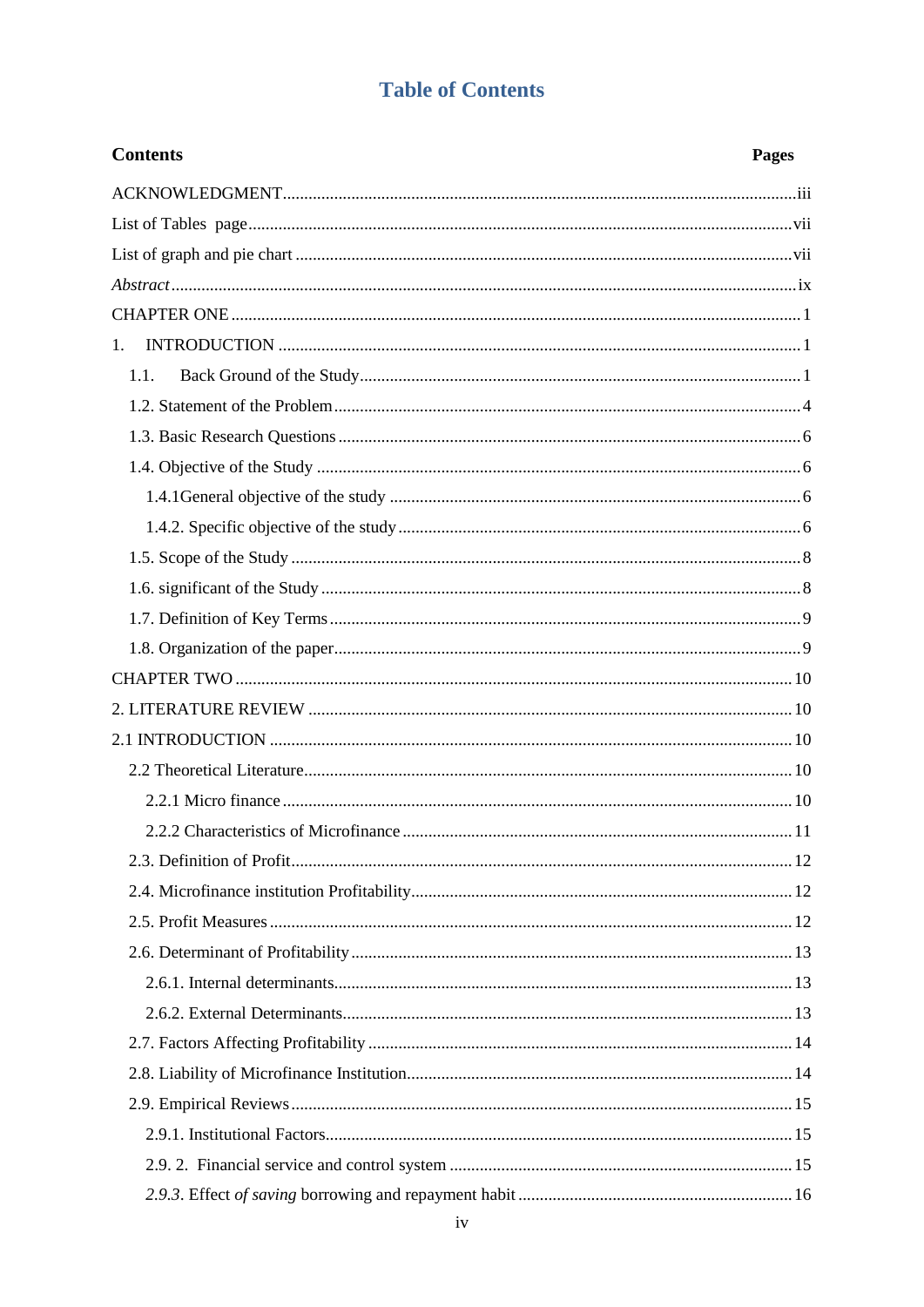| 4.2.7. The impact of market competition on profitability and market share of<br>the<br>microfinance.<br>27 |
|------------------------------------------------------------------------------------------------------------|
| 4.2.9. Impact of capitalization of asset utilization and professional capitalization asset utilization     |
| 4. 2.10. Assessment of factors affecting and profitability of Amhara credit and saving institution         |
| 4. 2.11. Analysis of Operational Performance and Profitability of Microfinance Institution in              |
|                                                                                                            |
|                                                                                                            |
|                                                                                                            |
| 5. SUMMARY OF FINDINGS, CONCLUSION AND RECOMMENDATION33                                                    |
|                                                                                                            |
|                                                                                                            |
|                                                                                                            |
|                                                                                                            |
|                                                                                                            |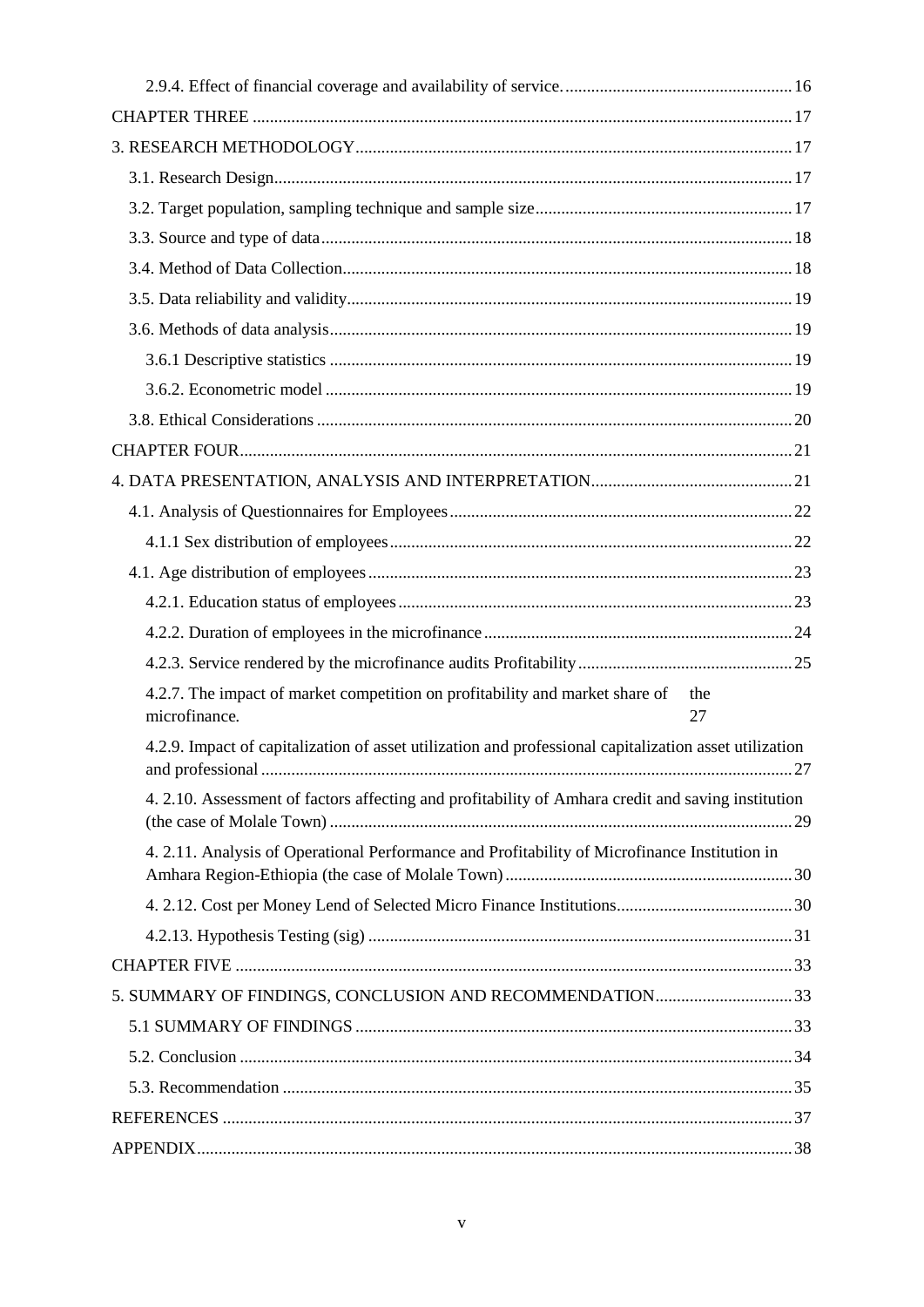# <span id="page-8-0"></span>**List of Tables page**

| Table 4.6: Partial and Semi partial correlation of ROA with other independent variables |
|-----------------------------------------------------------------------------------------|
|                                                                                         |
|                                                                                         |

# <span id="page-8-1"></span>**List of graph and pie chart**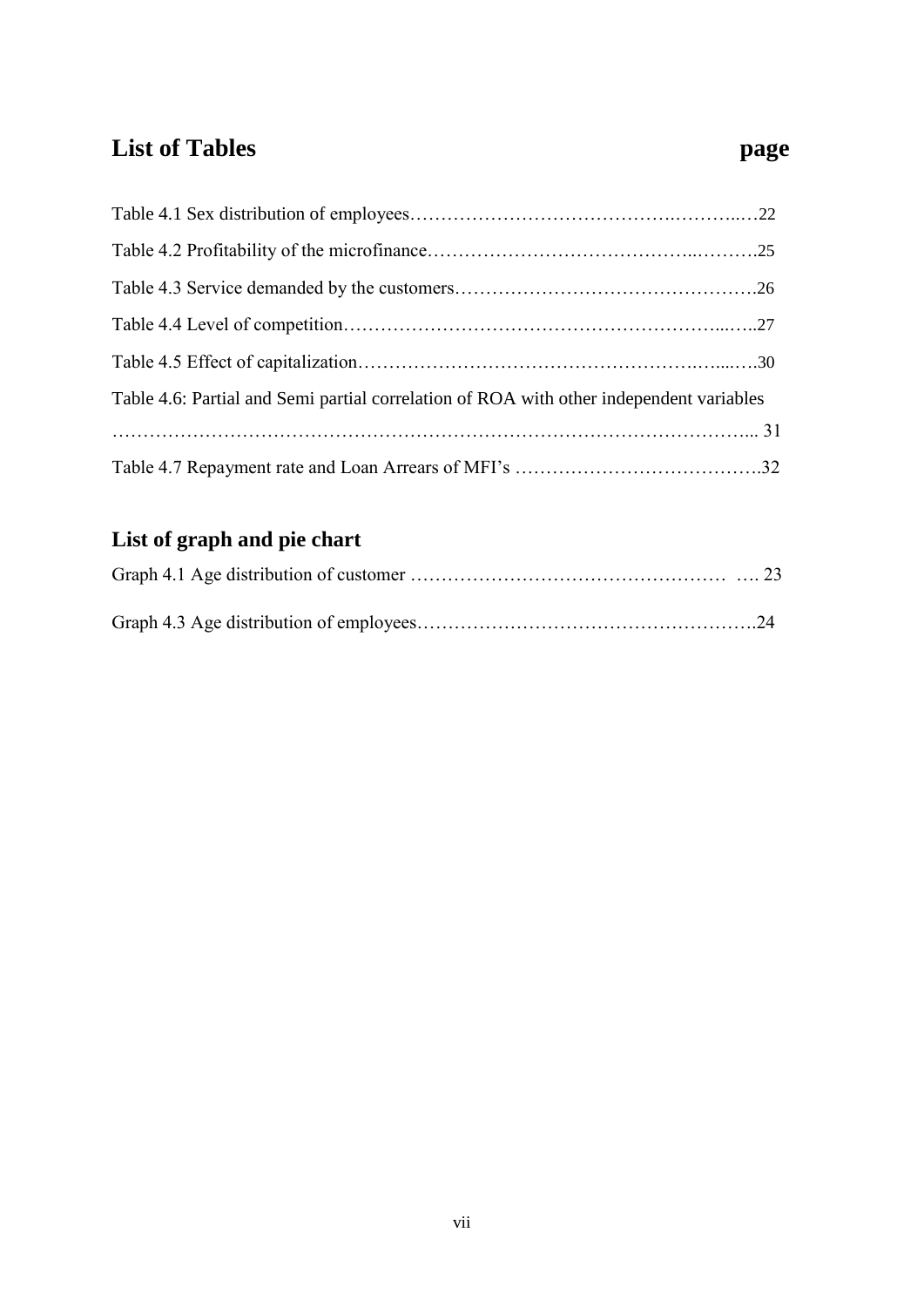#### <span id="page-9-0"></span>*Abstract*

*Every business organization faces a problem which hinders its objective for which it is established. So, like any business organization Amara saving and credit institution faces many problems which affect its profitability. The main purpose of this study was to assess factors affecting profitability of Amara saving and credit institution in Molale Town.The researcher use both primary and secondary source to gather data. The primary sources of data are related to the questionnaires distributed to both customers and employees of Amara saving and credit institution in Molale Town and they are the main sources of the study. The researcher used judgmental random sampling method to take thirty active customers and forty employees of Amara saving and credit institution in Molale Town. The processed data was analyzed using descriptive statistics both data analysis methods. (I.e. quantitative and qualitative data analysis method) use in the study the data collected through questionnairewas analyzed using different descriptive analysis like percentage, pie-chart andtables. Therefore, Legislative and regulatory framework is not an essential influential key factor for achieving the performance of MFI. In addition, Economical factor directly influence performance of microfinance institution.*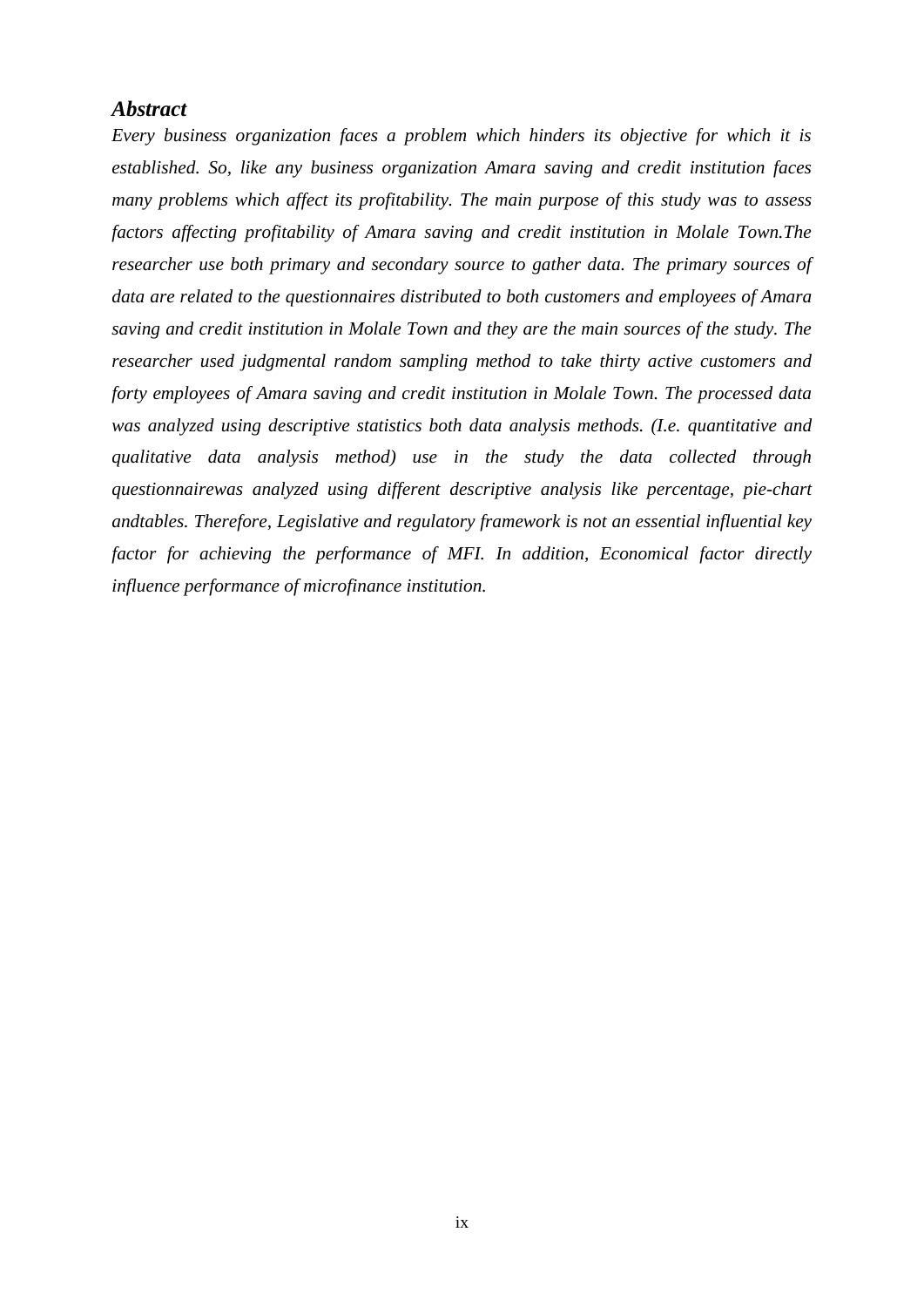#### *Acronyms*

- **ACSI –** Amhara Credit and Saving Institution
- $\checkmark$  MFIs Micro finance Institutions
- $\checkmark$  FeMESD Federal Micro and Small Enterprise Development Agency
- $\checkmark$  CBE commercial bank of Ethiopia
- GDP Gross Domestic Product
- $\checkmark$  ROA Return on Assets
- $\checkmark$  FSS Financial Self-Sufficiency
- $\checkmark$  OSS Operational Self- Sufficiency
- $\checkmark$  ROE Return on Equity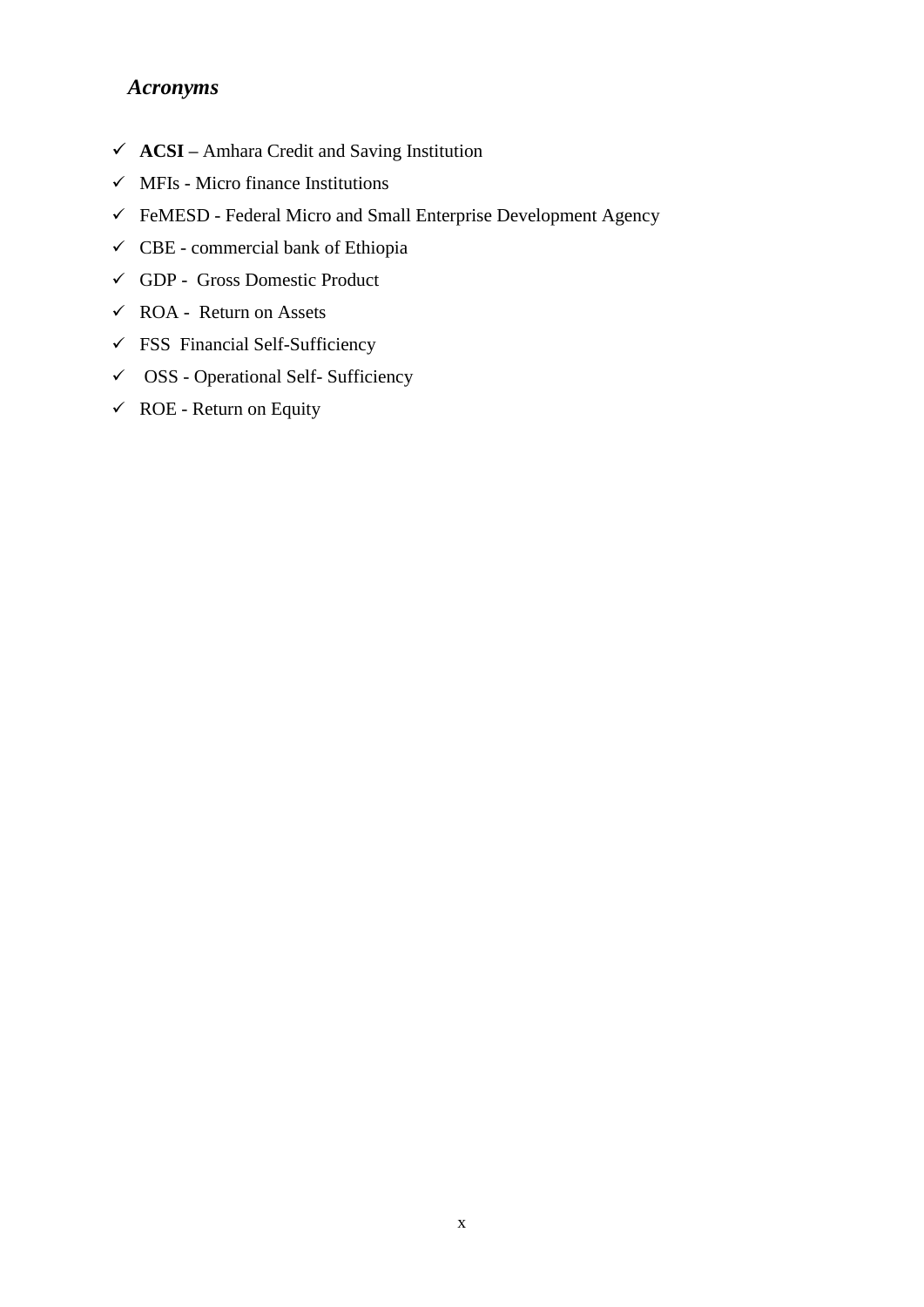#### <span id="page-11-0"></span>**CHAPTER ONE**

#### <span id="page-11-1"></span>**1. INTRODUCTION**

#### <span id="page-11-2"></span>**1.1. Back Ground of the Study**

The formal financial institutions have little role in financing development efforts in the rural area because they are clustered in urban conglomerations, concentrate on finding large in accessible to the rural poor especially in terms of distance. In addition to this the rural poor cannot fulfill banking requirements to obtain bank loans/ credits. Besides, banking requirements for collateral guarantee and intrinsic banking procedure which in most cases is very difficult for the poor to deal with volume of loan demanded by farmers/ poor require small loan size that is known as micro-loan or micro-credit and micro-finance services. Thus, possessing a small or micro-loan is not financially feasible and it is difficult to manage. So, as a result the formal financial institution such as banks is reluctant to finance the demand of small farmers or lend small loans .On the other hand, credit from informal sources is inadequate and moreover, the interest charged on such loan is excessively exploitive or costly nature of informal financial source of finance led to the establishment of specialized financial institution (Yirsaw, 2008).Microfinance is highly considered as one of the most effective tools to improve the life of the poor especially in developing countries.

Microfinance institutions are found among the institutions which provide different financial service for the poor who are out of the conventional banking system particularly in developing countries. Micro finance Institutions (MFIs) provides financial services to poor clients who in most cases have no access to formal financial institutions. During the last three decades, microfinance has captured the interest of both academics and policy makers. This is, among other things, due to the success of the industry (Assefa et al., 2013).

Since the first Proclamation of 1996 that gave the legal background for the operation of the micro-financing business, the industry has witnessed a major boom. Today, there are 31 MFIs registered with the National Bank of Ethiopia serving clients. The Ethiopian microfinance market is dominated by a few large MFIs, all of which are linked to regional state government ownership. The three largest institutions account for 65% of the market share in terms of borrowing clients, and 74% by loan provision. These are Amara (ACSI), Dedebit (DECSI) and Oromia (OCSSCO) Credit and Savings Institutions (Ebisa et al., 2013).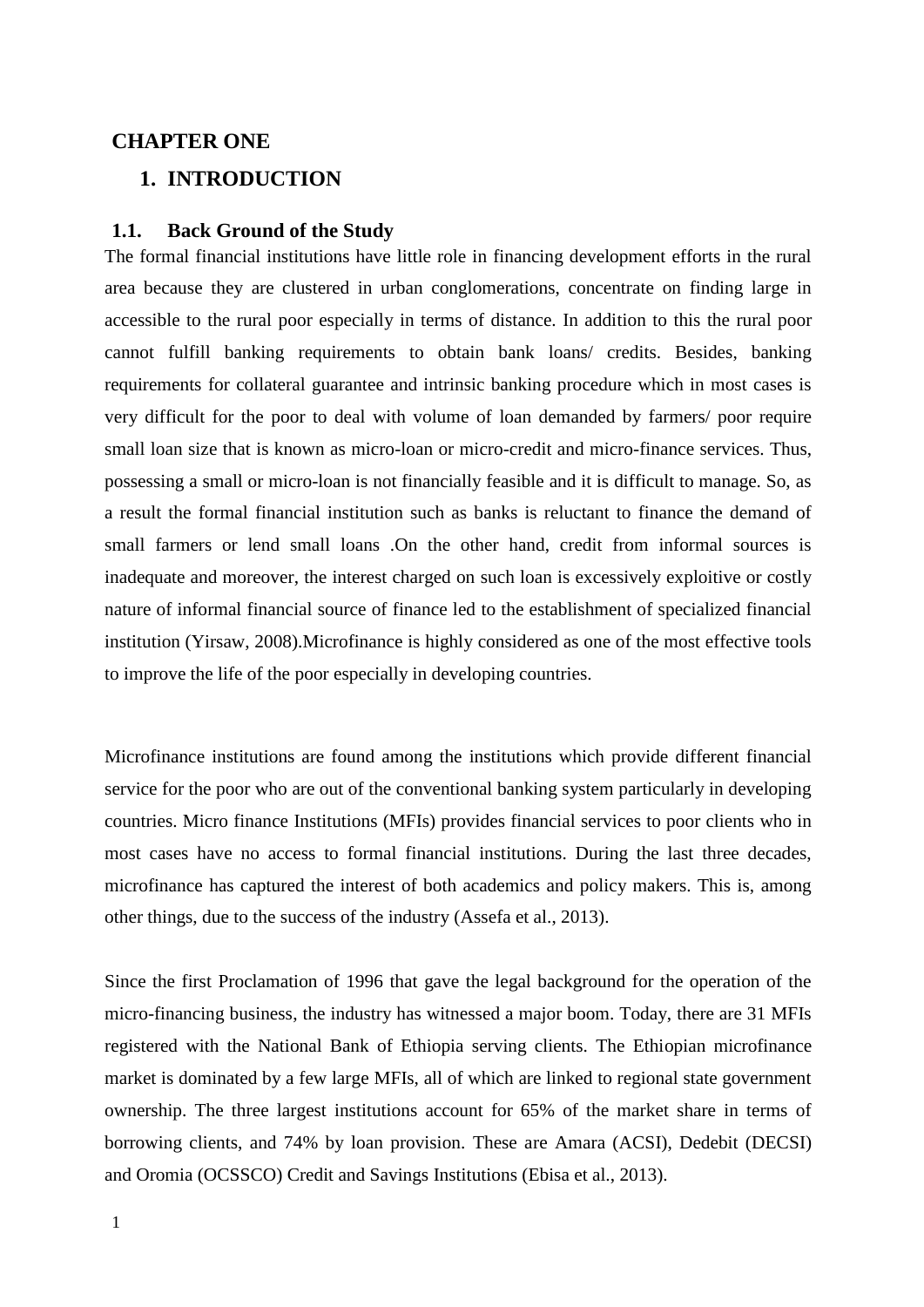According to the Federal Micro and Small Enterprise Development Agency (FeMESDA), a total of 70,455.00 new micro and small scale enterprises were established in 2011/12 employing 806,322.00 people. The total employment has grown by 23.8 percent, compared to a year ago. The total amount of loan received from micro finance institutions was more than Birr 1.088 Billion under the review period, 9.5 percent higher than last fiscal year. This shows that the role of microfinance institution is significant in many aspects.

Amara credit and saving is a microfinance institution that strives to strengthen the economic base of low-in-come earning people in both urban and rural parts. Micro-finance institutions (MFIs) are those institutions which provide micro credit, saving and other services for those who are productive borrowers. The formal and informal sectors are the principal sources of finance for any investment or business that can be under taken at micro, small-scale and large-scale level in an economy. The major financial institutions in the formal financial sector in Ethiopia are commercial bank of Ethiopia (CBE) and development bank of Ethiopia (DBE).

Profitability is the ability to generate profit from sale, whether the sale is tangible (e.g. goods) or intangible (e.g.-paid for knowledge), whether a service or a product. Profitability is a potential of a venture to be financially successful. This may be assessed before entering in to a business or it may be used to analyze a venture that is currently operating. Although it may be found that one set factory is not likely to be successful or has not been successful. It may not be necessary to abandon the venture. It may instead be feasible to change operational factor such as pricing or costs, there are 3 basic situations that can describe a business financial situations. It can be profitable, it can be breakeven, or it can operate at loss. In most case an organization goals is to make profit. Without profitability the business will not service in the long run so measuring current and past profitability and projecting future profitability is very important. It is measured with income (money generate from the activity of a business) and expenses (cost of resource used up by the activity of a business [\(http://avami](http://avami/) journals). Profitability of a firm is affected by different factors such as degree of competitive , strength of demand, state of economy, substitutes of product or service, the degree of cost(variable), a firm with high fixed cost, if the firm can price discriminate, amount of sales, determination of pricing, and excess of expenses over revenue/income.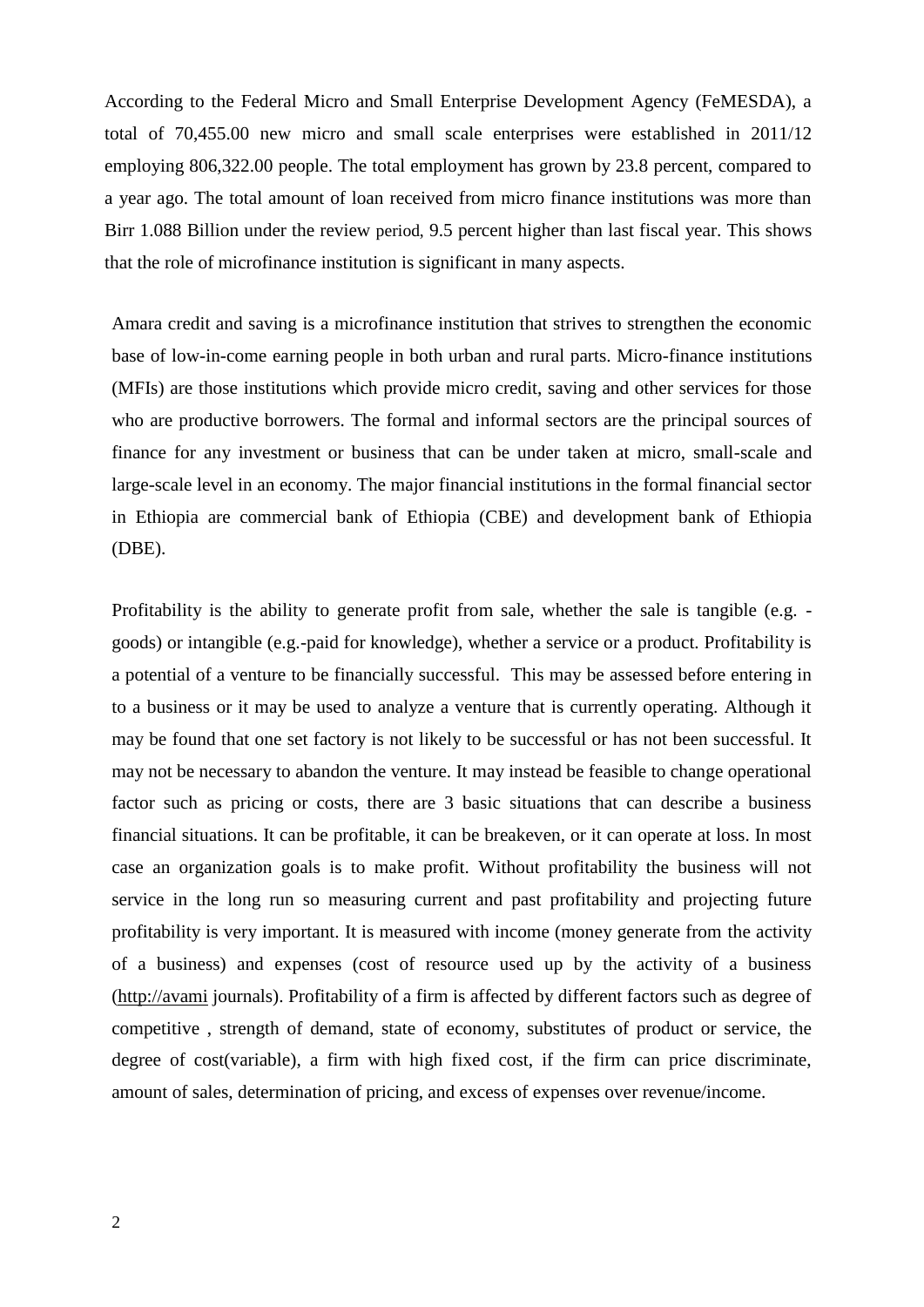Factors affecting the profitability of Amara credit and saving institution in Molale Town has advantage for the development of organization by identifying what factor are affecting the growth of profitability, the level of service quality, investment development expenditure and what are initiated in the organization. The study will hope to indicate the low of market through, in depth investigation and identification of factor which affects profitability credit and saving institution. In this study the main focusing area that the study will be concerned about is identification of factor which affects profitability of credit and saving institution in case of Molale Town which have an effect on the Amara credit and saving institution operation and profitability.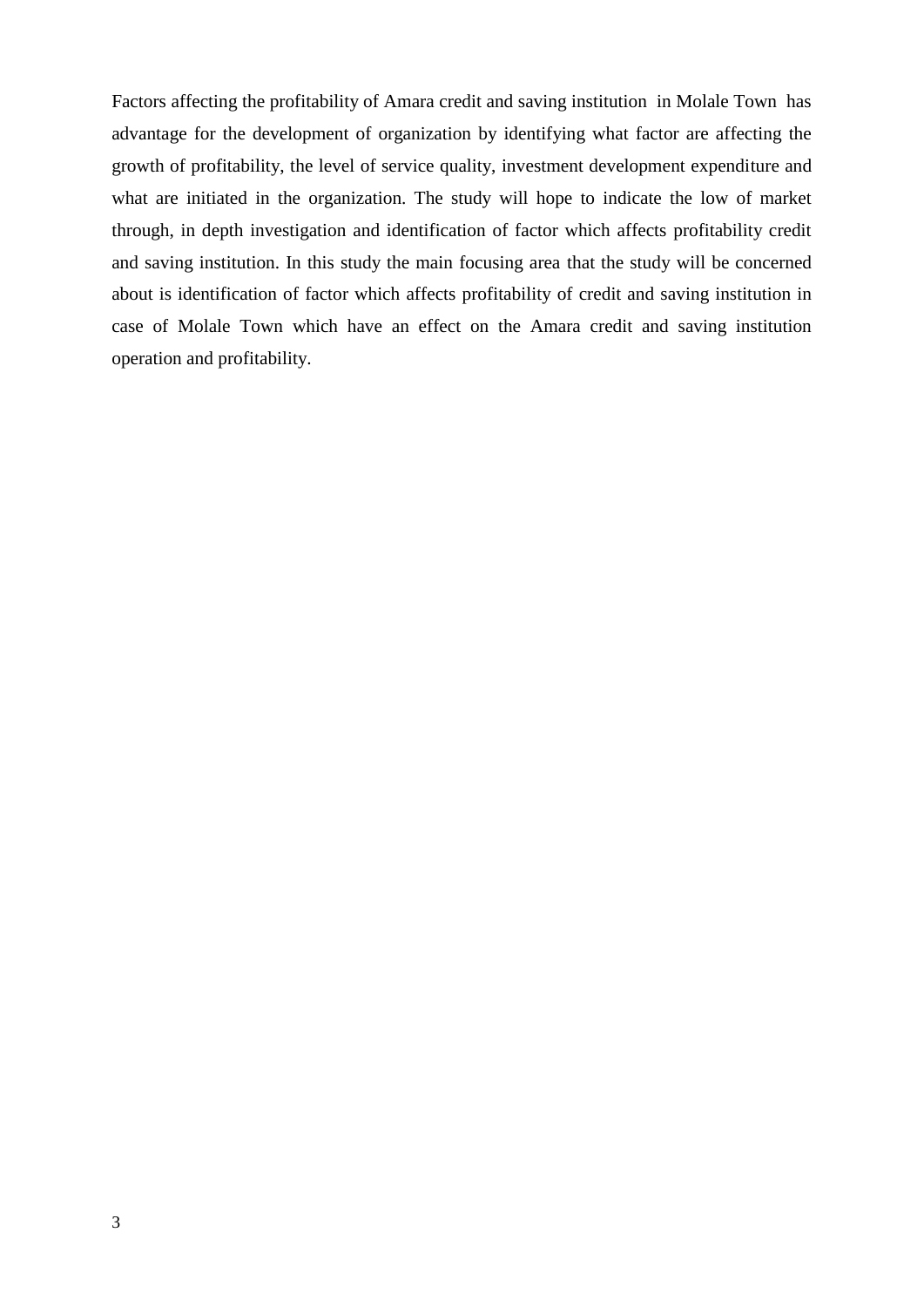#### <span id="page-14-0"></span>**1.2. Statement of the Problem**

The primary objective of MFIs is to provide service to the poor in order to mitigate the financial constraints and help to alleviate poverty. Each MFI tries to maximize its repayment performance, saving more able poor client, and tires to retain them for a long period of time.

Even though, micro finance is said to be an effective tools to mitigate several social and economic problems of poor mass, still there is a huge gap to bridge between the targeted objectives and reality. There is a need to study how micro finance are functioning in Molale Town towards eradication of poverty and evaluating their performance. And it is also believed that these findings will be helpful to policy makers for better decision (Ramanaiah  $\&$ Gowri, 2007). Some of the indicators of effective MFIs are the loan performance of the borrowers, client retention performance, and outreach performance (Goodquin, 2004). High repayment rate gives benefits both to the MFI and borrowers. If there is high repayment rate the relationship between the MFI and the clients will be healthy. High rate helps to obtain the next higher amount of loan and other financial services. In contrast, if there is low repayment rate, both the borrowers and the MFI will be affected. IN this case the borrowers will not be able to obtain the next higher loans and the lenders will also lose their clients.

According to Desselgn Mulugata (2012) concluded that the basic determinant factors which affect the profitability of MFI include, low member satisfaction and member handling, lack of members saving habit ,management habit in providing MFI service and luck of well trained and skilled employees. But some areas of determinant factors of profitability such as, lack of proper asset utilization and capitalization by MFI , lack of credit worthiness of members and lack of awareness of customer ' about borrowing system are uncovered areas of the study.

Reta (2000) has explained loan repayment performance of group borrowers in Addis Ababa. His findings was frequency of loan supervision, suitability of repayment period and other income sources are found to encourage repayment hence reduce the probability of loan default. Abraham (2002) carried a study on the loan repayment and its determinants in microfinance enterprises in Zeway. His findings were education and work experiences are enhancing loan repayment. While extended loan repayment period influences the repayment performance negatively.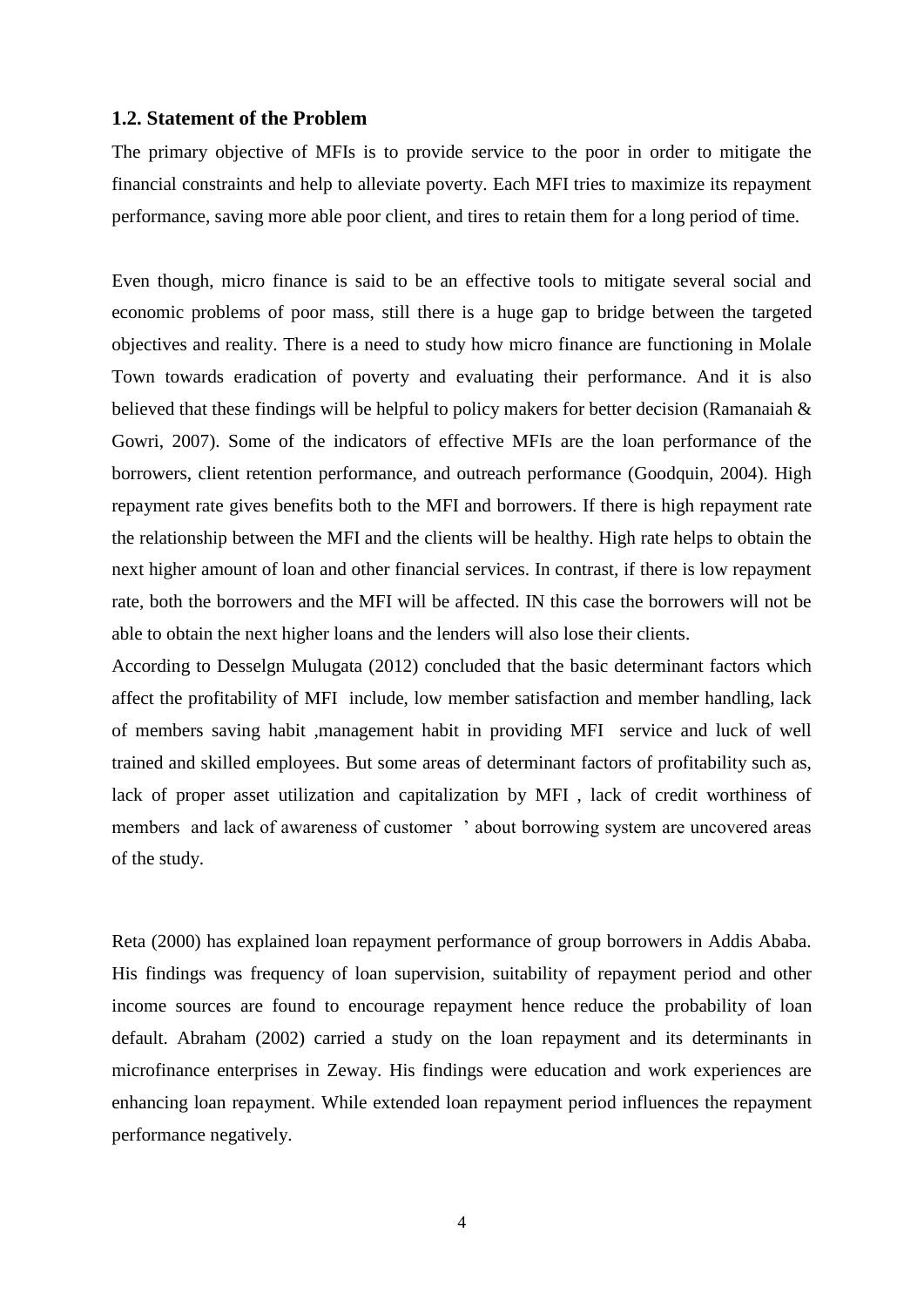According to Godquin (2004), age, loan size, and duration showed a significant negative impact on the repayment rate. Onyeagocha and Chidebelu (2012) carried a study on determinants of loan repayment performance in south east state of Nigeria. They hypothesized that loan size to have a negative relationship with repayment rate.

Fikrte (2011) conducted a study on the determinants of loan repayment performance in Addis Credit and Saving Institution (ACSSI). She found that age has significant positive effect on loan repayment. Millon, Nyikal, and Wania (2012), conducted a study on the factors affecting loan repayment performance. They found that education is an important determinant of loan repayment. From the above empirical studies on loan repayment performance of MFIs, the researcher observed that most of the studies were conducted by considering: individuals (borrowers) characteristic (age, gender, education level and family size), business related characteristic (sales, business experience, management skill) and loan characteristics (loan amount, interest rate, repayment amount). Regarding credit repayment performance of the borrowers no empirical studies have been made in Amara Saving and credit institution in Molale Town. Therefore to fill the gap this study was conducted to identify the factors affecting the profitability performance in Amara saving and credit institution in Molale Town.

Repayment problem is one of the critical issues of MFIs that concerns all stakeholders where the high loan default rate is the primary cause of the failure of MFIs (Yaron, 1994; Woolcock, 1999; Mar, 2002; Maata, 2004), as cited in Norhaziah (2010). Many empirical studies revealed that individual/ borrower's characteristics, lenders characteristics, and loan characteristics are the major factors affecting profitability performance of the borrowers. The agency problem, adverse selection and moral hazard that appear as a result of information asymmetries are also the main reason for loan default. This is because the lenders cannot observe the behaviors of their clients either they are honest and dishonest. The lenders can only observe the outcome of their loans either the clients repay or not. Therefore, to mitigate the repayments problems, a close relationship between lender and borrower can be applied through monitoring. So this paper tries to identify and investigate on issues which are still uncovered factor affecting profitability of credit and saving institution in Molale Town. In views of the above problems, the central questions that are raised and addressed by this study are the following.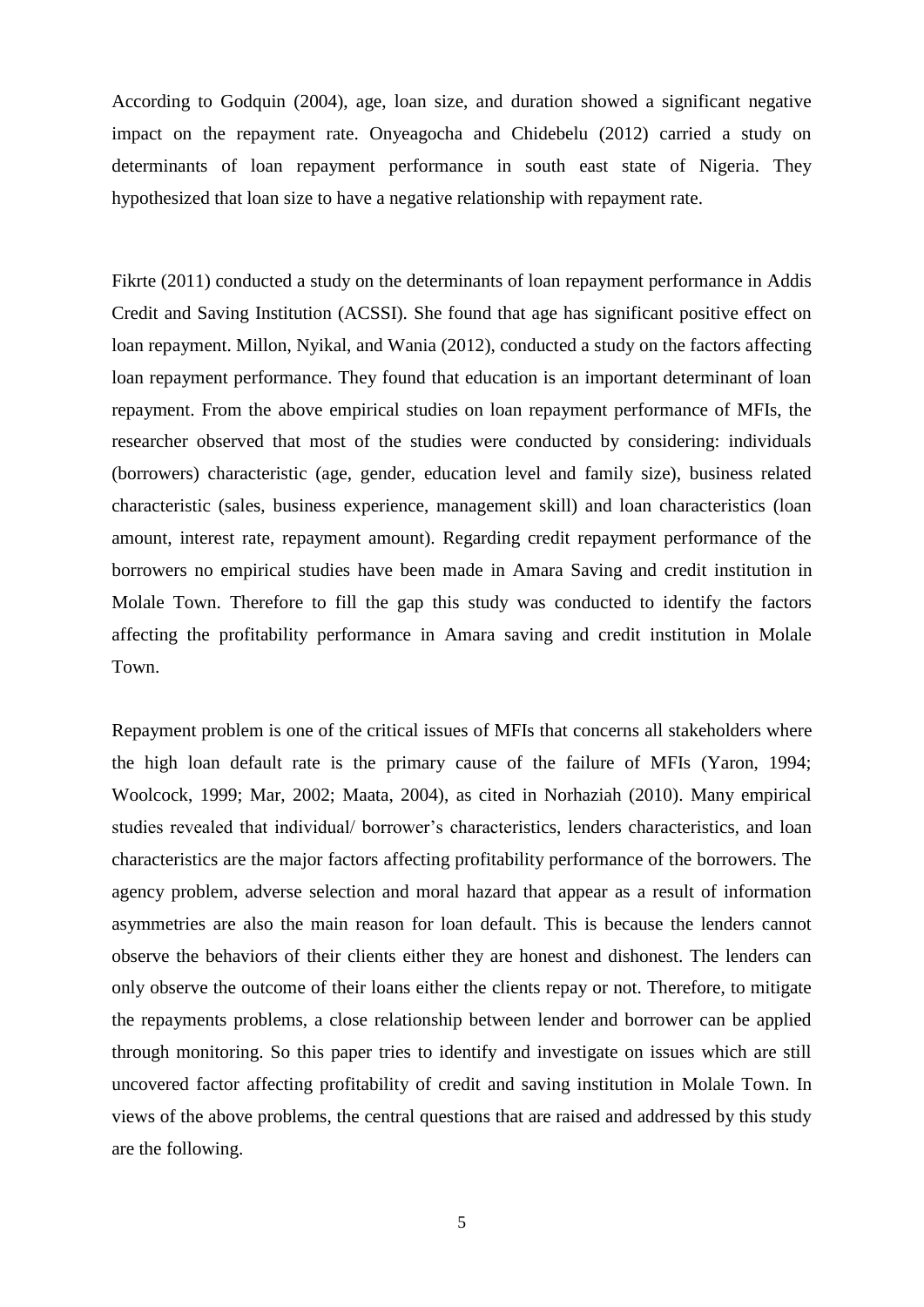#### <span id="page-16-0"></span>**1.3. Basic Research Questions**

1. Does institutional factor affect the profitability of ACSI in Molale Town?

- 2. Does economical factor affect the profitability of ACSI in Molale Town?
- 3. Does capital structure affect the profitability ACSI in Molale town?

4. Does regulatory and legislative framework factors affect the profitability of ACSI in Molale?

#### <span id="page-16-1"></span>**1.4. Objective of the Study**

#### <span id="page-16-2"></span>**1.4.1General objective of the study**

The genera objective of the study is to identify the factors that affect the profitability Amara credit and saving institution in Molale Town and to come up with possible solution for these factors.

#### <span id="page-16-3"></span>**1.4.2. Specific objective of the study**

In light of the above general objective of the study, the following specific objectives are formulated. Thus are:

- 1. To examine the extent to the Institutions affect the performance of microfinance institutions in Molale Town.
- 2. To identify the impact of capital structure on profitability of Amara credit and saving institution Molale Town.
- 3. To examine the extent to Economic factors affect the performance of microfinance institutions in Molale Town.
- 4. To analyze the extent to which Regulatory and legislative framework affect the performance of microfinance institutions in Molale Town.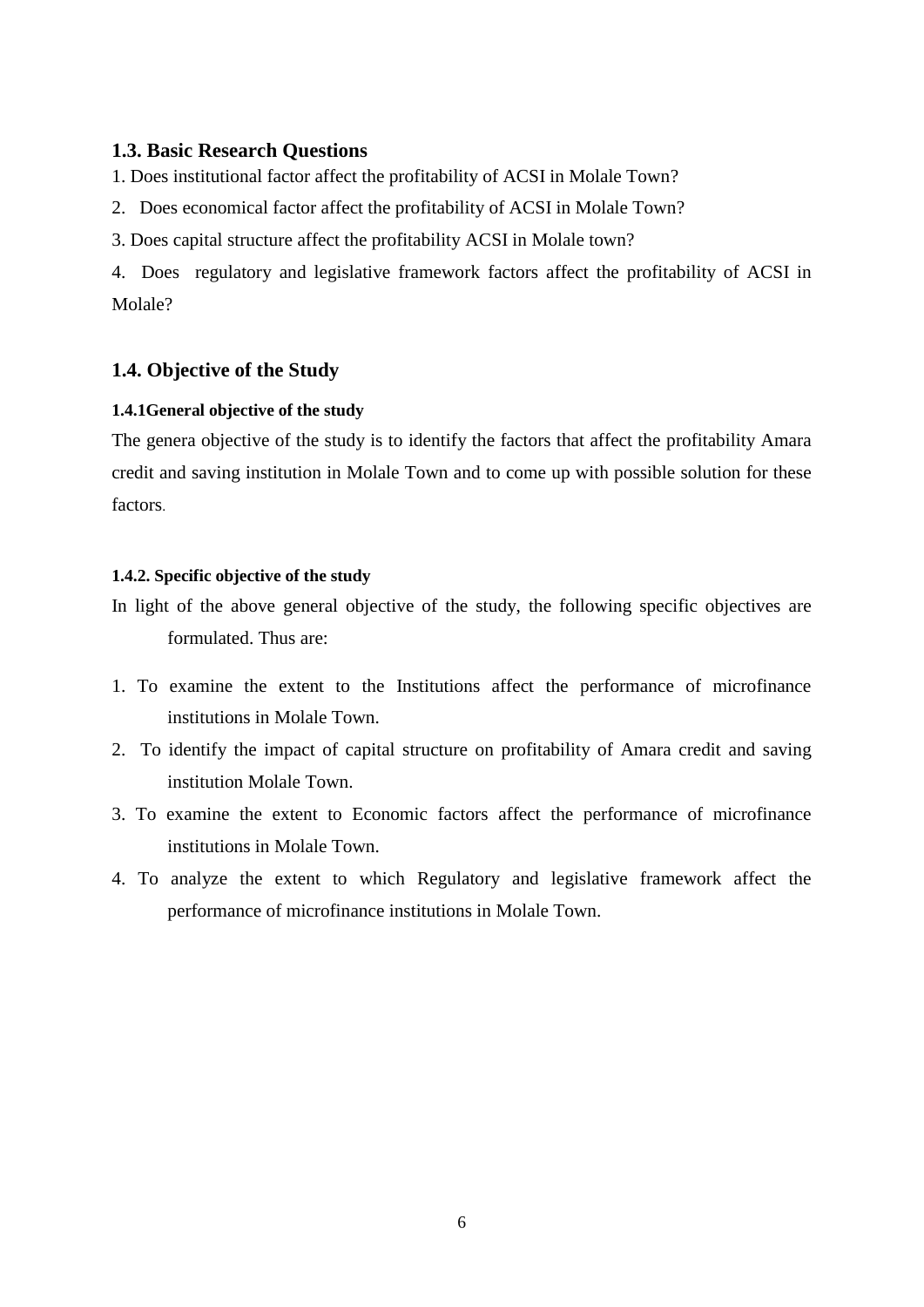#### **Hypotheses and determinants selection**

**H1.** There is a significant positive relationship between Capital Structure factors and profitability of Amara saving and credit institution MolaleTown.

**H2. T**here is a significant positive/ negative relationship between **Legislative factors and regulatory frame work** and is profitability Molale Town.

- **H3**. There is a significant positive relation between economic factor and profitability of ACSIs Molale Town.
- **H4**. There is a significant positive/ negative relationship between institutional factor and ACSIs profitability Molale Town.

For the purpose of this study, return on assets (ROA) was used as proxy of MFI Profitability. The Microfinance Financial Reporting Standards recommends the use of ROA and ROE as measures of profitability rather than financial self-sufficiency (FSS) and operational selfsufficiency (OSS) (Muriu 2011). ROA may be biased due to off balance-sheet items; It can however be argued that such activities may be negligible in MFIs. It is known that most of the studies undertaken in similar industries like banking and insurance employ ROA as a measure of profitability. Even though much is not done in case of MFIs, Muriu (2011) and Jorgensen (2012) used the same approach for microfinance. Therefore, this study will measure profitability using ROA similar to the aforementioned researches. According to AEMFI, ROA is measured as adjusted net operating income, net of tax, divided by adjusted average total assets. The following are factors that affecting the profitability of MFIs financing structure, efficiency, risk and liquidity, size and learning effect (Age).and macroeconomic variables Capital structure: the study used this variable to measure how much of the MFIs assets are funded with owner's fund (inverse to leverage ratio).

The ratio selected to measure the capital structure of MFIs is capital to asset ratio measured as adjusted total equity divided by adjusted total assets (AEMF 2007). The risk return trade off assumes high leverage (more debt financing) do have higher return whereas signaling and bankruptcy hypothesis says high equity ratio leads to high profitability due to signaling effect and lower financial distress. Operating efficiency: Efficiency in expense management should ensure a more effective use of MFIs loan able resources, which may enhance profitability.Higher ratios of operating expenses to gross loan portfolio imply a less efficient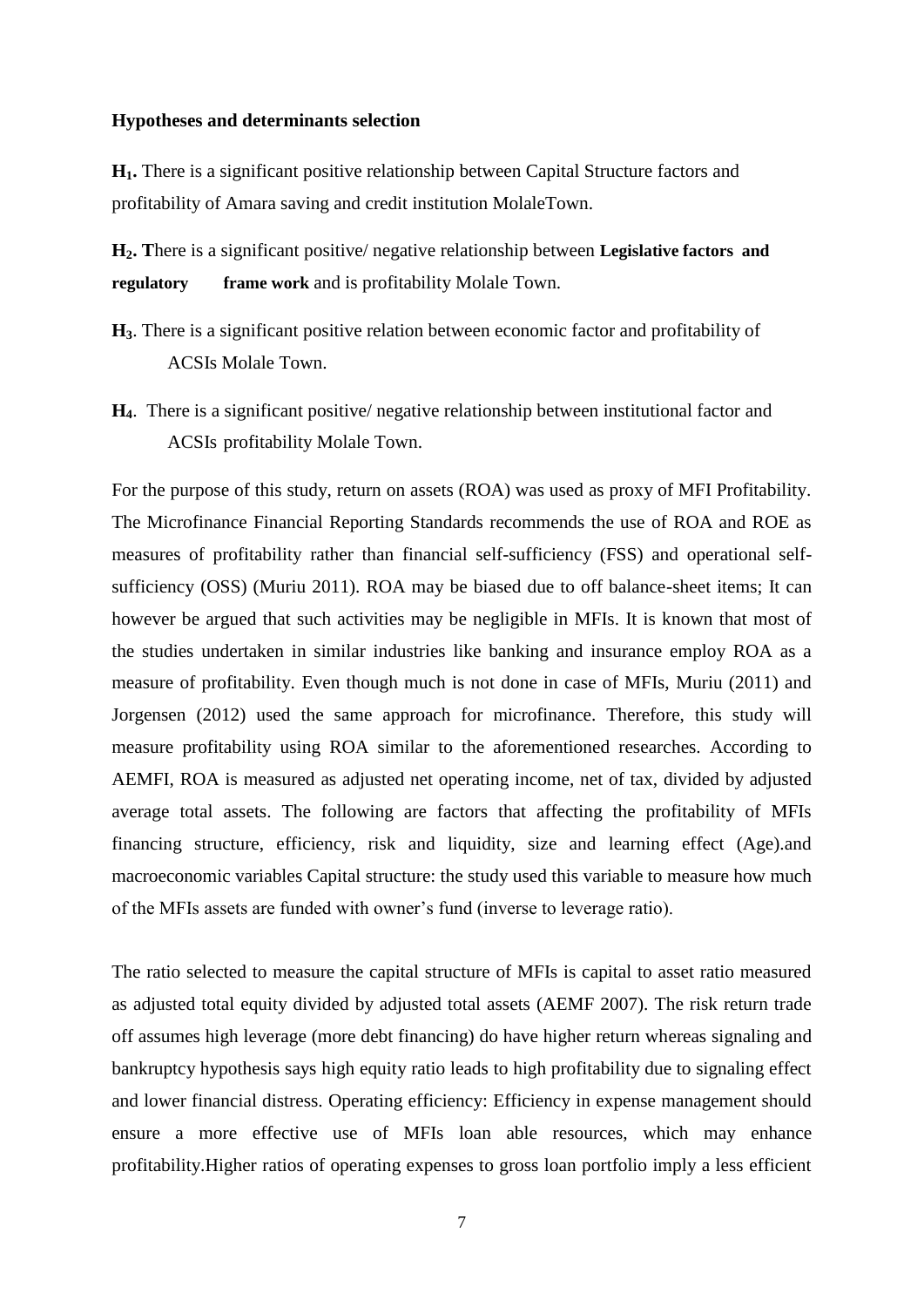management.

**Size:** This variable is included to capture the economies or diseconomies of scale. There is consensus in academic literature that economies of scale and synergies arise up to a certain level of size. Beyond that level, financial organizations become too complex to manage and diseconomies of scale arise. The effect of size could therefore be nonlinear (Amdemikael 2012). Natural logarithm of total asset of MFIs is used as a proxy of size. The study will suggest that since the dependent variable in the model (ROA) can be deflated by total assets it would be appropriate to log total assets before including it in the model. Since the expected sign of the effect of size on profitability is unpredictable.

**Age**: Age is another variable that influences profitability. There has been an enormous progress in the existence of MFIs and client outreach. As more and more MFIs start up, it is also interesting to investigate whether only the mature MFIs have found their way to profitability, or whether the new MFIs entering the industry has different set of goals and operational set of skills leading to profitability, (Jorgensen 2012). Therefore, the expected sign of age is unpredictable. Age is denoted by the number of years MFI has been in operation in order to capture learning effect in MFI performance.

#### <span id="page-18-0"></span>**1.5. Scope of the Study**

The scope of the study of the study was to identify factors affecting the profitability of Amara credit and saving institution in case of Molale Town. The scope of the study area was limited to only one branch of Amara saving and credit institution due to time finance and other resource constraints. However according to the availability of audited financial statement data and make the study the performance of Amara saving and credit institution currently operating in year of 2015-2019 fiscal periods' secondary data.

#### <span id="page-18-1"></span>**1.6. Significant of the Study**

This study is intended to generate information that will help microfinance institutions and other concerned bodies to look for more effective solution for credit repayment problem. The suggestion of the study will also help the concerned body at least to minimize the credit default problem that exists in micro finance. Finally, the study will have valuable importance for further study and add new idea to the existing knowledge of microfinance about credit repayment performance and credit default.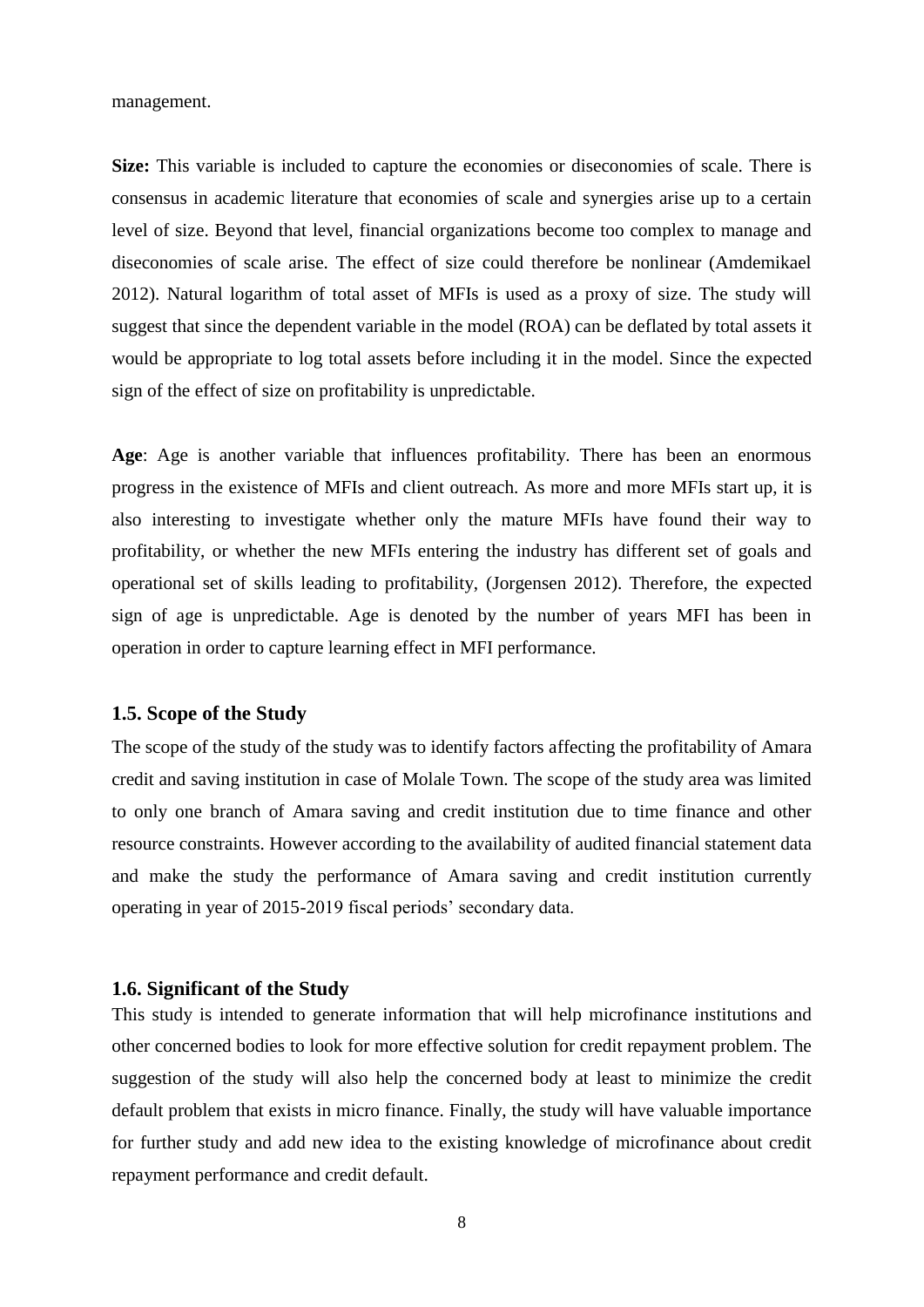#### <span id="page-19-0"></span>**1.7. Definition of Key Terms**

Profit: the excess of total revenue over total expenditure in transaction or series transaction especially the excess of the selling price to good over their cost. It is the positive gain from investment a business operation offer substituting for expenses of loss. It is the ratio for of profit for a given year to the amount of capital invested to value sales, Maerriamwebster.com/dictionary profit.

#### <span id="page-19-1"></span>**1.8. Organization of the paper**

This study has been organized into five chapters. The first chapter deals with the introduction of the study which also consists background of the organization, statement of the problem, objective of the study and etc. the second and the third chapter on review of related literature and data analysis and interpretation respectively. The last chapter (five) concern with the summery, conclusion and recommendation.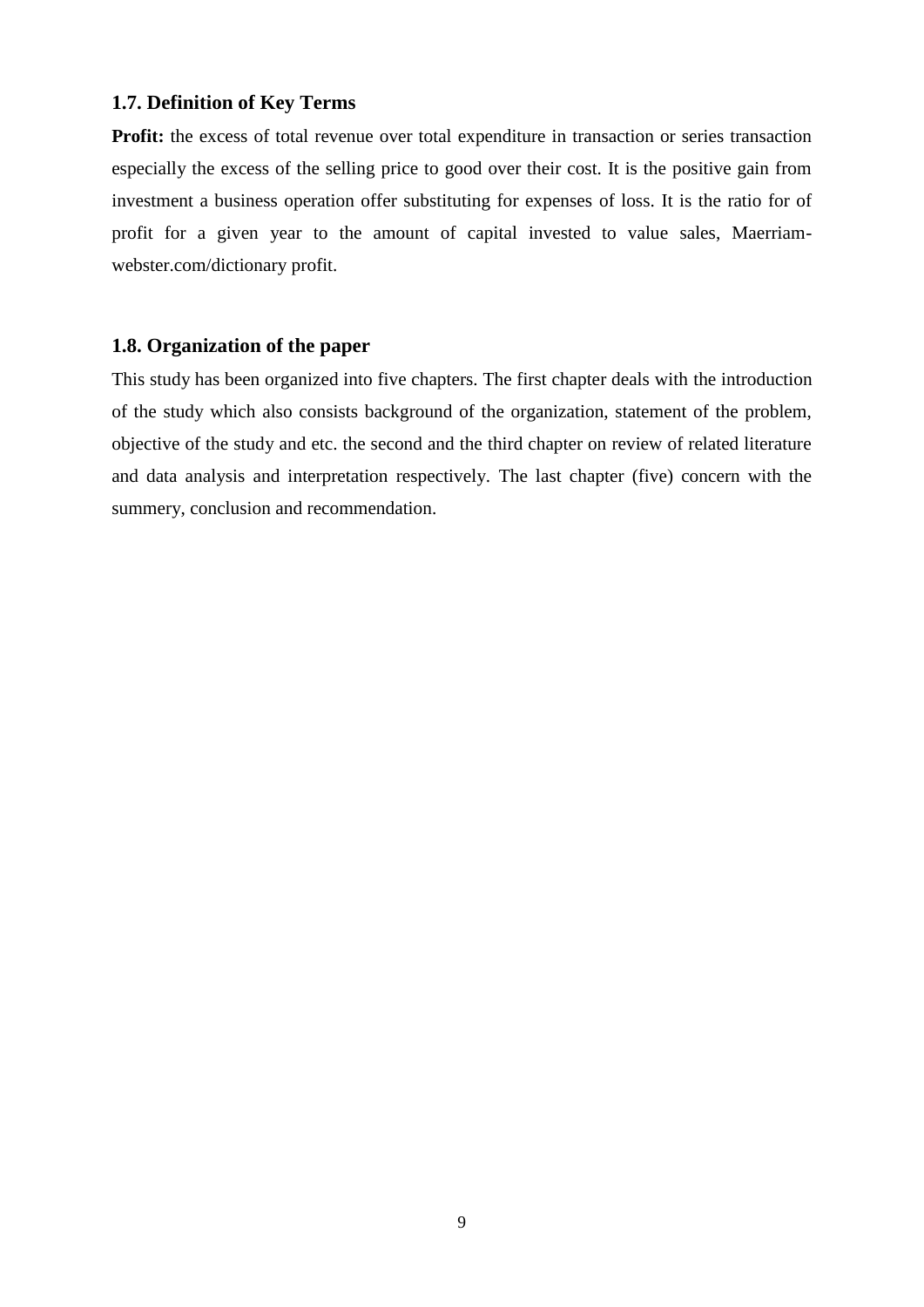#### <span id="page-20-0"></span>**CHAPTER TWO**

## <span id="page-20-2"></span><span id="page-20-1"></span>**2. LITERATURE REVIEW 2.1 INTRODUCTION**

For a complete understanding of the theory and practice behind the study, other related studies were reviewed. This chapter presents a structured review of the related literature. It examines both theoretical literature, empirical literature and the variable commonly used in the study of factors affecting the profitability of microfinance

#### <span id="page-20-3"></span>**2.2 Theoretical Literature**

#### <span id="page-20-4"></span>**2.2.1 Micro finance**

The financial intermediation includes the provision of saving, credit and insurance services, while social intermediation involves organizing citizens, groups to voice their aspirations and raise concerns for consideration by policy makers and develops their self-confidence (Robinson, 2002). Microfinance is defined as the provision of financial services to lowincome clients, including consumers and the self-employed, which traditionally lack access to banking and related services (Gonzalez-Vega, 2008, cited in Yilkal, 2015). Moreover, Marguerite (2001) stated that microfinance refers to small-scale financial service primarily credit and savings enterprises where goods are produced, recycled, repaired; who promote services; who gain income from renting small amounts of land, draft animals, or machinery and tools to other individuals and groups at the local level of developing countries, both rural and urban.

Microfinance is the provision of a broad range of financial services such as deposits, loans, payment services, money transfers. It can be a critical element of an effective poverty reduction strategy. Improved access and efficient provision of saving credit and insurance facilities in particular can enable the poor to smooth their consumption, manage their risks better, build their assets gradually, develop their microenterprise, and enhance their income earning capacity. Thus microfinance helps to promote economic growth and development.

Therefore based on all definitions given, it can be concluded as microfinance encompasses broad financial services given to the poor and low-income group for many reasons including income generating activities. It is a place for the poor and near poor clients to get access to a high quality financial service, which includes not just credit but also savings, insurance and fund transfer. According to Ledgerwood (1999), microfinance is a provision of a broad range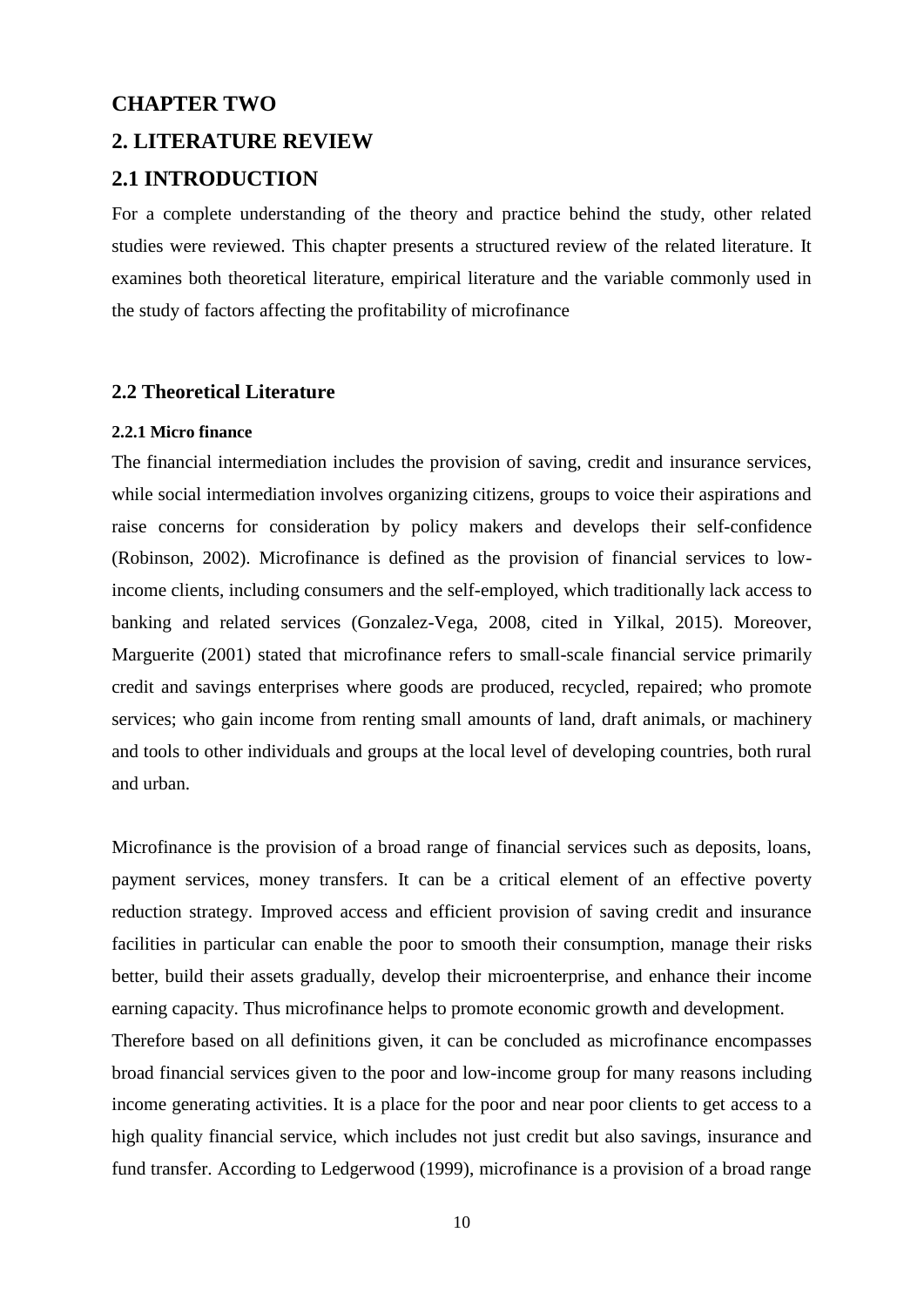of financial services such as savings, credit, and payment services to the poor or low-income group who are excluded from the normal banking sectors.

#### <span id="page-21-0"></span>**2.2.2 Characteristics of Microfinance**

Microfinance gives access of financial services to low- income people, who wish to access money for starting or raising an income generation activity. The individual loans and savings of the poor clients are small. Microfinance come into being from the appreciation that microentrepreneur and some poorer clients cannot have access to borrow from banks, that is, they can repay both the principal and interest, on time and also make savings, provided financial services are tailored to suit their needs. Microfinance as an institution has created financial products that together have enabled low-income people to become clients of a banking intermediary.

The characteristics of microfinance products include (Murray and Boros, 2002, pp.10-11).

- $\triangleright$  Small amount of loans and saving.
- $\triangleright$  Short-period loans (up to one year term).
- $\triangleright$  Payment schedules attribute frequent installments or frequent deposits.
- $\triangleright$  Payments (installment) made up from both principal and interest.
- $\triangleright$  Higher interest rates on credit (higher than commercial bank rates).
- $\triangleright$  Easy access to the microfinance intermediary saves the time and money of the client and permits the intermediary to have a better idea about the clients' financial and social status.
- $\triangleright$  Simple application procedures
- $\triangleright$  Short processing periods (between the completion of the application and the disbursement of the loan).
- $\triangleright$  The clients who pay on time become eligible for repeat loans with higher amounts.
- $\triangleright$  No collateral is required contrary to formal banking practices. Instead of collateral, microfinance intermediaries use alternative methods, like, the assessments of clients' repayment potential by running cash flow analyses, which is based on the stream of cash flows, generated by the activities for which loans are taken.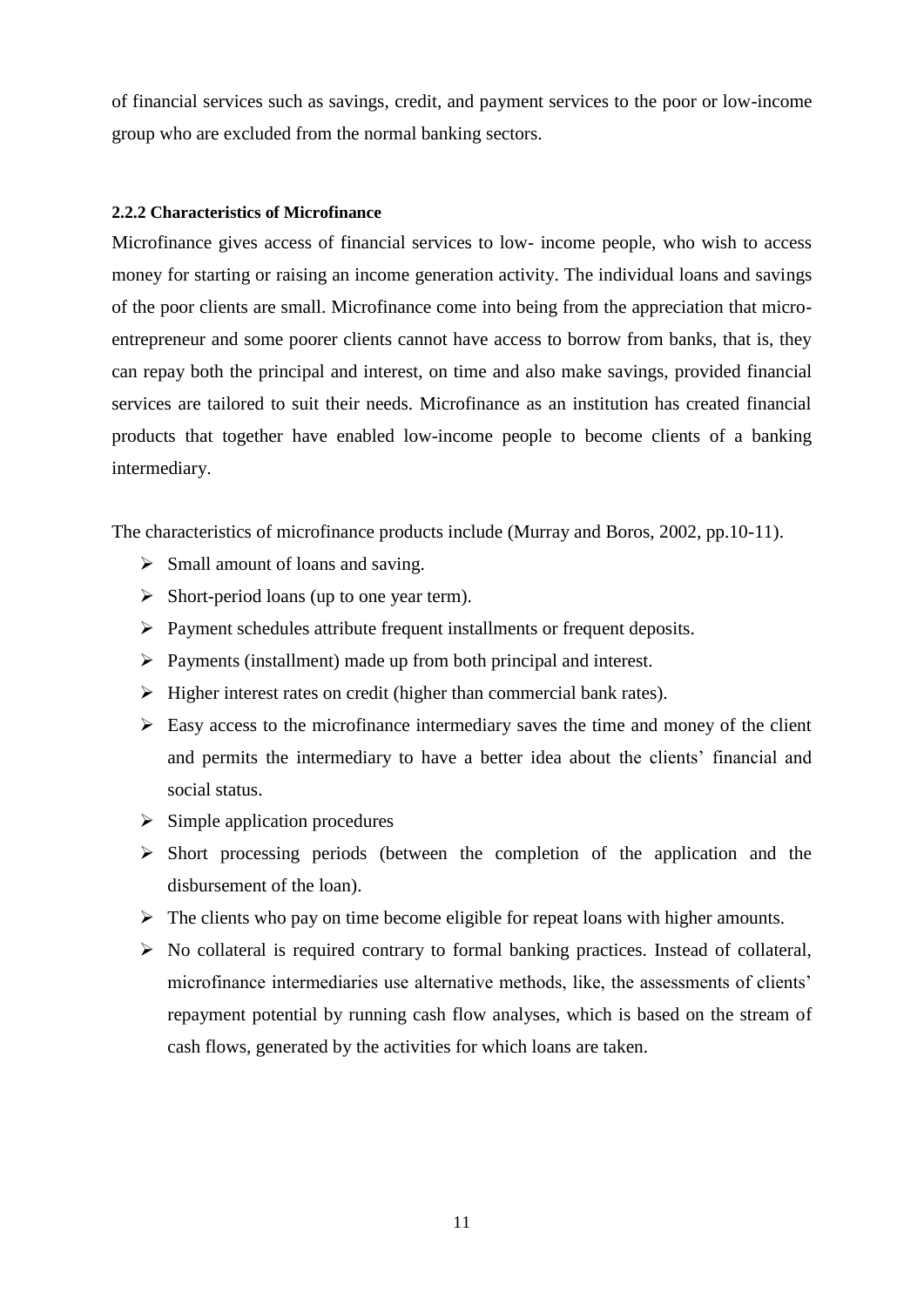#### <span id="page-22-0"></span>**2.3. Definition of Profit**

A profit is the positive gain from investment a business operation offer substituting for expenses opposite of loss. [www.investwordcom](http://www.investwordcom/) (3880/profit Audio English net dictionary. Profit is the excess of returns over expenditure in transaction or series transaction especially the excess of the selling price to good over their cost. It is the ratio of profit for a given year to the amount of capital invested to value sales. This compensation accruing to entrepreneurs for the assumption of risk in business enterprise as distinguished from wage or rent [http://www.](http://www/) Maerriam-webster.com /dictionary profit/

#### <span id="page-22-1"></span>**2.4. Microfinance institution Profitability**

Like all business MFIs get profit by earning more money than what they pay in expense is the interest paid on its liabilities. The major assets of MFIs one its loans to individual, businesses and other organization and the securities that holds while its major liabilities are its deposit and the money that it borrow either from other MFl or selling commercial paper in the money market.

#### <span id="page-22-2"></span>**2.5. Profit Measures**

The tradition measures of the profitability of any business are return on assets (ROA) and return on equity (ROE).

Assets are used by businesses to generate income member fee and shares are Microfinance assets and one used to provide most of MFI income. However to make loans and to buy securities a microfinance instructions must have money which comes privately from the microfinance institution owners in the form of MFI capital from shares, and form money that it borrows from other banks or by selling shares. A microfinance instructions buys assets primary with funds obtained from its liabilities as can be seen from the classic accounting equation. **Assets= liabilities + MFI capital (members, equity).** 

However, not all assets can be used to earn income because microfinance instructions must have cash to satisfy cash withdrawal request of customers. This vault cash is held its vaults in other play on its premises such as tellers, drawers and this earns no inters. A microfinance instruction must keep a separate a Loan leans loss reserves to cover possible loss when borrowers are unable to pay back their loans. The money held in a loan loss reserve account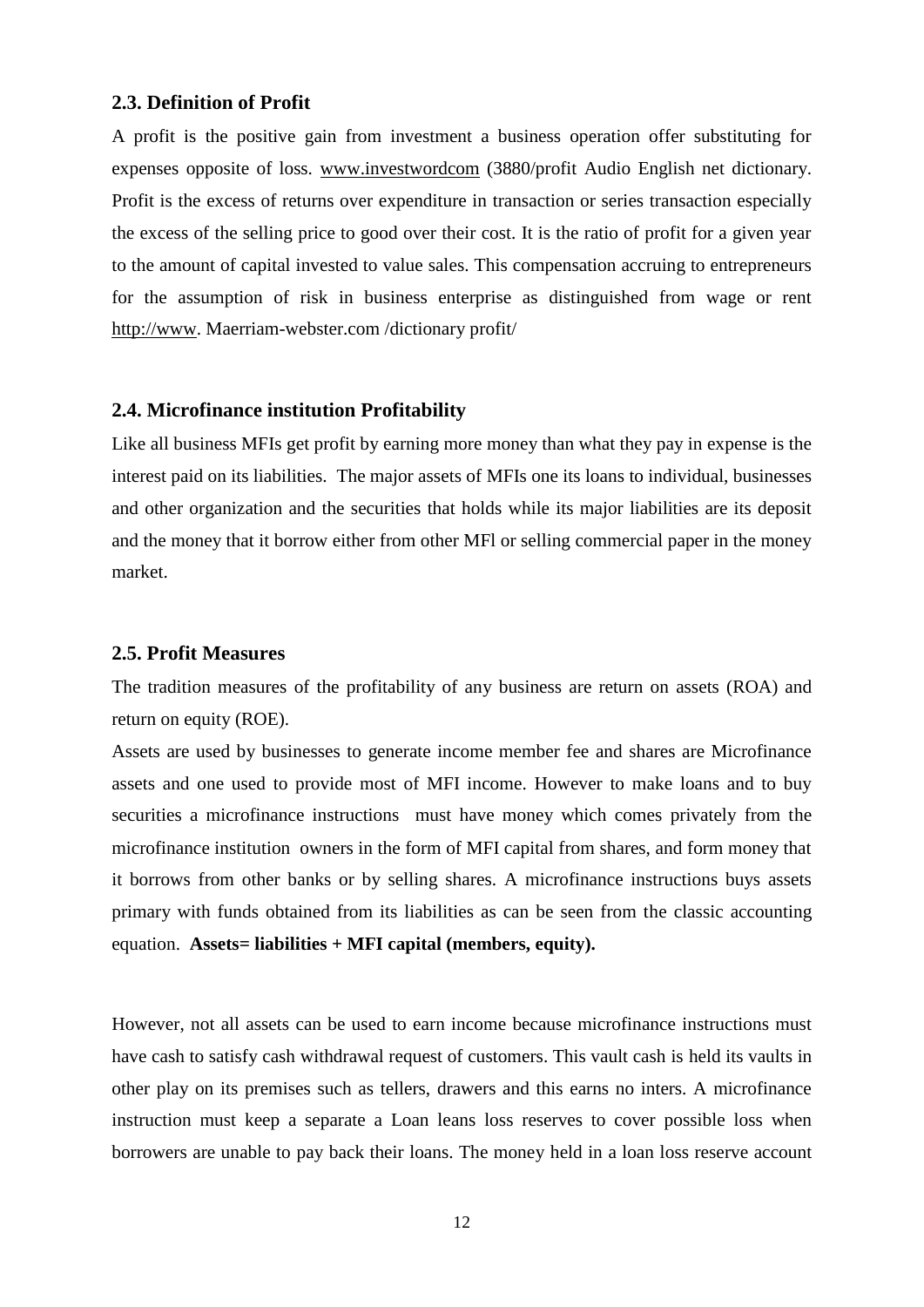cannot be counted as revenue and thus does not contribute to profit source: http/www.federal reserve /2008/ articles/ bank profit/defanlhtm.

#### <span id="page-23-0"></span>**2.6. Determinant of Profitability**

The determinants of Microfinance institution profitability can be divided in to two main categories namely internal factor and external factors.

#### <span id="page-23-1"></span>**2.6.1. Internal determinants**

Internal determinants of microfinance institution performance can be defined as factors that are influenced by a microfinance instructions management decisions. Such management effects will definitely affect the operating results of microfinance instructions. Although a quality management leads to a good MFI performance it is difficult if not impossible to assess management quality directly. In fact it is implicitly assumed that such a quality will be reflected in the operating performance. As such it is not uncommon examine a microfinance institution performance interim of those financial variables found in those financial statements those statement the balance sheet and income statement are the two principle ones.

#### **Balance sheet**

#### **Income Statement**

While the balance sheet concentrates on microfinance institution financial position the income statement measure the success of its operation for a given period of time ratio obtained from the income statement are also known as operation ratio because they structure the management efficiencies in generating revenue and at the same time countering cost.

One of the most important internal favors that can be constructed from the income statement is the efficiency in expenses management. As conventional wisdom suggests the higher the expense of a MFI the lesser the microfinance institution of it ability will be, Boure (1989)  $\&$ siangetal (2003).

#### <span id="page-23-2"></span>**2.6.2. External Determinants**

External determinants or microfinance institution profitability are factor that are beyond the control of MFI management. They represent events outside the influence of microfinance institution. However, the management can anticipate changes in the eternal environment and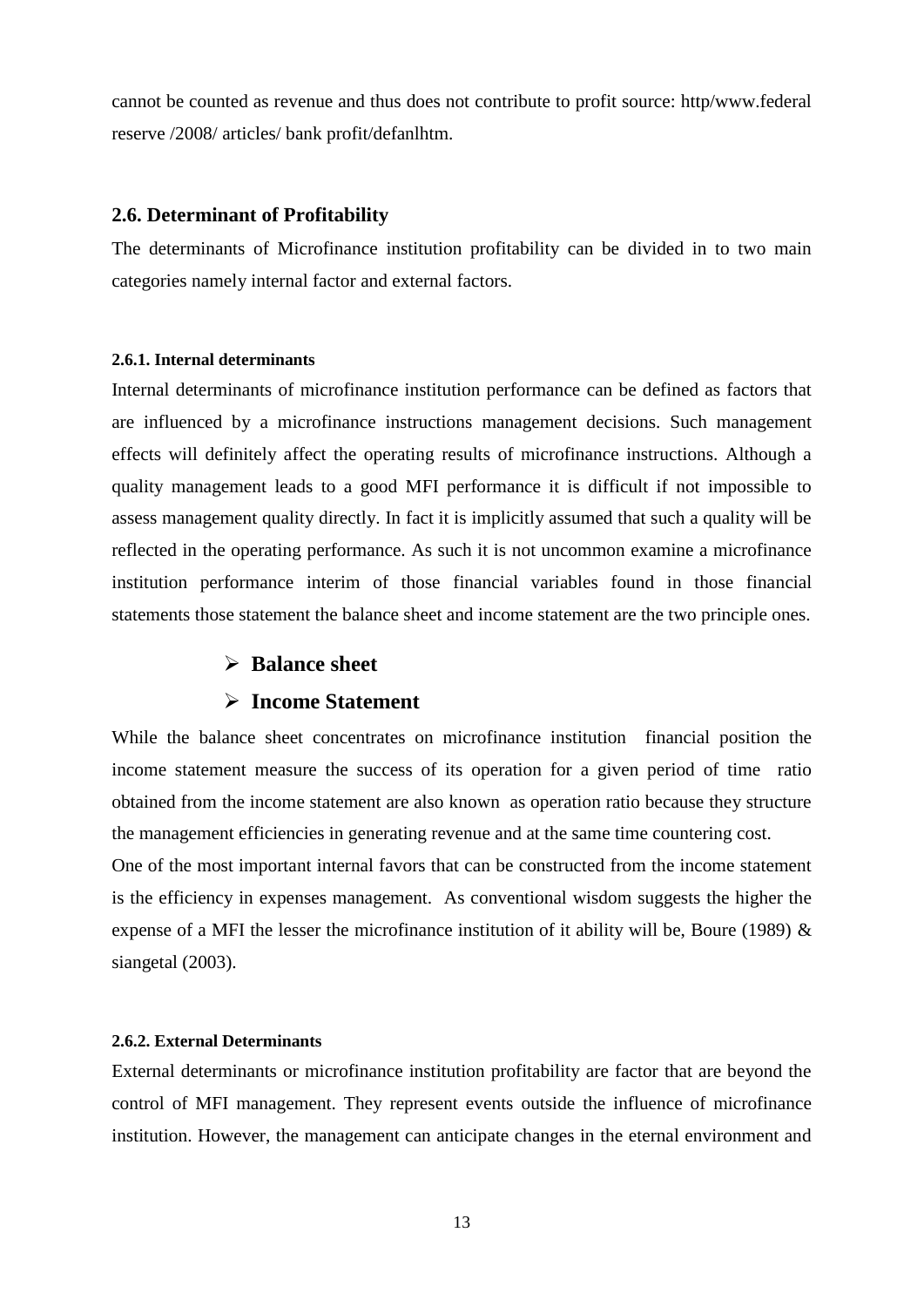try to position the institution to take advantage of the external determinates are macroeconomic factors & financial structure variable, source Anna P.I Vong.

#### <span id="page-24-0"></span>**2.7. Factors Affecting Profitability**

Profitability is affected by changes in sale price cost capitalization professionalism operations & assed utilization.

- **Capitalization:** refers to the contributed and available capital for the business to meet future obligations expand the business or improve existing assets.
- **Professionalism:** treating the vinery as a professional business and something done for function is very import and for the success of that business.
- **Operation:** factor affecting vinery profitability and viability include facility maintenance supply chain management varietal focuses and asset utilization.
- **Asset utilization:** liven industries significant investment in asset it is important to make the most out of the assets a winner's owner through asset utilization.

#### <span id="page-24-1"></span>**2.8. Liability of Microfinance Institution**

The liabilities of microfinance institution are claims omit. These are the items which from the item which from the source of its fund of the liabilities the share capital of the microfinance institution is the first item which is contributed by this shareholder and is a liability to them.

The second item is the research fund. It consists of cumulated resources which are meant to meet contingencies such as losses in any year. The microfinance institution is required to keep certain percentage of its annual profit in the reserve fund. The reserve fund is also a liability to shareholders. The third item comprises both the time and demand deposits. Deposits are the debits of the microfinance institution to its customer. They are the main sources from which the microfinance institution fund for investment and are in of its income. By keeping a certain percentage of its time and demand deposits in cash the MFI lends the remained amount on interest. A borrowing from other microfinance institution or bank is the fourth item. The microfinance institution usually borrows secured and unsecured loans from microfinance institution union. Secured loans are on the basis of some recognized securities and unsecured loans out of its reserve funds lying with the microfinance instructions union.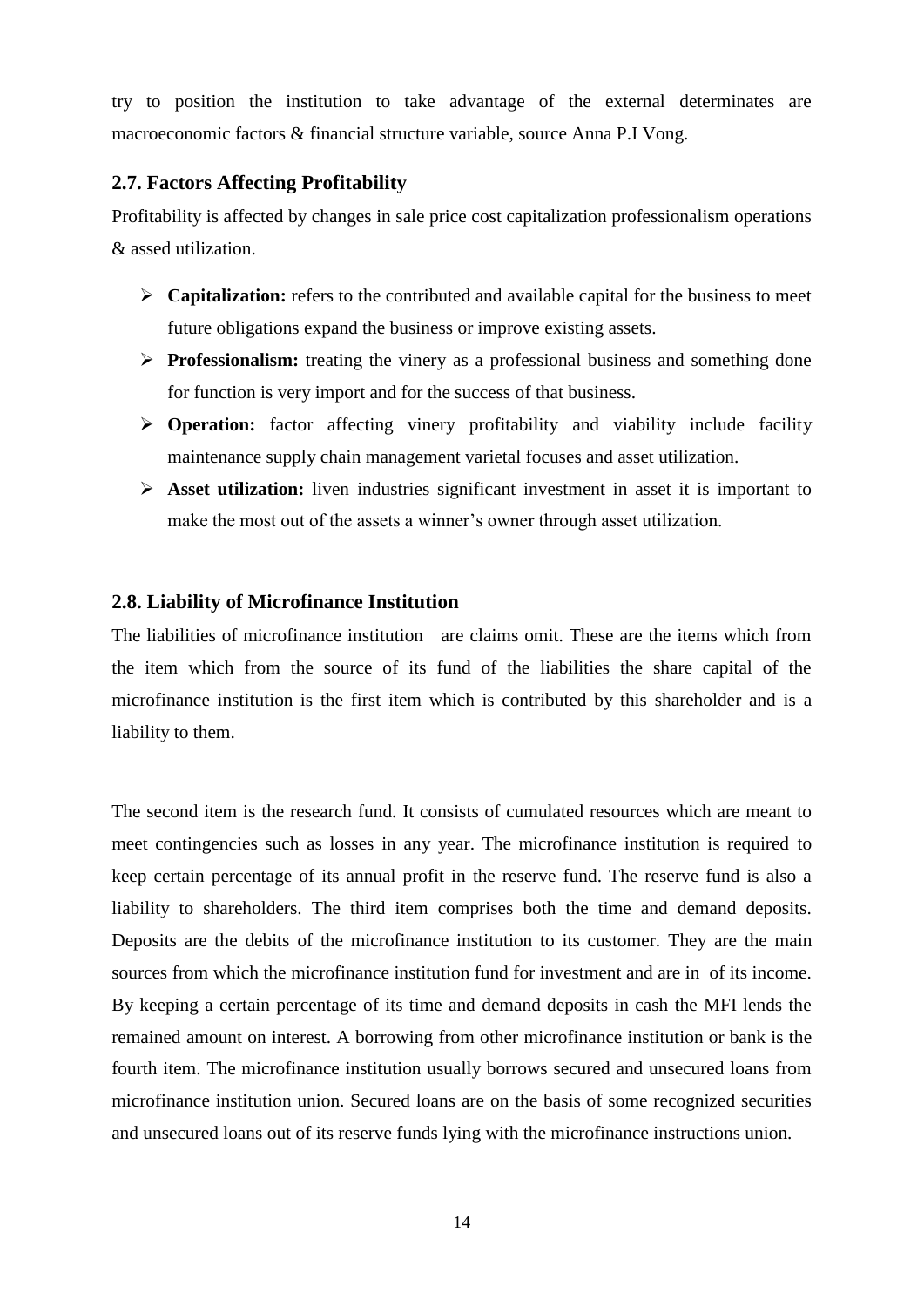The sixth item relates to bills for collection. These are the bills of exchange which the microfinance institution collects on behalf of its customer and credits the amount to their accounts. Hence it is a liability to the microfinance institution on behalf of its microfinance institution. These are the claims on the microfinance institution which it has to meet when the bills mature the eight item contingent liabilities relates to those claims on the microfinance institution which are unforeseen such as outstanding for ward exchange contracts claims on acknowledged debts etc. in the last time, profit and loss are shown profits payable to the shareholders which are a liability on the microfinance institution, *Source M.L JHINGAN.*

#### <span id="page-25-0"></span>**2.9. Empirical Reviews**

The review entails studies that have been conducted in relation to organizational structure on the performance of MFI, effect of educated and skilled staff on the performance of MFI, effect of age and gender on the performance of MFI , saving ,borrowing repayment habit on the performance of MFI, effect of financial coverage and available to the performance of MFI, effect of macroeconomics stability of the country and donors on the performance of MFI effects of Government legislative and regulatory on the performance of MFI.

#### <span id="page-25-1"></span>**2.9.1. Institutional Factors**

Abebaw (2014) Aziza (2013) studied the contribution of Microfinance based on income, living condition, asset accumulation, saving, decision making power, selfesteem, self-confidence, business management skills along with the strength and weakness of the institution among others. As per literature reviews, most of the empirical studies have been conducted through the objective of measuring financial performance MFI by using internal and external factors that affect the profitability of the institution.

#### <span id="page-25-2"></span>**2.9. 2. Financial service and control system**

Ratemo (2011) suggests that there is need for a general consensus that if they were to grow enough to reach a long-term basis, the millions of low income people without access to financial services needed more sustainable sources of financing to support their development. He also recommends that there was still a role for donors in the further development of the microfinance industry in Kenya to address a number of constraints including lack of capital for on-lending and institutional capacity of the MFIs. On the other hand, Mbithi (2012)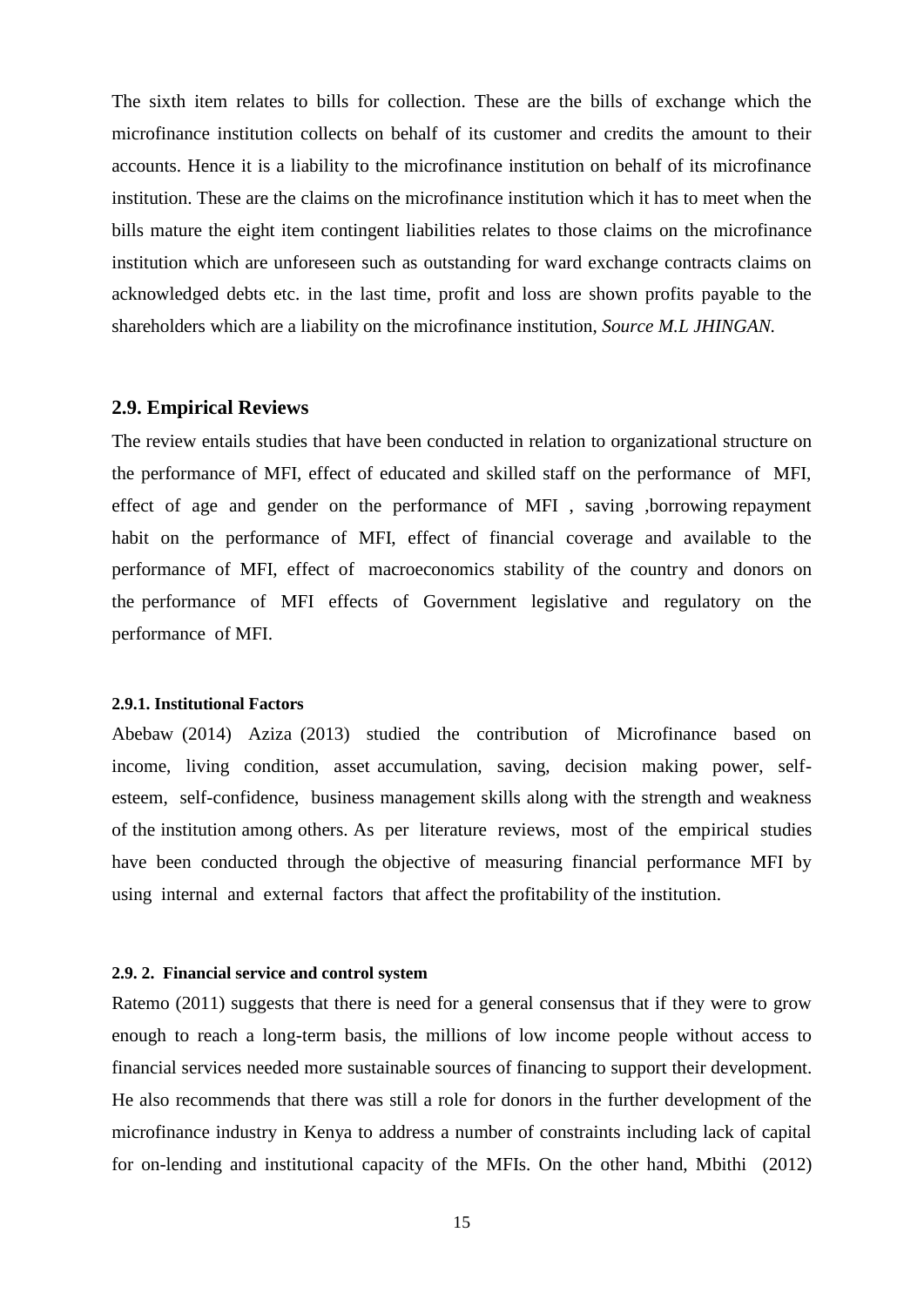argues that the dependence on donor funds by the local MFIs affected their capacity to advance loans to potential customers.

#### <span id="page-26-0"></span>*2.9.3***. Effect** *of saving* **borrowing and repayment habit**

There is enormous amount of uncertainty with regard to the repayment capacity of the poor. Information regard to credit is inadequate or unavailable, expenditure and income patterns of the poor are irregular, and the majority of the poor do not have collateral. In addition to these, high probability of exposure to systematic risks including crop failure or commodity price fluctuation is fairly high, thus lending to the poor is a high risk investment with high probabilities of default (Maren, 2010). Microfinance institutions increase opportunities for poor section of every society by helping them to access credit and introducing the habit of saving. The major reasons formal financial institutions financially exclude the poor is associated with high risks and high costs.

#### <span id="page-26-1"></span>**2.9.4. Effect of financial coverage and availability of service.**

The effect of size on depth of outreach is mixed with Hudon and Traca (2006) found negative relationship implying larger MFIs are pro-poor whereas Cull et al (2007) found positive relationship. Microfinance institutions plays an indispensable role in the developing countries by providing financial services (credit, saving mobilization and insurance services) to the poor people with very small business project (Marzys 2006). Size: size is positively related to sustainability and this may be due to financial services delivered to larger group of clients or larger loan size (Bogan, 2008; Mersland & Storm, 2007; Cull et al, 2008). Size is positively related to breadth of outreach as the number of borrowers can itself be another measure of size (Bogan, 2008).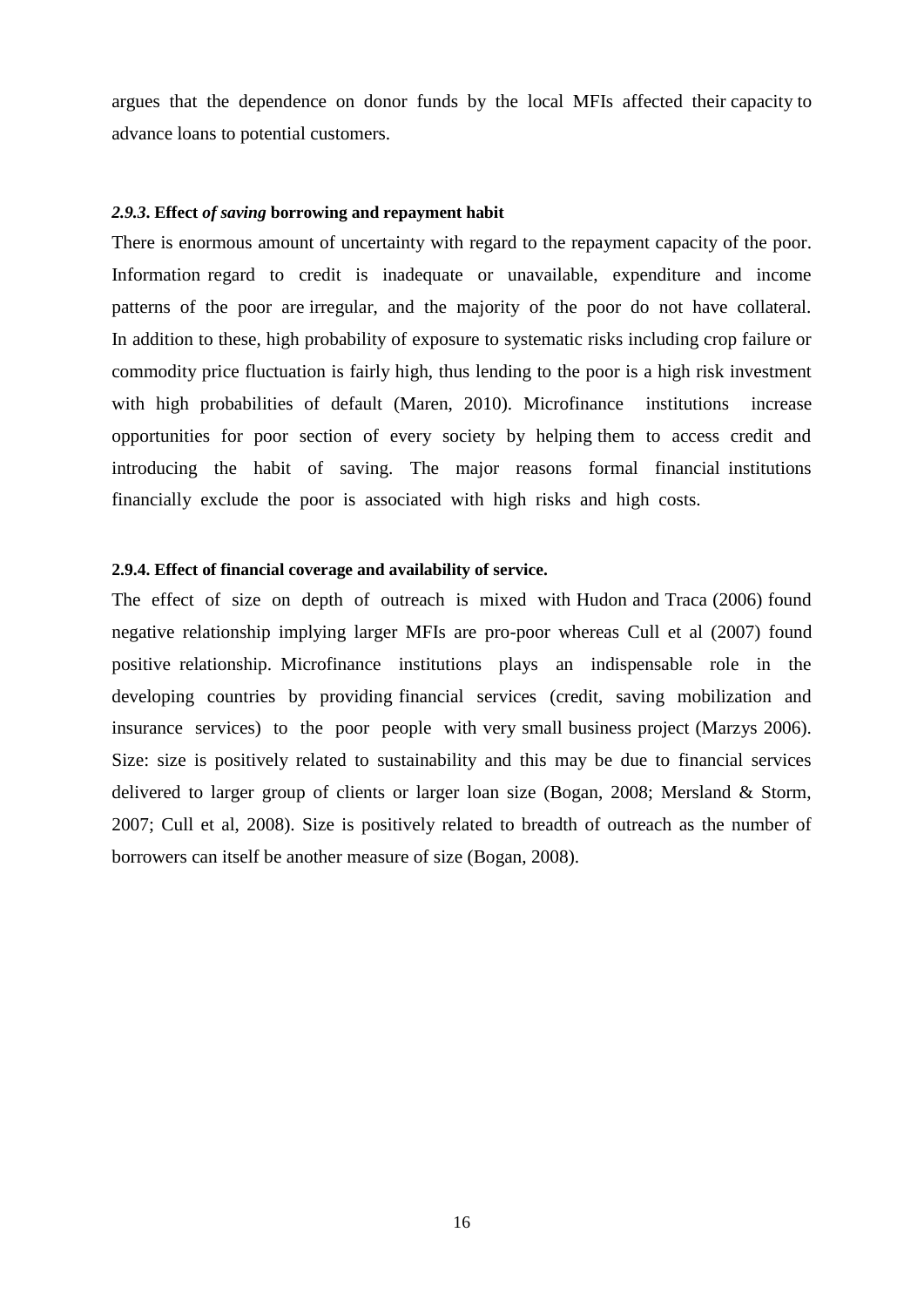#### <span id="page-27-0"></span>**CHAPTER THREE**

#### <span id="page-27-1"></span>**2. RESEARCH METHODOLOGY**

The researcher utilizes different research method and material to analysis and assess the main factor that affect the profitability of the organization; Amara credit and saving institution in Molale Town. In this study the researcher used quantitative methods. Quantitative research is based on the measurement of quantity or amount. It is applicable to phenomena that can be expressed in terms of quantity (Kothari, 2004).

Quantitative research is a means for testing objective theories by examining the relationship among variables, (Creswell, 2003). Quantitative research is often regard as being purely scientific, justifiable, and precise and based on facts often reflects in exact figures. This approach often appears when the audience consists of individuals or readers with a quantitative orientation.

#### <span id="page-27-2"></span>**3.1. Research Design**

In this study the researcher used quantitative method. Quantitative research is based on the measurement of quantity or amount. It is applicable to phenomena that can be expressed in terms of quantity, (Kothari, 2004). Quantitative research is a means for testing objective theories by examining the relationship among variables, (Creswell, 2003). Quantitative research is often regarded as being purely scientific, justifiable, and precise and based on facts often reflected in exact figures. This approach often appears when the audience consists of individual or readers with a quantitative orientation.

#### <span id="page-27-3"></span>**3.2. Target population, sampling technique and sample size**

The target population of this study was all the customers of Amhaara saving and credit institution in Molale Town. Currently in Molale Town the enterprise has 3210 customers out of which 256 borrowers were randomly selected for this study. Out of the total population only 147 clients were residing in rural area, therefore the researcher considered as all the borrowers were living in urban area. The researcher also interviewed the employees of the institution (the institution has 9 permanent workers) during the study period. The study made use of simple random sampling because it is considered the simplest, most convenient and bias free selection method. It enables every member of the population to have an equal and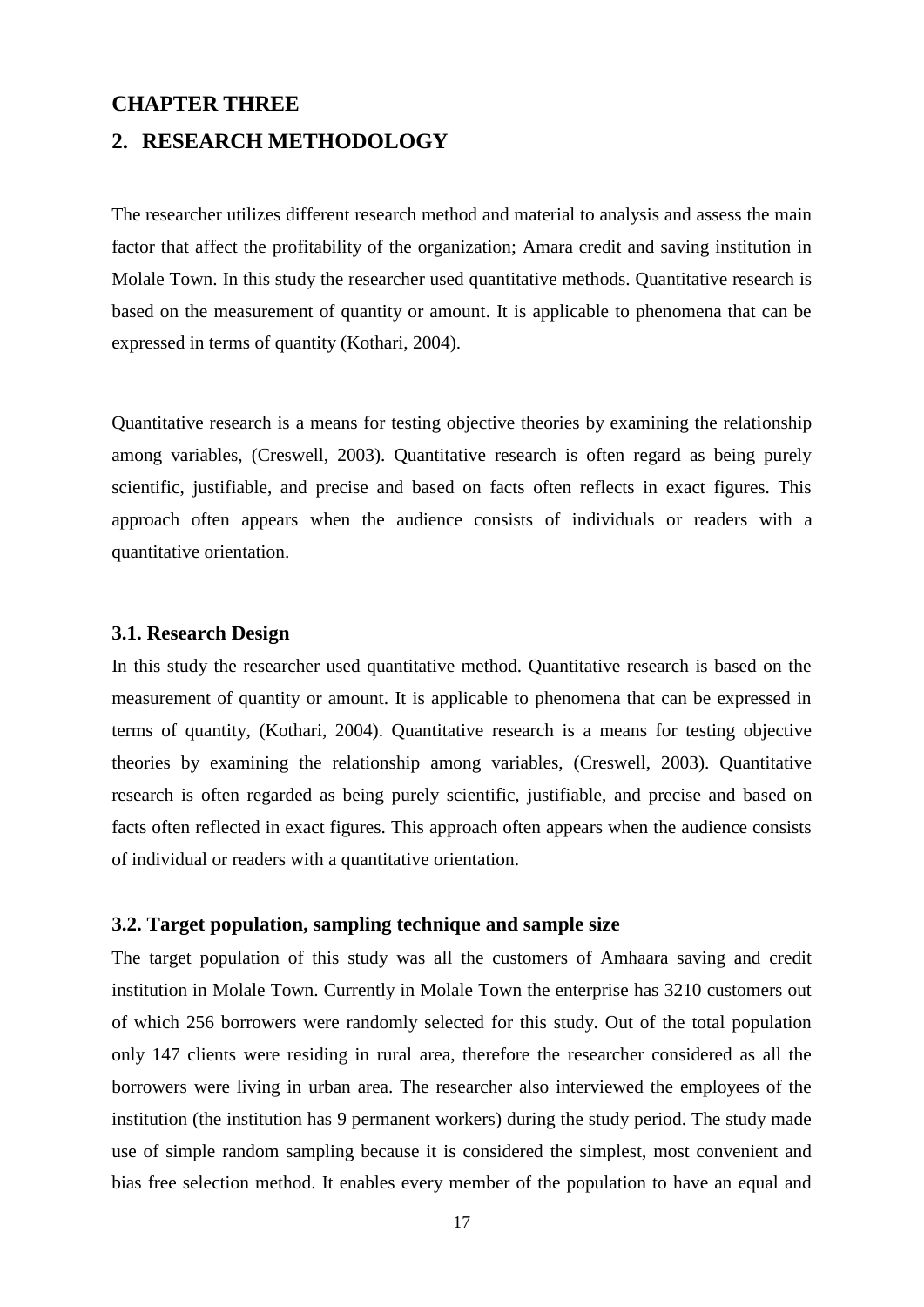independent chance of being selected as respondents. The sample size was determined based on the following simplified formula (Yamane, 1967). This formula was selected because it was easy to calculate and used to determine the sample size of large population.

 2 **……………………… 1**

Where;

n= is the size of sample from population

 $N =$  represent total population size

 $E=$  the marginal error. So, the total sample size employed in this study was as follows:

 $n = \frac{3}{1+2}$  $\frac{3210}{1+3210(0.06)2} = 256$ 

#### <span id="page-28-0"></span>**3.3. Source and type of data**

Both primary and secondary source of data are consider and use in the study. Primary source of data will be gathering from officer and customers of microfinance institution, Molale Town by questionnaires. In order to get primary data both closed ended and open ended questionnaires are uses. Secondary source of data are obtain from different second hand books such as annual report of microfinance institution, microfinance institution document and review of literature on the subject which is published and unpublished materials.

#### <span id="page-28-1"></span>**3.4. Method of Data Collection**

To achieve the objective of the study, the researcher used both primary and secondary source of data, and it cross sectional. Primary source of data was gathered from officer and customers of Amara saving and credit institution in Molale Town by questionnaires. In order to get primary data both closed ended and open ended questionnaires are used. It covers the personal information, institutional, group lending, loan and repayment related questions.

The questionnaires were prepared in English language and translate in to Amharic, the language Spoken by the majority of population in the study area. The questionnaires were distributed to the respondents when they came to the institution for their own reason .In addition, qualitative data were collected through semi-structured interview and discussion with loan officers and branch managers. Secondary source of data are obtained from different second hand books such as annual report of Amara saving and credit institution, MFI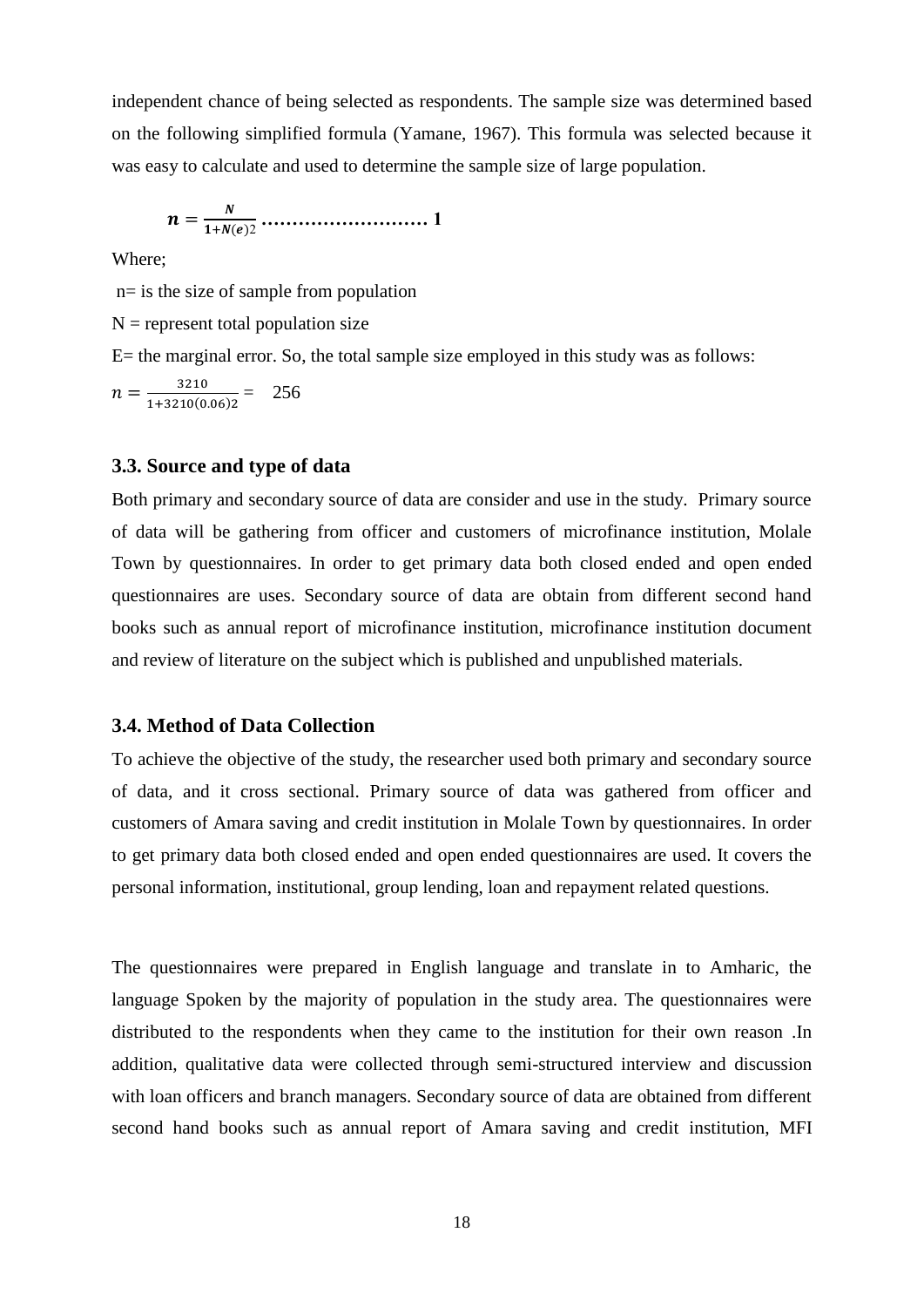document and review of literature on the subject which is published and unpublished materials.

#### <span id="page-29-0"></span>**3.5. Data reliability and validity**

Reliability and validity research are central criterion and important issues in both quantitative and qualitative research. Validity refers to the strength of research conclusions, inferences, or proposition (Tadesse, 2010).

Reliability estimates the constancy of the measurement or simply, the degree to which an instrument measures the same way each time it is used the same conditions with the same subject (Adams et.al. 2007). To insure the validity and reliability of the study, the researcher has provided sufficient information and reliable data. Moreover, as much as possible the researcher tried to get audited financial statements of the selected MFIs from NBE which is legally legitimate.

#### <span id="page-29-1"></span>**3.6. Methods of data analysis**

This section presents descriptive and Econometric analytical techniques that were used in this study.

#### <span id="page-29-2"></span>**3.6.1 Descriptive statistics**

A descriptive analysis was employed to analyze socio economic and lenders characteristics that affect loan repayment performance. Under this method of data analysis, descriptive statistics such as mean, standard deviations, frequency, percentages, etc. were used to summarize and describe the socio-economic characteristics of the borrowers. Moreover, t-test and chi-square tests were used to compare the defaulters and non-defaulters in terms of different explanatory variables.

#### <span id="page-29-3"></span>**3.6.2. Econometric model**

Loan repayment is a dependent variable, while different socio-economic, loan related and lender related factors were considered as independent variables. In this study, therefore, loan repayment was treated as dichotomous dependent variable. To examine the factors affecting the profitability ACSIs, the most widely used and appropriate qualitative response models are the logit and probit models (Verbeek, 2008).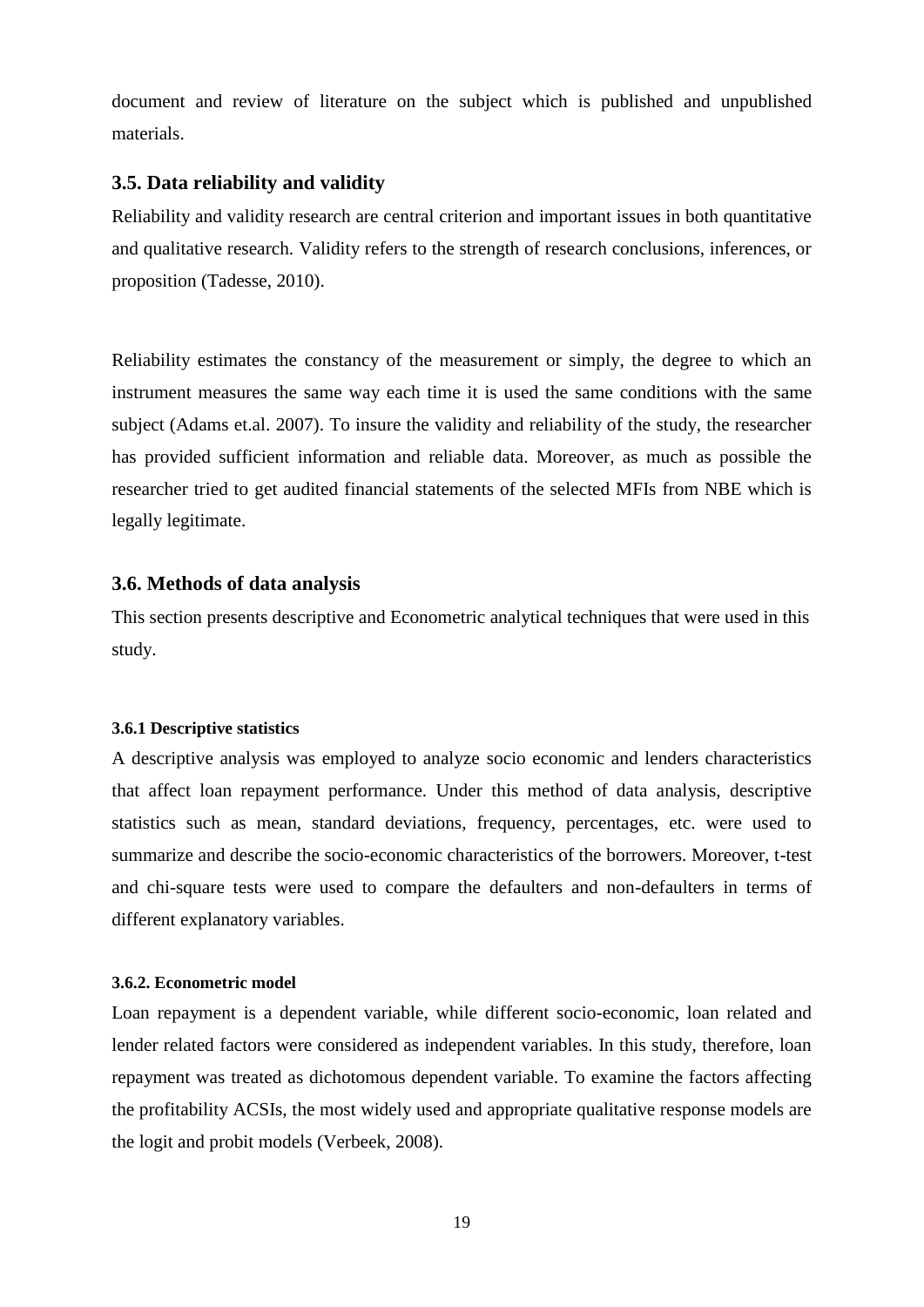According to Gujarati (1995), the logit model follows the maximum likelihood estimation technique, and assumes that the random variable follows the normal cumulative density function. It means that the likelihood of an event to occur happens when the utility exceeds a certain critical thresh hold level.

Logit and probit models are used for binary response variables. These models have some advantages over the linear probability model: fitted probabilities are between zero and one, and the partial effects diminish (Wooldridge, 2000).Linear Probability Model (LPM) is plagued by several problems such as non normality and hetero cadaster city of the error term, possibility of the dependent variable lying outside the 0-1range most importantly it assumes that the mean value of the dependent variable is linearly related with the explanatory variable, that is the marginal effect of the explanatory variable is remaining constant throughout, which seems patently unrealistic (Gujarati, 1995).This section shows the analysis and interpretation of primary source using qualitative and quantitative methods. The former is used to interpret and analyze the quality of the data gather, while the latter is uses to analyze the quantity data through tables' percentages.

#### <span id="page-30-0"></span>**3.8. Ethical Considerations**

The researcher study has been adhered to ethical principles with respect of the data collection and use of it in the study. In the first place, all the ideas and concepts taken from other scholars that used for reviewing the acknowledged. In addition the data obtained by recording or written notes will not be passed to third party at any circumstances and only used for the purpose of this study.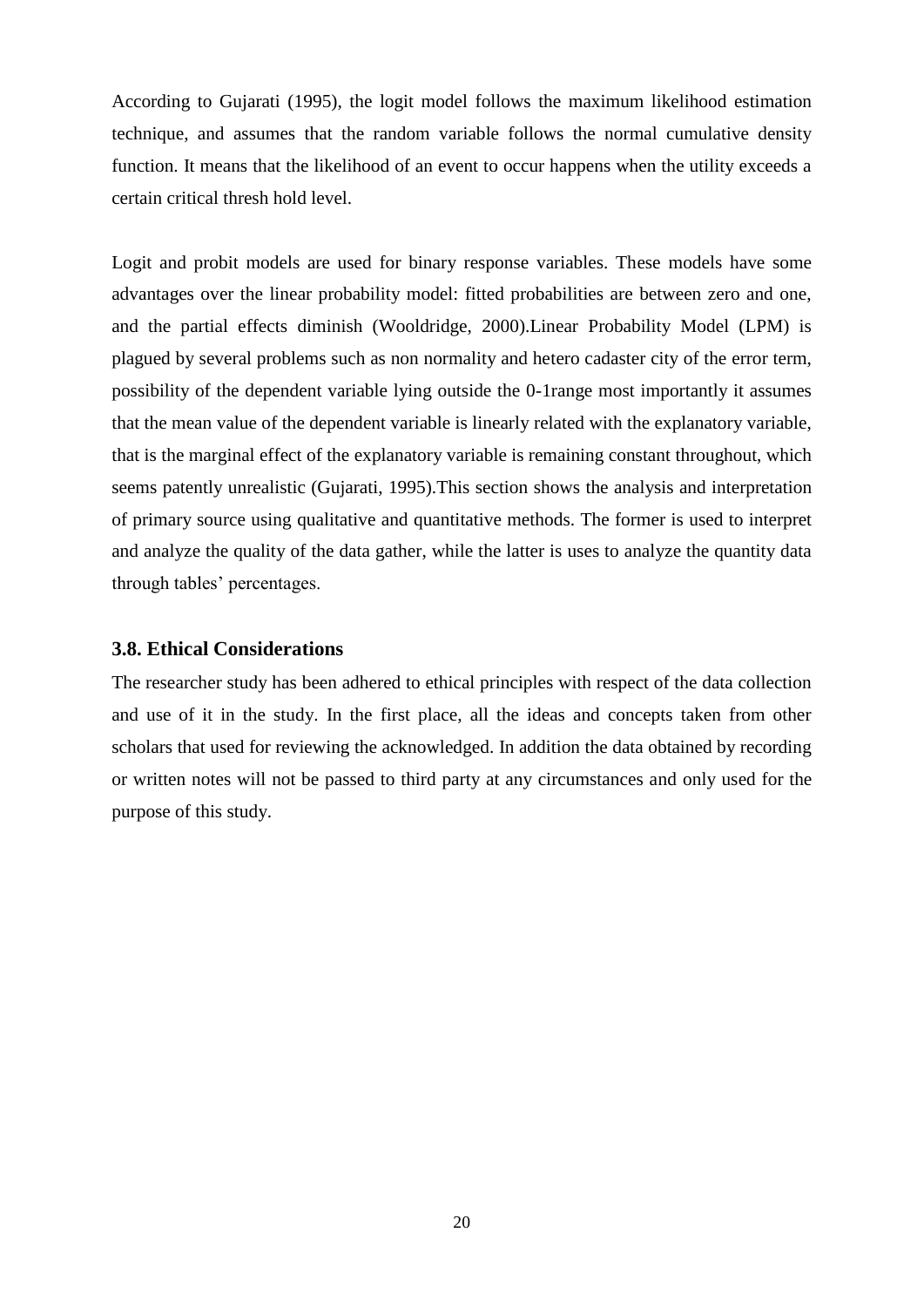#### <span id="page-31-0"></span>**CHAPTER FOUR**

#### <span id="page-31-1"></span>**4. DATA PRESENTATION, ANALYSIS AND INTERPRETATION**

This section present the results of questionnaires that the researcher has been collected from the customers and employers, manger and supervisor of Amara saving and credit in Molale Town regarding the assessment of factors affecting the profitability of MFI. Here, the researcher distributed 70 questionnaires to respondents' to gather appropriate data. But, five (5) of them did not return, because of the respondents carelessness to hold the questionnaires in a safe place.

So this chapter present the information gathered through questionnaires to identify and investigate the inherent problems of the microfinance instructions in Molale Town. Furthermore, to present appropriate analysis interpretation and to present the price value of the data of the readers some of the questionnaires item are tabulated and presented by using pie charts, table with detailed necessary interpretation.

Note: this chapter has two parts: the first part concerned with assessing customer attitude and perception towards the microfinance service and their performance. The second part presents the employees and management response toward the required issue or response about factors that affect the microfinance profitability and its performance.

In order to help the research, 30 questionnaires were distributed to the customers of Amara saving and credit institution but unfortunately, 4 of the questionnaires' were not answered and 2 were lost. The analysis below explains findings from the research questionnaires.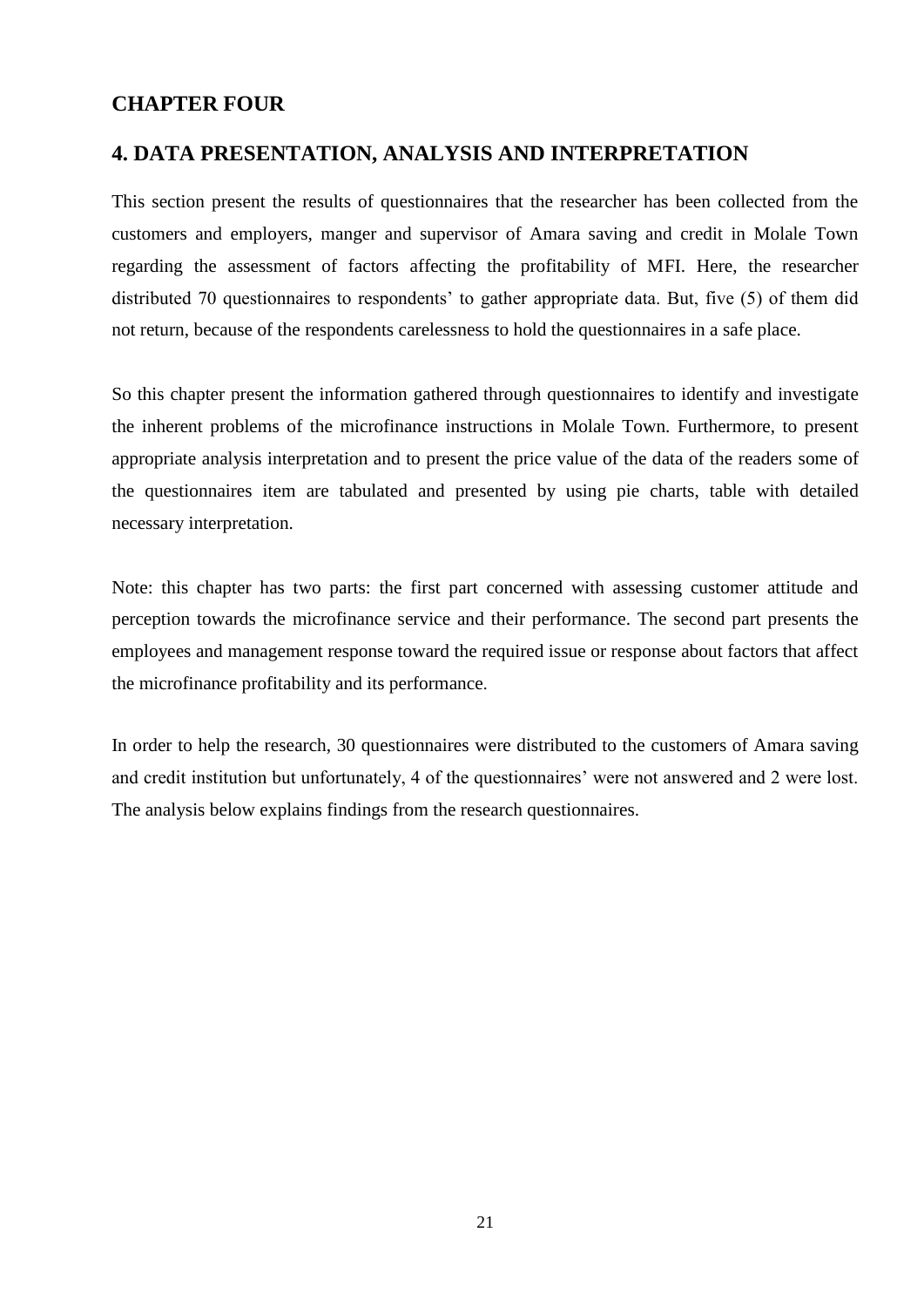#### <span id="page-32-0"></span>**4.1. Analysis of Questionnaires for Employees**

#### <span id="page-32-1"></span>**4.1.1 Sex distribution of employees**

Identification of sex of microfinance is important in the financing service activity to identify females and males participation

|       |                |              |  |     |   |  | Respondent / Sex   No of respondent   In percentage |  |  |  |  |
|-------|----------------|--------------|--|-----|---|--|-----------------------------------------------------|--|--|--|--|
| M     |                | $a \qquad 1$ |  | e e |   |  |                                                     |  |  |  |  |
| $F$ e |                | m a l e      |  |     | 8 |  |                                                     |  |  |  |  |
| T     | $\overline{0}$ | t a l        |  |     |   |  |                                                     |  |  |  |  |

*Source: questionnaires 2020*

The above table shows as from the total respondent of 25 employees of the bank 17(68%) of them are male and 8(32%) of the employees are female, from the above result the researcher concluded that male employees of the microfinance accounts a great number having more than twice of female employees. So the researcher reminds the microfinance institution to increase the number of female employees in assumption of increasing female participation as a whole.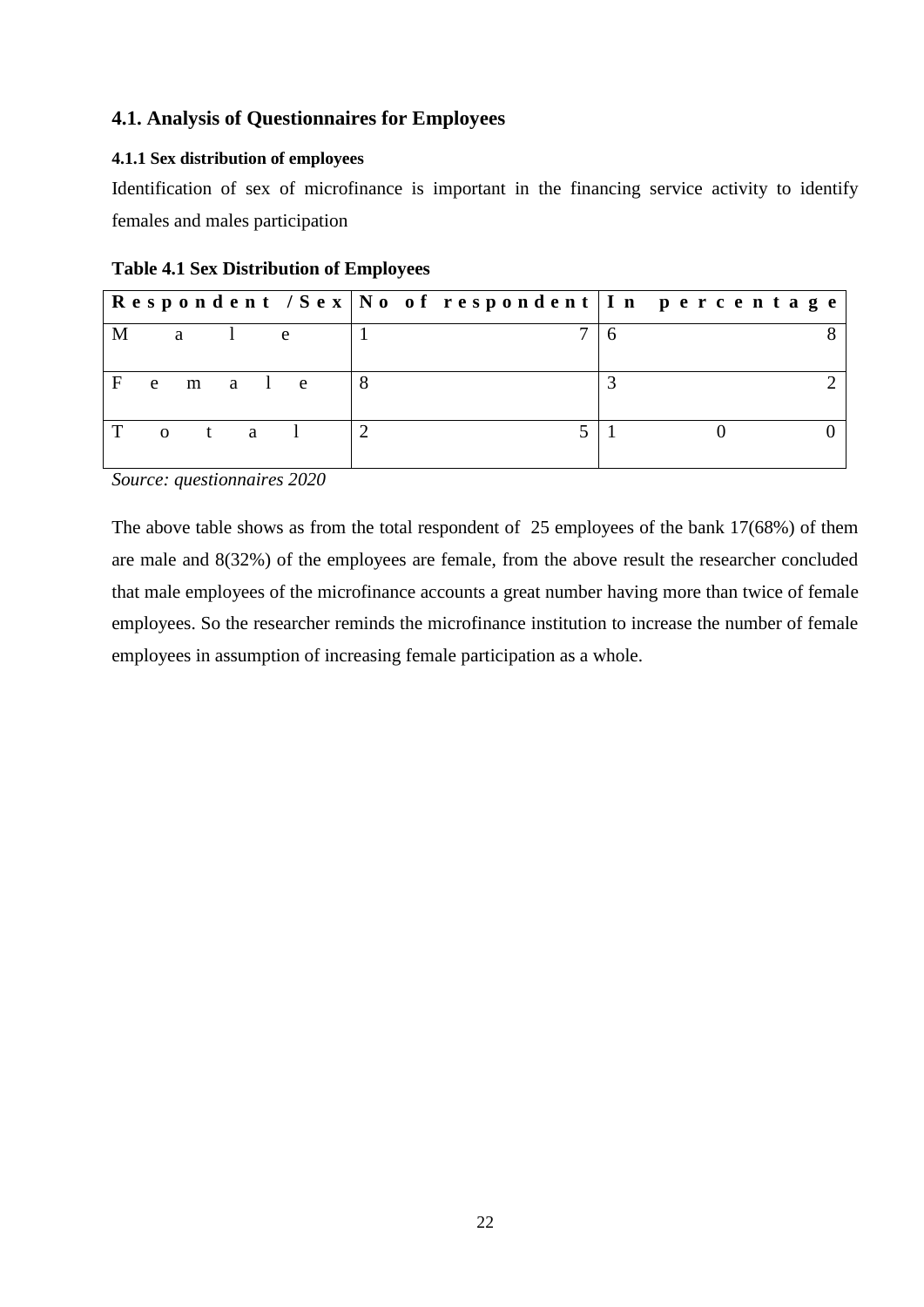#### <span id="page-33-0"></span>**4.1. Age distribution of employees**



*Source: questionnaires 2020*

From the above graph one can understand that of most the employees of the microfinance amounting 52% (13 respondents belongs to 18-25 age group. 8(32%) of employees belongs to 26- 35 years, 3(12%) of the employees were between 36-50 years and the remaining 1(4%) employee was more than 50 years of age. This data shows majority of the employees of the microfinance are a combination of young and mature, which will give the microfinance both motivation and experience. Supervision and professional training helps give quality service to customers in order to make their branch organization competent enough.

#### <span id="page-33-1"></span>**4.2.1. Education status of employees**

Identifying the education level of employees is very essential and important for the successful operation of the microfinance as well as for other business organizations to give quality service effectively and efficiently. Education levels of employees in the Amara saving and credit institution in Molale Town saving are shown below by using pie chart.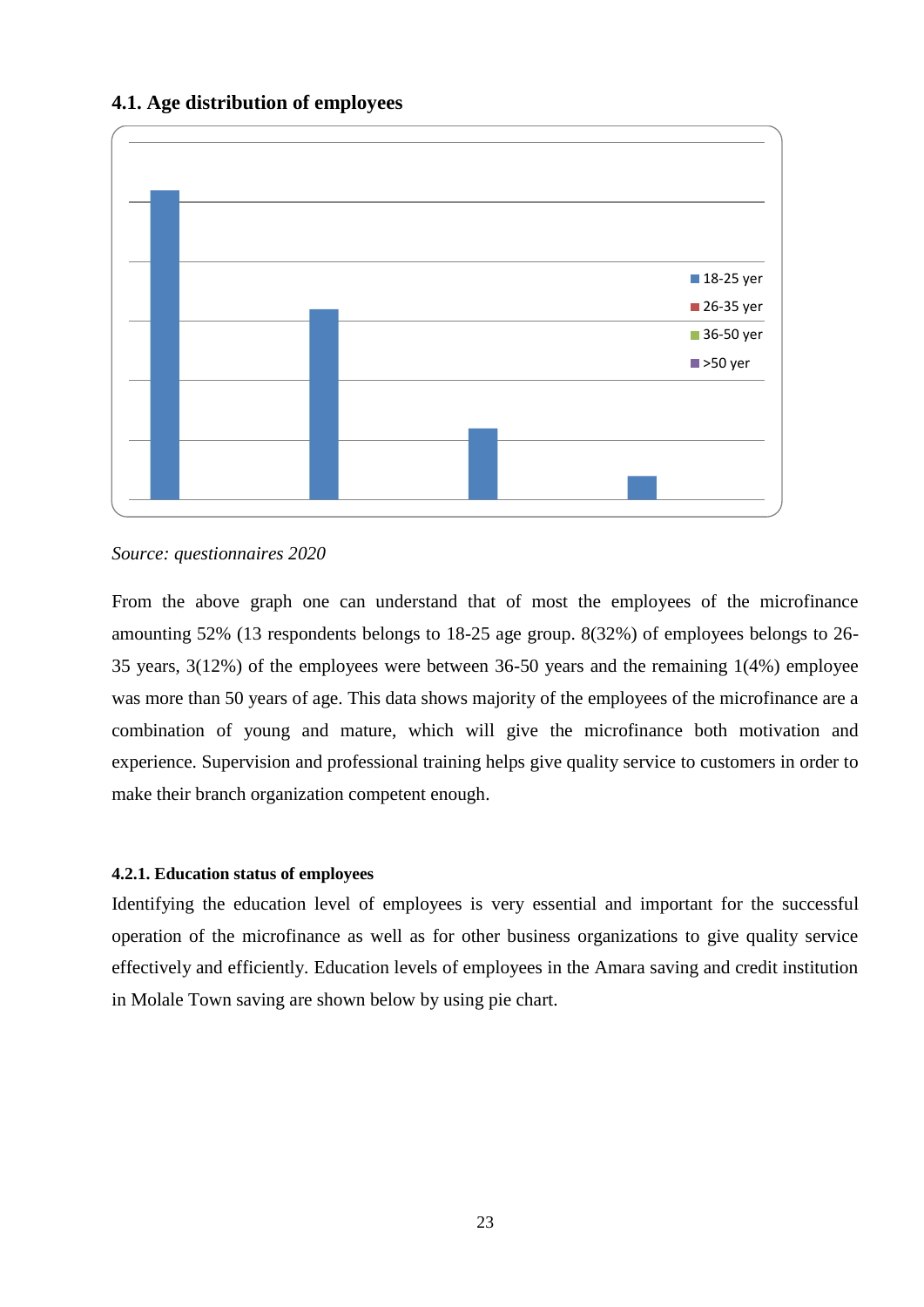#### Pie chart 4.1.education status of employees



#### *Source- questionnaires 2021*

The above pie-chart shows that most of employees, 18(72%) of them are BA degree holder and 4 (20%) of them were college diploma holders but the remaining 2 respondents (8%) are graduates with a master's degree. The above result shows that the educational status of the banks employee should be considered very well for competition and up grading that low educational background and training special educations like computer technology and modern banking service training is important for all employee of the bank.

#### <span id="page-34-0"></span>**4.2.2. Duration of employees in the microfinance**

Knowing how long the employees were working in the bank is important to the researcher so as to help understand how well the employee's contribution to the bank is inters of profitability, customer service and sharing their experience to the new employees. Most of the respondents answered that they have been in the bank for more than 5 years and few answered that they have worked there for most of their life and insuring their trustworthiness by dedicating more than 20 years for the microfinance.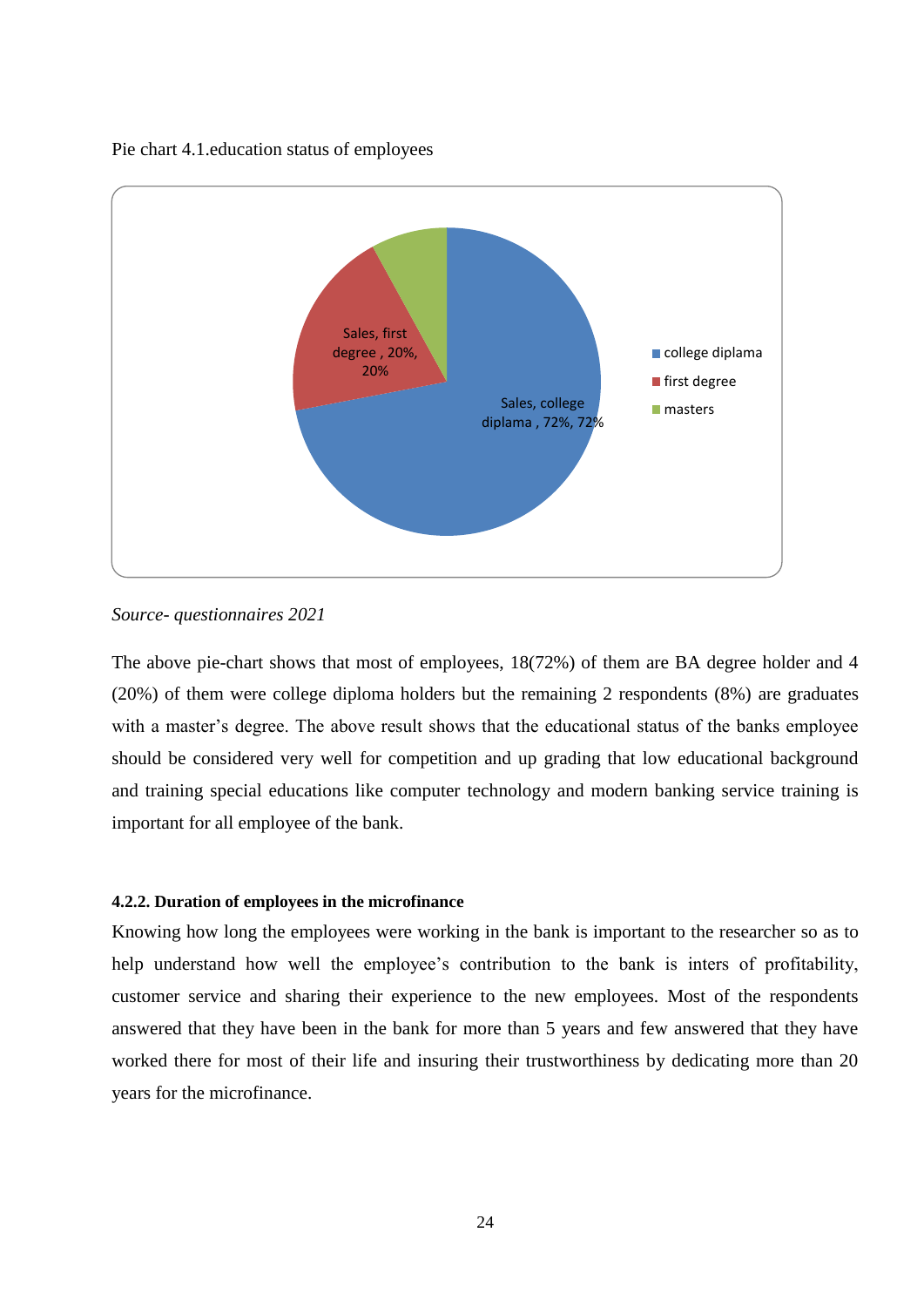#### <span id="page-35-0"></span>**4.2.3. Service rendered by the microfinance audits Profitability**

Microfinance are organized to perform a number of functions, primarily for the purpose of caring profit, mostly they attract deposit all kinds current saving accounts and fixed accounts but not only this, microfinance also provide loans and advance for those who are in need of it with others service like money transfer safe custodian with little service charges.

Employees of microfinance were asked what type of microfinance services render by the branch to get profit and the employee's response were as follows. The microfinance currently provides deposit mobilization, money transfer, and money transfer and also provides loans to various business, individual and institutions with particular emphasis to priority sector at the economy to give service and to gate profit. Microfinance earns profit though process of transforming funds and providing service like any other production process of any other firms. The profit performance of any microfinance would be related to many factors including market share or service quality To identify whether the microfinance was profitable or not and to investigate the reason for nonprofitability; employees of the microfinance were asked and their response were as follows.

| $s \cdot n$ o |               | e | m                                  | No of respondent In percentage % |   |
|---------------|---------------|---|------------------------------------|----------------------------------|---|
|               |               |   | Is the microfinance is profitable? |                                  |   |
|               | $\mathbf v$   | e | S                                  |                                  | 8 |
|               |               |   |                                    |                                  |   |
|               | T<br>$\Omega$ | t | a                                  | ി                                |   |

**Table 4.2. Profitability of the micro finance** 

*Source: questionnaires 2021*

Majority of the employee 21(84%) of them think that the microfinance was profitable and 4(16%) of the employees think that the bank is not profitable so; the researcher conclude that even though the microfinance is profitable it was not as much profitable enough as its objectives. In relation to the above question the employees were asked the reason why the microfinance is not profitable, the response of the employees was that because of it was newly opened, because they provide loan for small numbers of customers and high salary payment and people's habit in using microfinance services.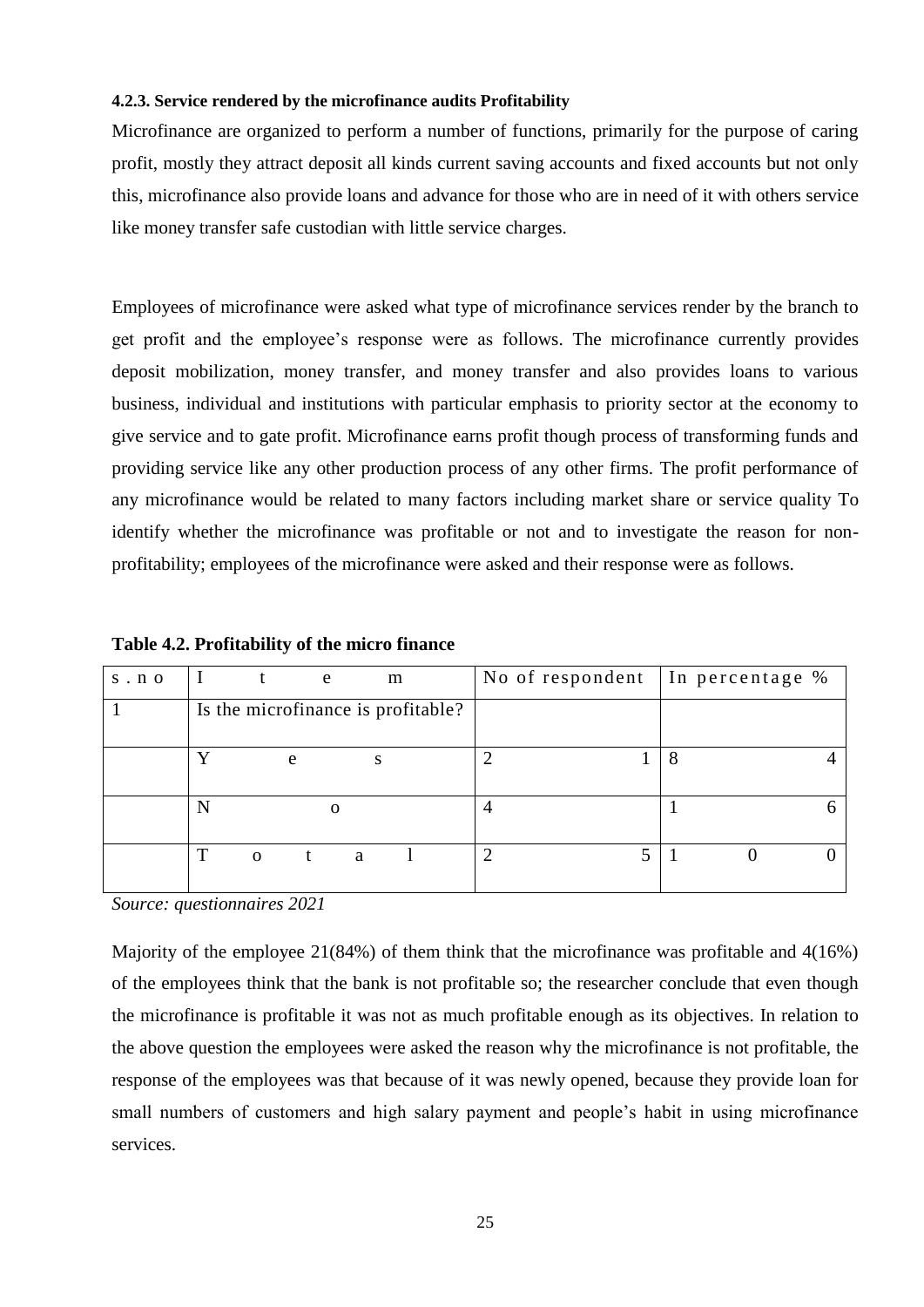Again with related the above question the researcher asked the employees that what factors affect profitability of the microfinance: the response of the employees was that, existence of high credit interest, existence of large amount of saving account which bears interest for customer (liabilities to the microfinance were the main foots and also emergence of new optical competitors, default loan, risk of import and export accident. From the above analysis the researcher conclude that having excess of deposit and other factor affect profitability.

In addition to above question the employees of microfinance were asked by researcher to investigate /to identify/ which service was demanded by customer, and the response obtain from the employees were as follows.

| $S \cdot n$ | $\mathbf I$<br>t  | e | m                                                  |                | No of respondent   In percentage % |                |                      |
|-------------|-------------------|---|----------------------------------------------------|----------------|------------------------------------|----------------|----------------------|
|             |                   |   | Which services are more demanded by your customer? |                |                                    |                |                      |
|             |                   |   | Saving deposit                                     |                | 3                                  | 5              |                      |
|             |                   |   | Demand deposit                                     | $\vert$ 1      |                                    | $\overline{4}$ | 4                    |
|             |                   |   | Fived deposit $\vert$ -                            |                |                                    |                |                      |
|             |                   |   | Time deposit                                       | $\overline{1}$ |                                    | $\overline{4}$ |                      |
|             | T<br>$\mathbf{O}$ | t | a                                                  | 2              | 5                                  |                | $\Omega$<br>$\Omega$ |

**Table 4.3. Service demanded by customer** 

*Source: questionnaires 2021*

Majority of the employees or 13 (52%) of them said that they use saving deposit, 11 (44%) the employees said that customer need demand deposit and the remaining respondent 1 (4%) said that customers wants time deposit. From these researcher conclude that the customer deposit their money to save from emergency instead of advancing loan.

#### **Table 4.4 Level of competition**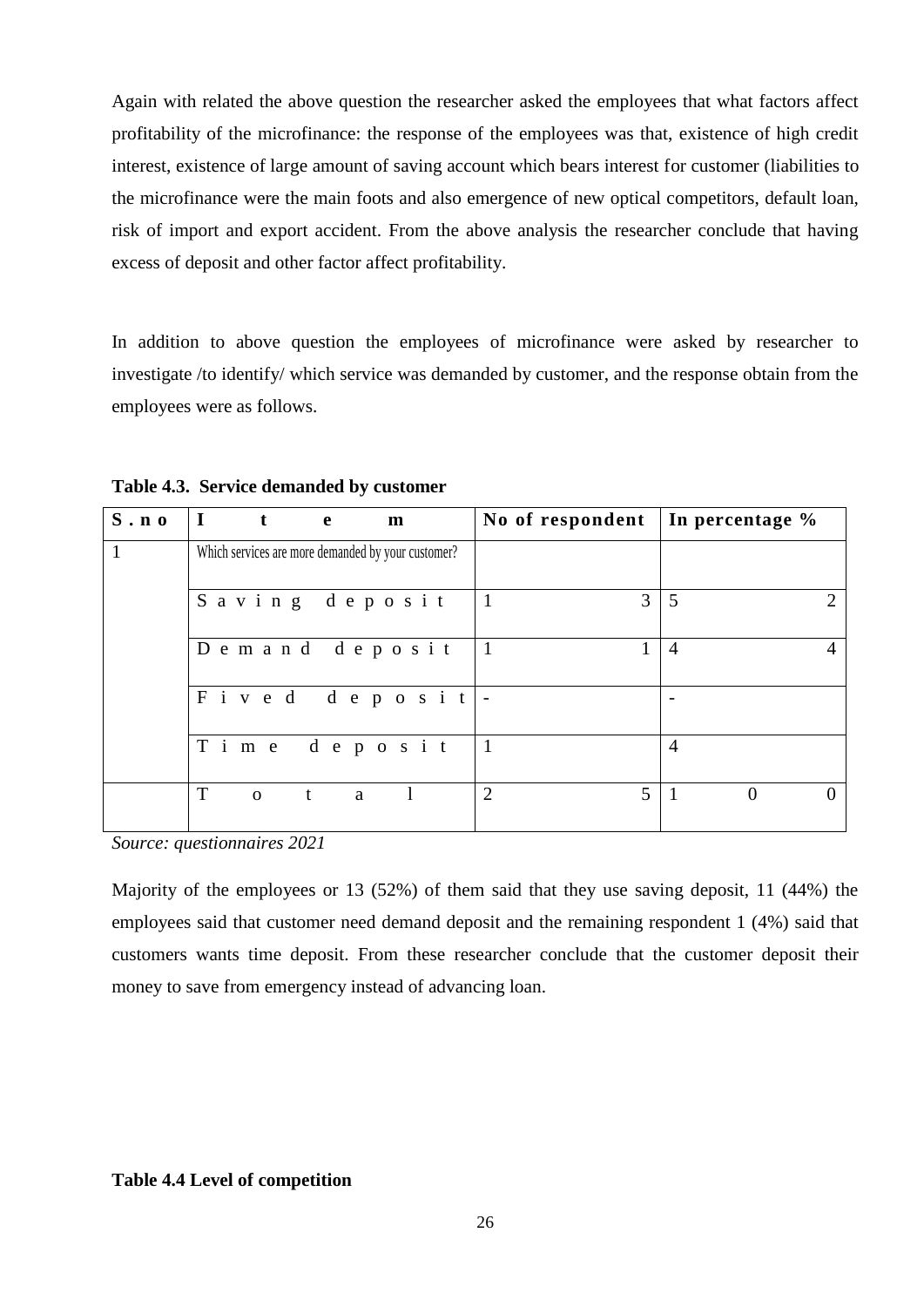| $s \cdot n$ o |        |          | e |                | m                     |   | No of respondent |  | In percentage % |  |
|---------------|--------|----------|---|----------------|-----------------------|---|------------------|--|-----------------|--|
|               |        |          |   |                | Level of Competition? |   |                  |  |                 |  |
|               |        |          |   | $\overline{O}$ | n                     | g |                  |  |                 |  |
|               | М      | e        |   |                | u                     | m |                  |  |                 |  |
|               | W<br>e |          |   | a              |                       |   |                  |  |                 |  |
|               | ௱      | $\Omega$ |   | a              |                       |   |                  |  |                 |  |

*Source: questionnaires 2021*

From the above table the researcher concluded that 15 respondents (60%) think that there is strong competition with other banks, and 28% think that there is a medium amount of competition between SMFI and the other banks. But 3(12%) respondents think that there is weak or no competition at all. There for the researcher can conclude that there are important things that the microfinance should improve to present its self-better than the rest of the microfinance or organizations.

### <span id="page-37-0"></span>4.2.7. The impact of market competition on profitability and market share of the microfinance*.*

Private banks which are established in recent year and expanded widely at the current times has several effects on the market share and profitability of the SMFI by providing best service to customers, computerization of financial information in relation to these employees of the microfinance were asked about the effect of market completion on the microfinance profitability and most of the respondents answered that there is not much effect in the market share the institution follows its ways and rules which they think makes the bank better than it's compotators.

### <span id="page-37-1"></span>**4.2.9. Impact of capitalization of asset utilization and professional capitalization asset utilization and professional**

All these are refers to contribute and available capital for the business to meet future obligations, expand the business or improve existing assets and it's important to make the most out of the asset winners, owners, owns through asset utilization. With related to the above idea the employee were asked the impact of capitalization asset mutilation and professional and the response of them as follows.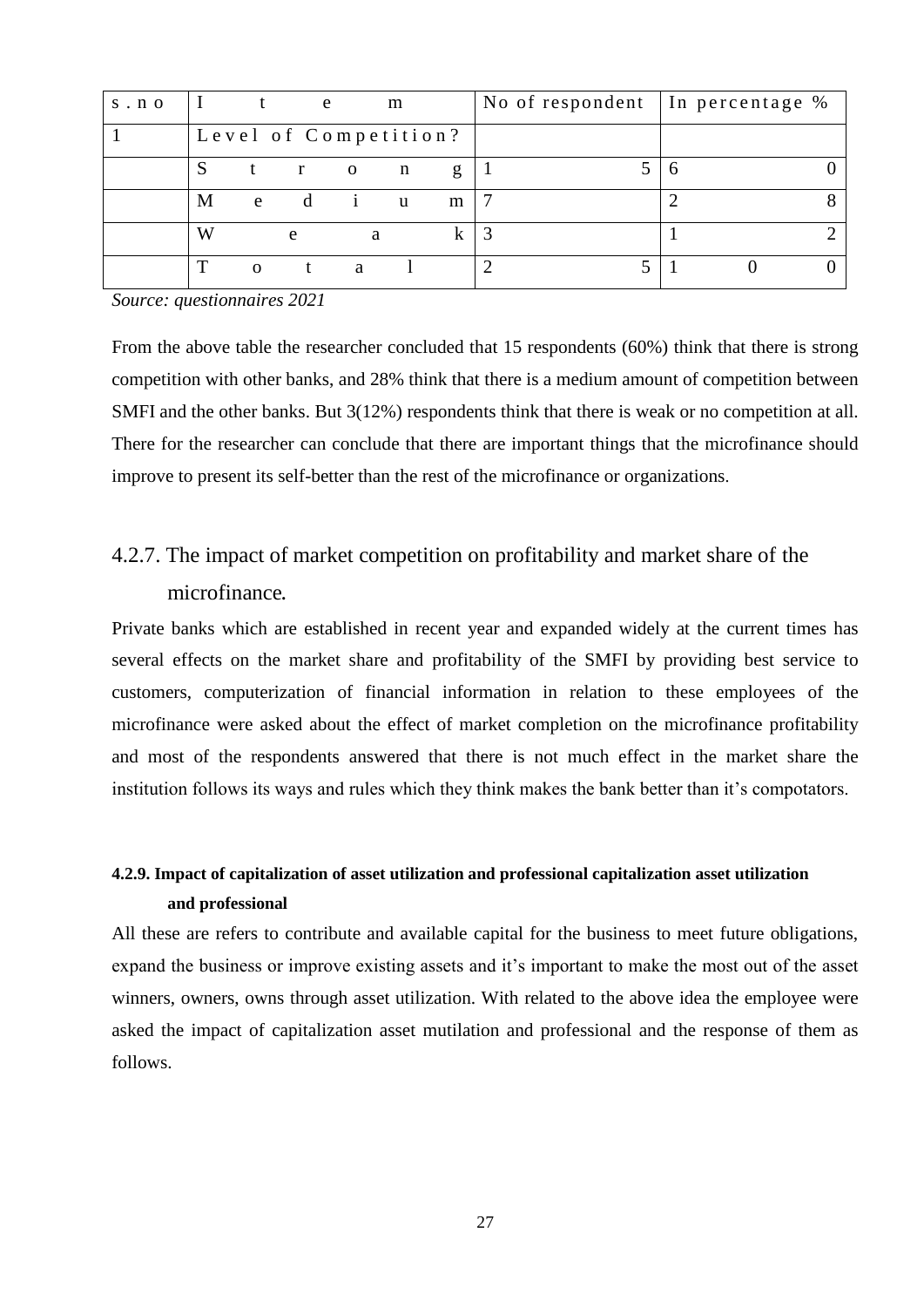| S  |                  |                                                                                                     | e | m | No. of respondent   In percentage $%$ |          |          |
|----|------------------|-----------------------------------------------------------------------------------------------------|---|---|---------------------------------------|----------|----------|
| No |                  |                                                                                                     |   |   |                                       |          |          |
|    |                  | Is capitalization, asset utilization and professionalism affect the profitability the microfinance? |   |   |                                       |          |          |
|    | Y                | e                                                                                                   | S |   |                                       |          | O        |
|    | N                | $\mathbf 0$                                                                                         |   |   | 3                                     | 3        | 0        |
|    | T<br>$\mathbf 0$ | t                                                                                                   | a |   | 0                                     | $\theta$ | $\Omega$ |

**Table 4. 5. Effect of capitalization** 

*Source: questionnaires 20201*

The researcher understands that 7(70%) of the employees said that it affects profitability of the microfinance and 3(30%) of the employee said it does not affect the profitability of the microfinance. The researcher concludes that capitalization, asset utilization and professional affect the profitability of the microfinance.

In addition of the above question the employees of microfinance are asked how capitalization asked utilization and professionalism affect the profit of microfinance and their response is as increase of capitalization professionalism and increase of asked utilization there is also increase of expenditure. With related to the above question employees are also asked why the profitability of microfinance is not affected by capitalization, asset utilization and professionalism and their; response was the microfinance manager control every activity of the microfinance system and upgrading the capacity of the workers.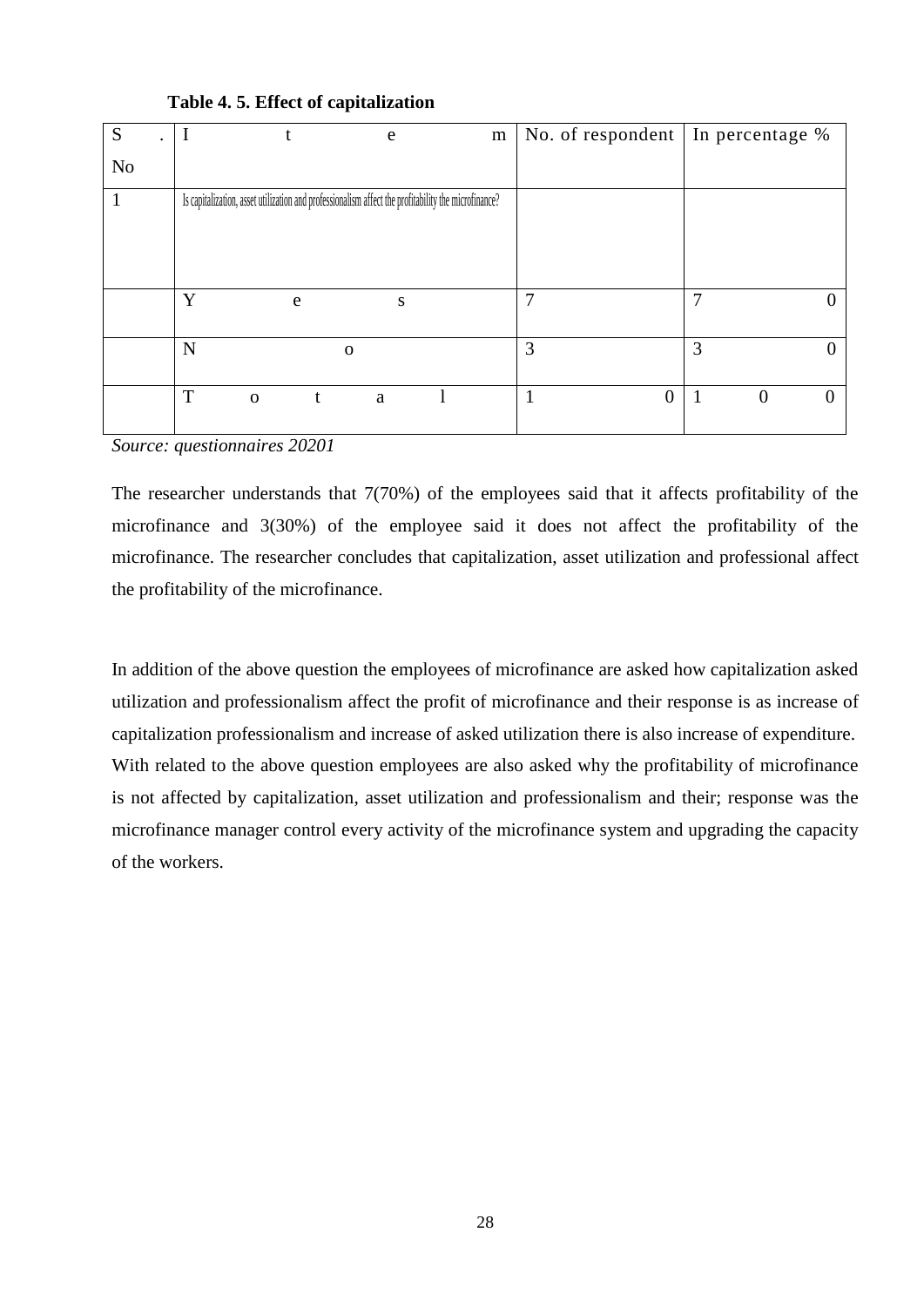#### <span id="page-39-0"></span>**4. 2.10. Assessment of factors affecting and profitability of Amhara credit and saving institution (the case of Molale Town)**

Table 4.6: Correlations of ROA with other independent variables

| S.No           | Variables                         | Partial     | Semi partial | Partial | Semi partial                                     | Significance |
|----------------|-----------------------------------|-------------|--------------|---------|--------------------------------------------------|--------------|
|                |                                   | Correlation | correlation  |         | Correlation $\land$ Correlation. $\land$ 2 value |              |
|                |                                   |             |              |         |                                                  |              |
| $\overline{1}$ | Capital structure                 | $-0.1578$   | $-0.0398$    | 0.0249  | 0.0016                                           | 0.7653       |
| 2              | Institution factor                | 0.6234      | $-0.1984$    | 0.3886  | 0.0394                                           | 0.1861       |
| $\overline{3}$ | Economic factor                   | $-0.1544$   | 0.0389       | 0.0238  | 0.0015                                           | 0.7703       |
| $\overline{4}$ | Regulatory and legislative factor | 0.4797      | 0.1361       | 0.2301  | 0.0185                                           | 0.3357       |
| $\overline{5}$ | Communication factor              | 0.4599      | 0.1289       | 0.2115  | 0.0166                                           | 0.3588       |

*(Source: Results from STATA 14 based on the data of MFIs 2016-2020)*

Here, operational performance are measured by Total asset and the profitability of MFI's is measured by Return on Assets (ROA) as dependent variable and. In line with this, number of borrowers per credit officer, outstanding loan per credit officer, loan in arrears, cost per money lent as independent variables. ROA it is the income after tax and interest proportion to total asset, when it is income divided to total asset ratio.

The ROA ratio escalation at any point total asset ratio will equitably decrease. Similarly, there is an indirect or opposite relationship or negatively correlated of the number of borrowers per credit officer and outstanding loan per credit officer with ROA. Moreover, it can be concluded from the above table that ROA, the partial correlation result of ordinary least square (OLS), with total asset shows that the explanatory variable of total asset negatively correlates with dependent variable of ROA. In line with this when there is no non-performing asset then it is called as repayment rate is 100 % which means positive or growing the quality of loan and also no further cost then ROA is positively allied.

Hence there is a relationship between the profitability and operational performance of MFI's based on the significance value. To sum up, the cost per money lend specifies increase in profitability and productivity of the institution because it is positively correlated with dependent variable.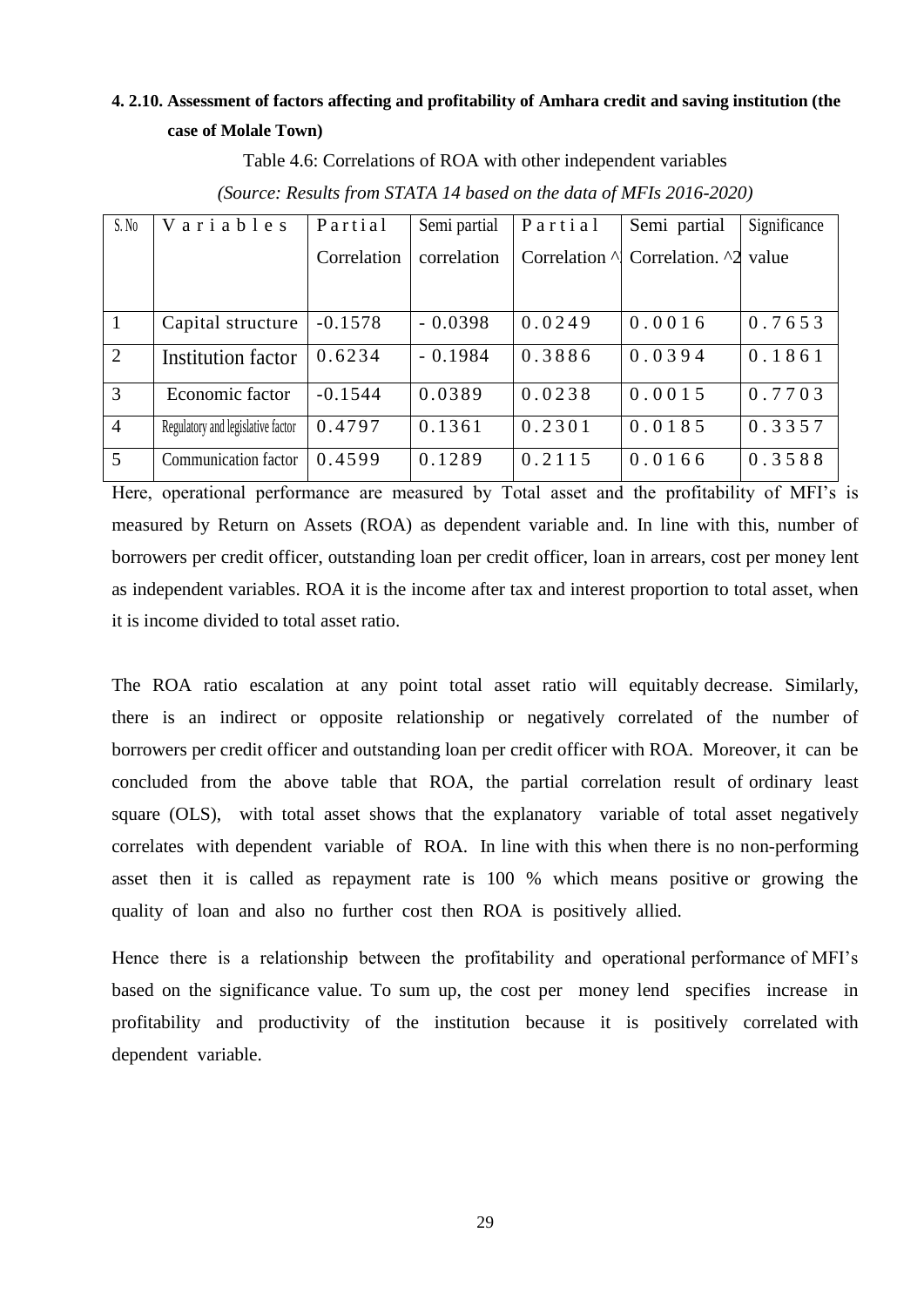#### <span id="page-40-0"></span>**4. 2.11. Analysis of Operational Performance and Profitability of Microfinance Institution in Amhara Region-Ethiopia (the case of Molale Town)**

Table 4.7. Repayment rate and Loan Arrears of MFI's

| S No |                  | e                        | a<br>$\mathbf{r}$ | $\mathbf S$ |                          | $\sigma$ f | $\mathbf{O}$<br>$\mathbf{p}$ |       | e rati |      | $\mathbf{O}$<br>n |
|------|------------------|--------------------------|-------------------|-------------|--------------------------|------------|------------------------------|-------|--------|------|-------------------|
|      | Description      | A                        | $\mathcal{C}$     | S           |                          |            | V                            | F     | M      | F    |                   |
|      |                  | 2016                     | 2017              | 2018        | 2019                     | 2020       | 2016                         | 2017  | 2018   | 2019 | 2020              |
|      | $Repay$ ment     | 100                      | 100               | 100         | 100                      | 99.98      | 96.67                        | 97.69 | 96.00  | 95.6 | 98.33             |
|      | Loans in Arrears | $\overline{\phantom{0}}$ |                   | 0.05        | $\overline{\phantom{0}}$ | 0.034      | 1.59                         | 1.46  | 4.19   | 3.8  | 2.66              |

*(Source: Operational Report of MFI's 2016-2020)* 

The data clearly revealed that ACSI is better performer than VFMI. In connection to this, as per FGD in VFMFI, the reason for non-repayment of loan on due date is the loan size is smaller than the business plan amount, short period of terms loan, charges higher interest rate, there is no accessibility of different type of loan and did not have enough non-financial service facilities.

#### <span id="page-40-1"></span>**4. 2.12. Cost per Money Lend of Selected Micro Finance Institutions**

When MFI acquired high cost per one Birr lent, then it displays lower operational performance in turn it will decline the profitability as well as sustainability. From the figure above, ACSI earned low amount of cost per one Birr than VFMI to lend money. Cost per money lent indicates the operational and financial sustainability of the institution.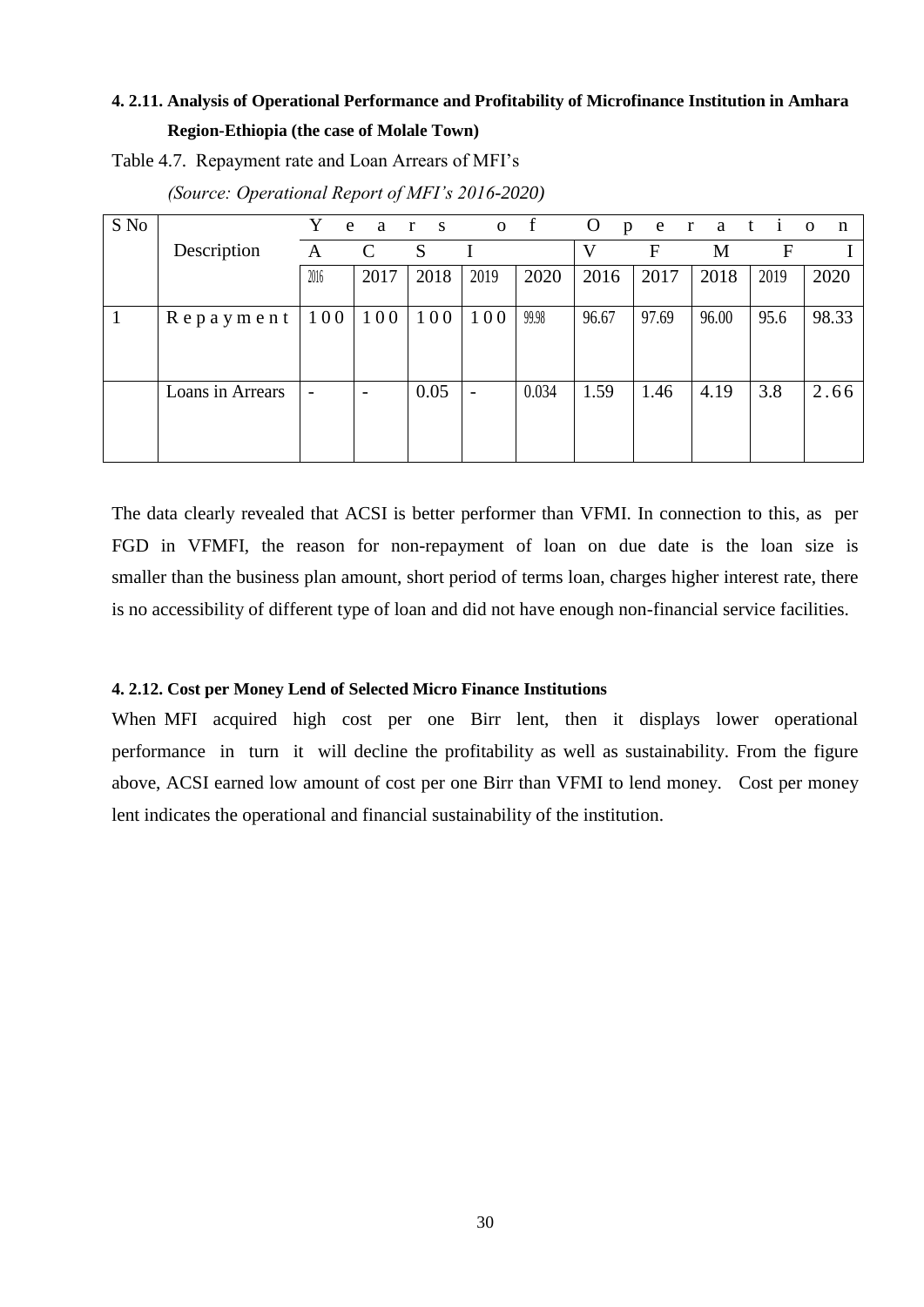#### <span id="page-41-0"></span>**4.2.13. Hypothesis Testing (sig)**

| $\mathbf C$ | $\mathbf{e}$<br>$\Omega$ | f | f         | $i^-$                            | $\mathbf{c}$ | $\mathbf{i}$   | $\mathbf{e}$                     | $\mathbf n$ | $\mathbf{t}$<br>S |            |   |              | a |
|-------------|--------------------------|---|-----------|----------------------------------|--------------|----------------|----------------------------------|-------------|-------------------|------------|---|--------------|---|
| M           | d<br>$\bf{0}$            | e |           | Unstandardized                   |              | Standardized   |                                  |             |                   | t          | S | $\mathbf{1}$ | g |
|             |                          |   |           | Coefficients                     |              | Coefficients   |                                  |             |                   |            |   |              |   |
|             |                          |   | B         |                                  |              | Std. Error     |                                  | Beta        |                   |            |   |              |   |
| 1           | Constant                 |   |           | 2.483                            |              | .300           |                                  |             | 8.279             |            |   | 000          |   |
|             | institutional factors    |   | $\cdot$ 1 | 2<br>$\overline{4}$              |              | . 056          |                                  | .143        | 2.471             |            |   | . 0 1 3      |   |
|             | Cliental factors         |   |           | . 095                            |              | . 047          |                                  | .114        | 2.040             |            |   | . 043        |   |
|             | <b>Economic factors</b>  |   |           | $\overline{1}$<br>$\overline{1}$ | 9            | $-.057$        |                                  | $-.118$     | 2.091             |            |   | . 038        |   |
|             | Legislative and          |   |           | $-.036$                          |              | $\overline{0}$ | 5 <sup>5</sup><br>$\overline{0}$ | $-.041$     | $-.729$           |            |   | . 3 7 7      |   |
|             | regulatory               |   |           |                                  |              |                |                                  |             |                   |            |   |              |   |
| D<br>a.     | ependent                 |   |           | Variable:                        |              |                |                                  | performance |                   | $\sigma$ f |   | M F I        |   |

*Source: Sample Survey, 2019*

The above table demonstrations the prominent strength most of the independent variables to the dependent variable. The hypotheses of this study are linked with the organizational influence of four variables on the Performance of MFI. The test of these hypotheses guides to reach the object of this study.

#### **Testing H1**

From the table displayed, the result showed that there is a significant negative relationship between Economical factor and Performance of MFI with (Beta=  $-.118$ ) and (p=.038 < 05). The result of this study rejects H3. This mean Economical factor added to Performance of MFI. The study found that Economical factor is directly influence performance of microfinance institution.

#### **Testing H2**

In table, the result presents that there is a significant positive relationship between institutional factor and Performance of microfinance institutions with (Beta=.143) and  $(p=.013<.05)$ . This implies that the institutional factor is most significant determinants subsidizing Performance of MFI. Therefore, the result of the study rejects H1. Clearly, the institutional factor is influencing the Performance of MFI.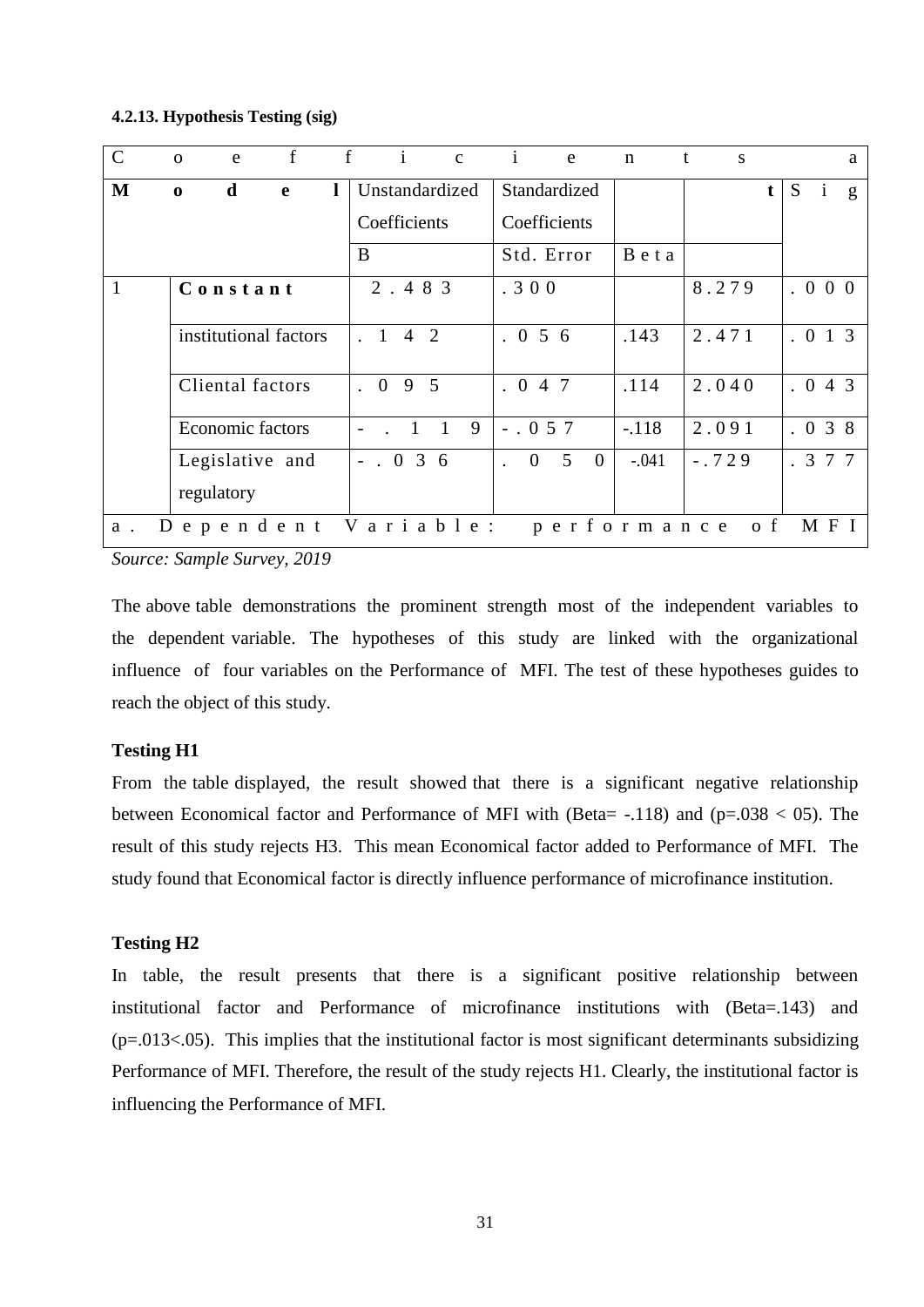#### **Testing H3**

From the table displayed, the result indicates that there is a significant positive relationship between Capital structure and Performance of MFI with (Beta=.114) and ( $p=.043< .05$ ) these results of the study reject H2. It means that a Clientele factor has significant relationship with the Performance of MFI. The study found that Clientele factor is directly influence the Performance of MFI.

#### **Testing H4**

As it is indicated in the above table, the result confirms that there is an insignificant relationship between the Legislative and regulatory framework and performance of MFI with (Beta=-.041) and (p=.377>05). This is also clear that legislative and regulatory framework has not been influenced performance of MFI. The results of the study accept H4. The data that Legislative and regulatory framework is not an essential influential key factor for achieving the performance of MFI.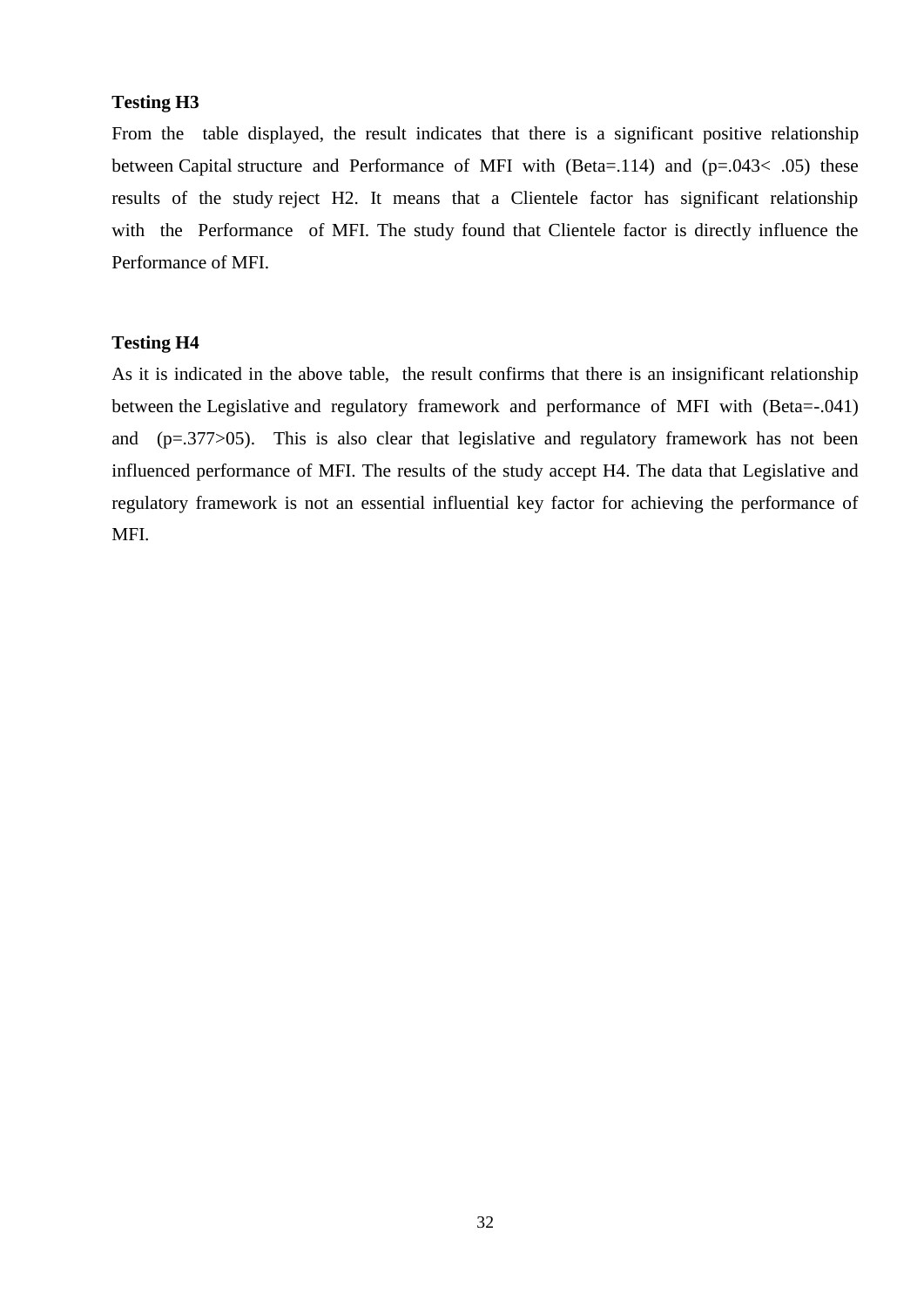#### <span id="page-43-0"></span>**CHAPTER FIVE**

# <span id="page-43-2"></span><span id="page-43-1"></span>**5. SUMMARY OF FINDINGS, CONCLUSION AND RECOMMENDATION 5.1 SUMMARY OF FINDINGS**

All the data analysis and the detailed discussions made in the receding parts of this study are means to lead the researcher to possible conclusion and recommendation. So that the study of this paper an attempt has been made to find out or investigate the main factors affect profitability of the microfinance. According to the finding the following conclusion has been made based on the overall interpretation and data analysis:

- $\triangleright$  Low customer satisfaction and customer handling, lack of competitive less, efficiency and time management habit in providing micro financing service for customer due to lack of well trained, skilled and professional employees with compared to private bank.
- $\triangleright$  Financing structure showed a positive coefficient which is in line with prior expectation with ROA and also the variable was statistically significant indicating that as the Amara saving and credit institution hold high quality asset, even though the source of all of their asset were donation and borrowing their profitability will increased as per this researcher.
- $\triangleright$  Operating efficiency measured in terms of operating expense to average loan portfolio, revealed a negative coefficient and statistically insignificant result, it is not as it was expected. The result indicates that the Higher the cost, the lower the profitability of Amara saving and credit institution. The coefficient was indicating the real evidence for Amara saving and credit institution which are less efficient in managing their expenses and operating costs.
- $\triangleright$  Age of MFIs was used to check whether the learning effect can determine profitability of Amara saving and credit institutions. The result showed a positive coefficient and statistical significant; indicating that the more MFIs become mature, the higher their profitability, so that as age going longer the profitability of Amara saving and credit institution will increase.
- $\triangleright$  Lack profitability of microfinance because of if term large amount of deposited account, little number of loan advance existence of high credit interest, and existence of large amount of saving of credit interest.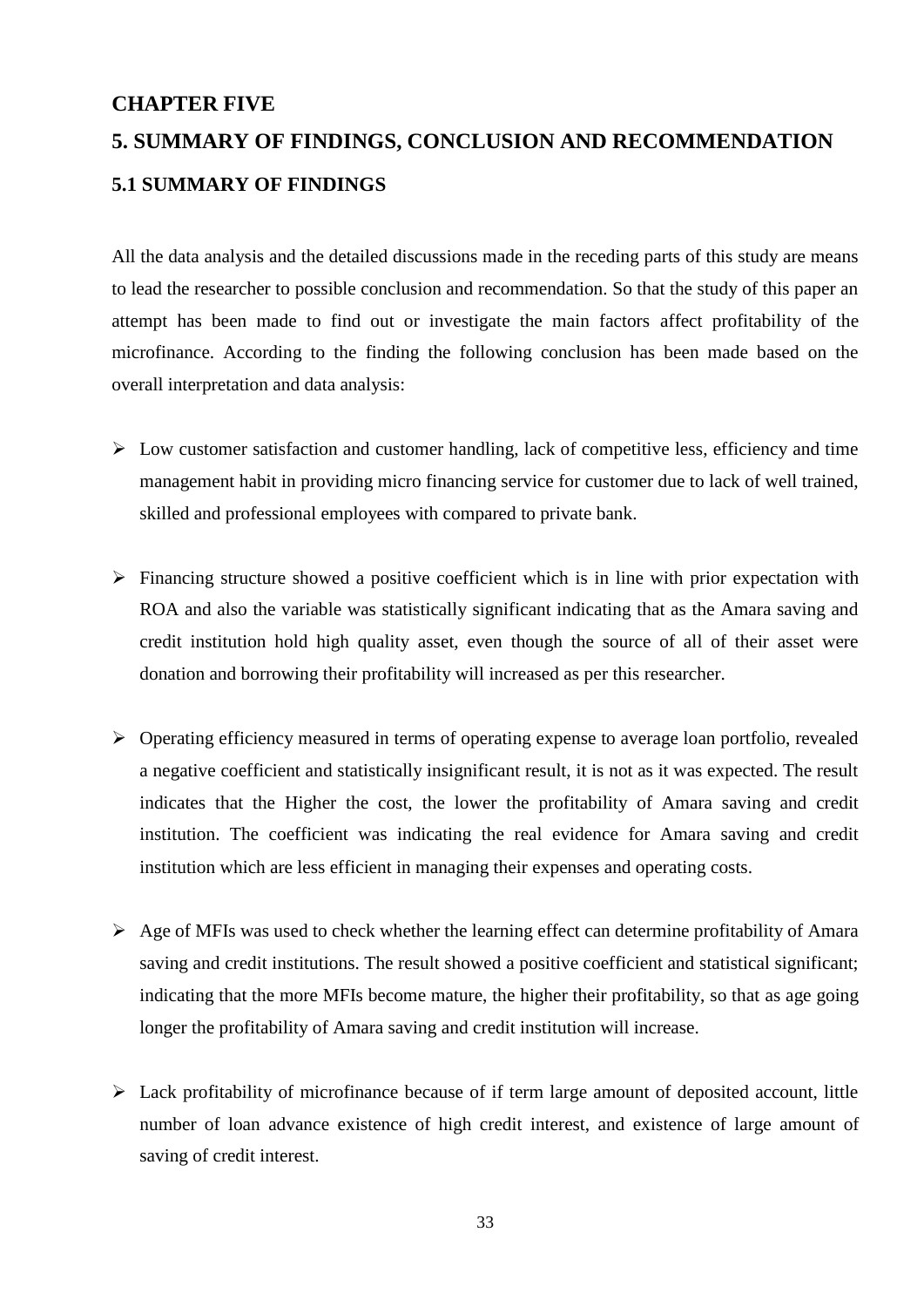- $\triangleright$  Microfinance play a great role for the customer personal life and business activities by giving awareness about the service provided by microfinance and by saving their many to prevent them from unexpected dangerous and robbery.
- $\triangleright$  Microfinance also provides credit service which enables the customer to participate in different investment and this indirectly leader to reduce unemployment in the country opening job for job seekers.
- $\triangleright$  Lack of participative of microfinance on investment due to the newly established in recent year and due to their financial status, even though all bank is not participate on investment, most of the microfinance participate on investment and maximize their profit this indirectly leads/help to increase economy of the country.
- $\triangleright$  Lack of asset utilization and capitalization because microfinance expect that as asset utilization and capitalization increase as their also increase as their also increase of expenditure or cost.
- $\triangleright$  Low participation of customer to ask microfinance for loan advance or to borrowing many from microfinance because of, lack of awareness about borrowing system of the microfinance, fear of failure to repay the loan on the duet data, under valuation of collateral securities by the microfinance if the borrower of security and fixed prescription of acceptable collateral by the microfinance the customer participation to borrow was reduced.

#### <span id="page-44-0"></span>**5.2. Conclusion**

Based on the findings the following conclusions were drawn: Currently, Ethiopia is following microfinance institutions to use one of the poverty alleviation instruments. The performance of Microfinance institution in Molale Town, Amhara credit and saving institution(ACSI). The finding about institutional factors such as absence of well-organized office ,training and growth of experience of employees, training and consultancy for borrowers, weak monitoring ,controlling and support system, inadequate loan capital ,lack of use of technology.

Hence the institution needs to work on awareness creation on cash management and enforcing the repayment through close monitoring and supervisions. Financial services were accessible for the majority of poor communities" .But the institution services not accessible for the poorest of the poor communities in the study area. The institution delivers financial services such as loans and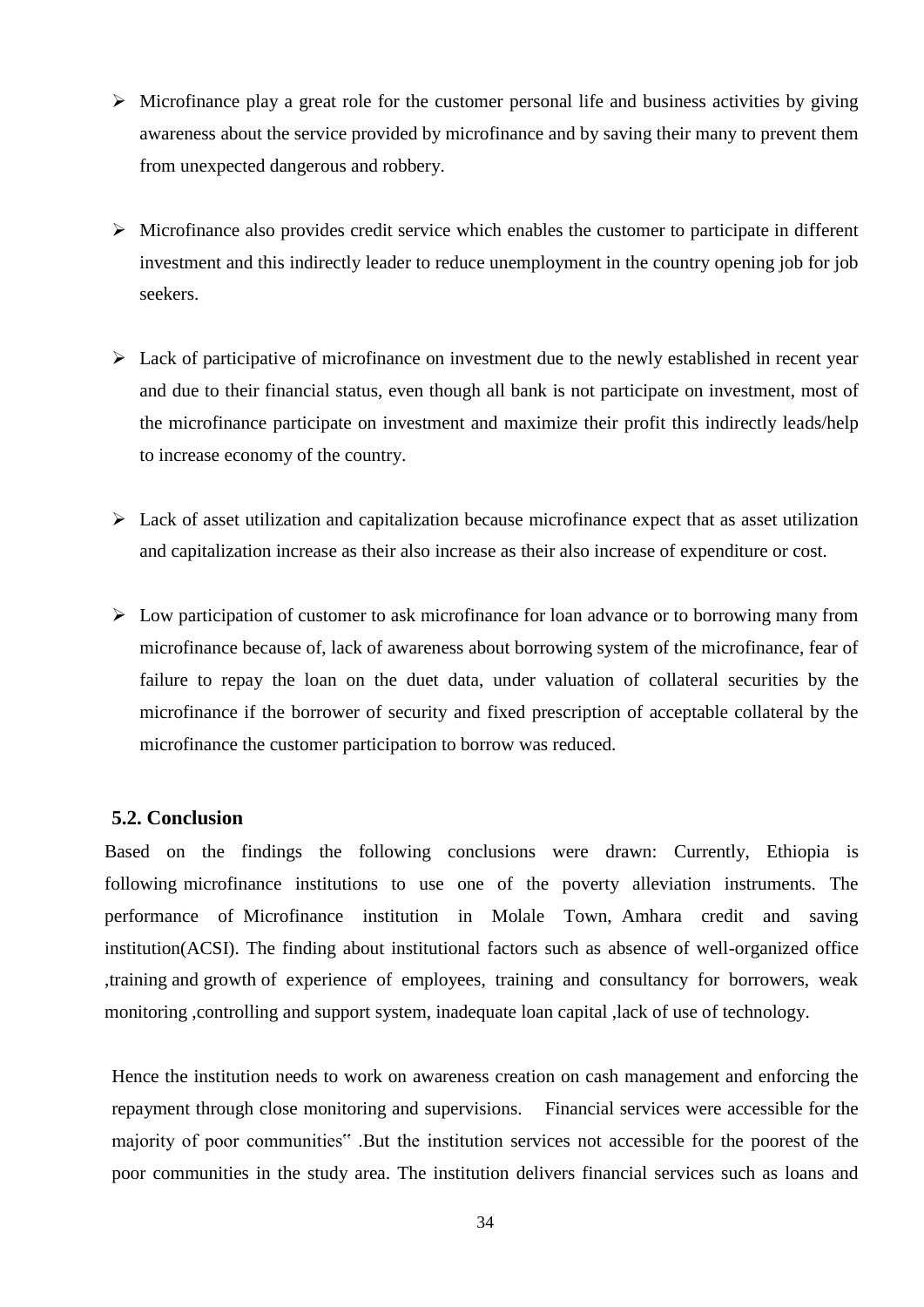savings but not insurance, money transfer and others. Instability Economic level of the country also had negative effects on the MFI's performance and living standard of the community.

#### <span id="page-45-0"></span>**5.3. Recommendation**

.

Financing structure and age are key factors affecting the profitability of Amara saving and credit institution in Molale Town. The management may need to develop good lending and borrowing policy and also try to manage challenges from past experiences, as we can see from this research the main source of micro finance institution asset is donation that means the saving and credit institution do not measure their effectiveness of their operation so that the management may need to operate by borrowing fund and membership contribution to increase profit that help the MFIs to come out from being dependent on donated funds.

In order to give the solution for the problem raised knowing of the cause of problem is required, the researcher suggest the following recommendation.

- $\triangleright$  To alleviate the problem related to the employees competiveness efficiency and time management habit increasing the micro financing services within a short period of time and to improve the customer handling technique of employee, the microfinance has to training to the employees and upgrade the level of employees competencies.
- $\triangleright$  It is advisable to introduce new technology, providing best financing products and service to maximize microfinance profitability.
- $\triangleright$  It is better to develop the habit of microfinance in the society and increase the awareness of the customer to reduce the problem related to large number of deposit and small amount of loan advance and also by improving the loan policies the microfinance would be helpful for increasing the number of loan and advance services user with a view to overcome difficulties.
- $\triangleright$  The microfinance should have to participate on investment by improving his financial statues and also should have to participate on asset utilization by controlling every activity of the microfinance system and up grading the capacity of worker. Some measures suggested on credit service were.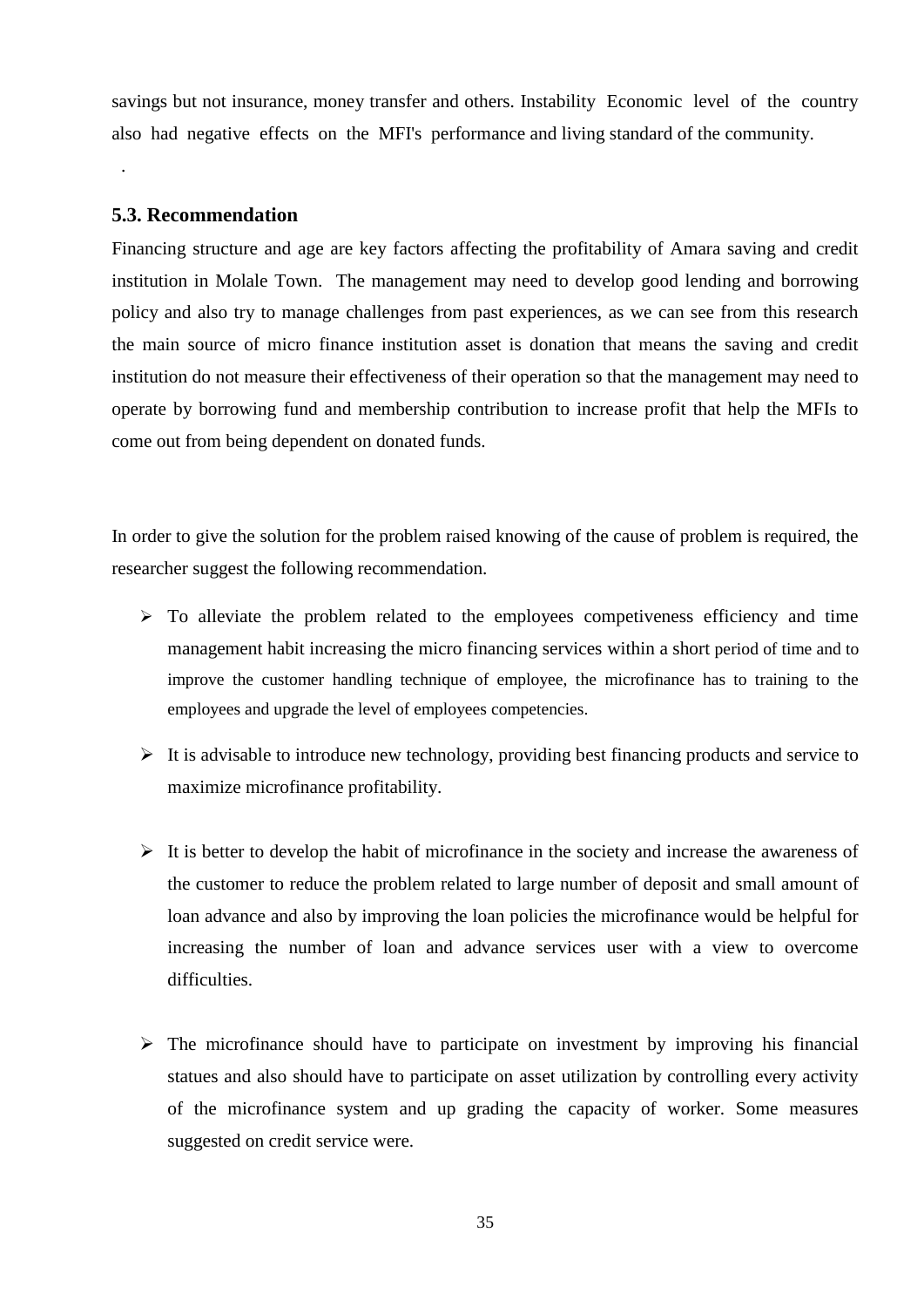- $\triangleright$  The customer must able to produce acceptable evidence for verification of value of asset offered as security.
- $\triangleright$  Microfinance should maintain technical staff required valuation of assets to avoid complaints raised against be determined with reference of the earning capacity of the customers and by arranging the first installment after a reasonable time gap enable the borrower to establish his position and strength his repaying capacity.
- $\triangleright$  Developing the habit of micro financing and up grading the awareness of the customer and the society by giving training.
- $\triangleright$  The microfinance should take character and technical ability of the borrower, the prospective of the business or activities the nature and quality of good producer.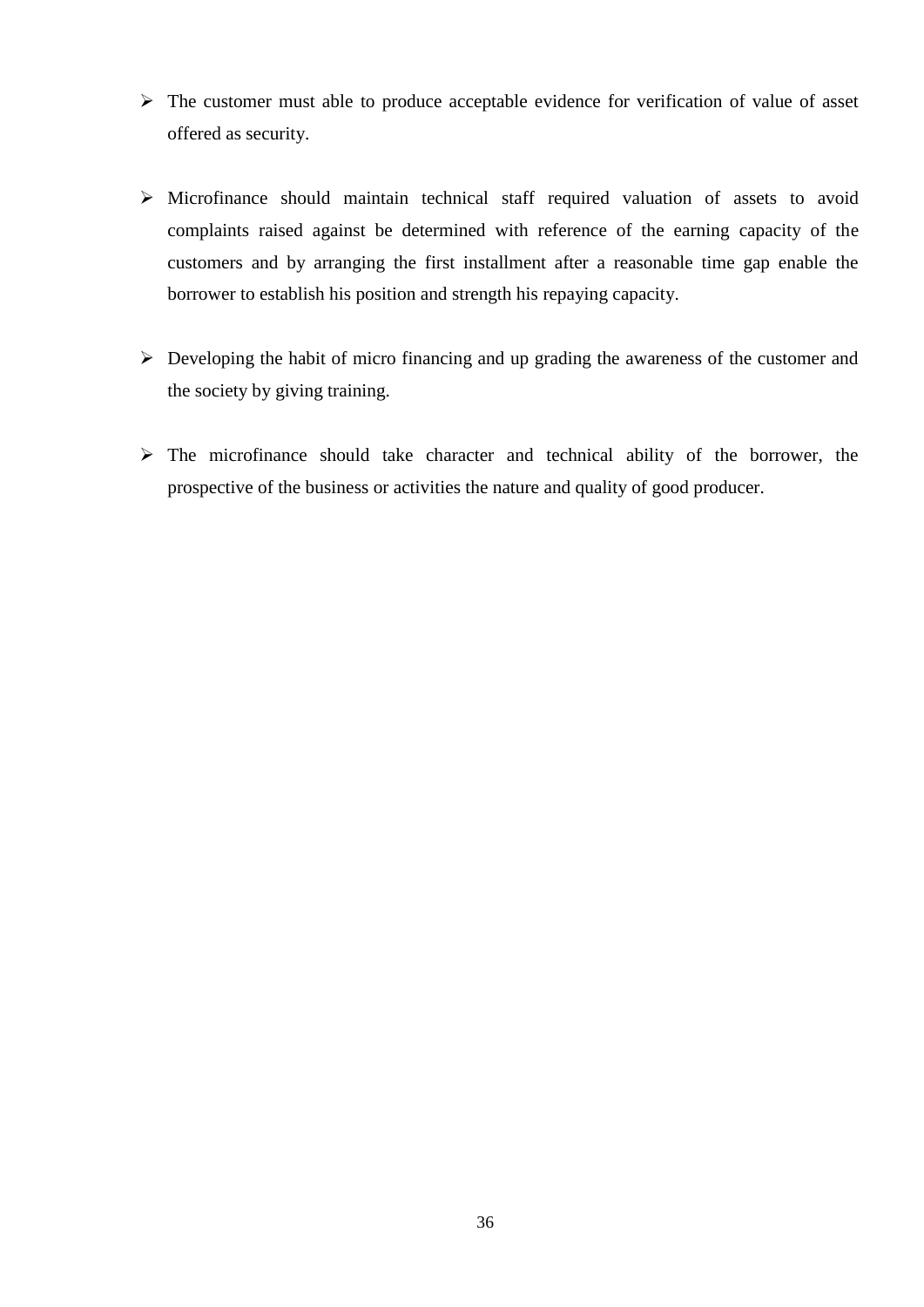#### <span id="page-47-0"></span>**REFERENCES**

Alemayehu Yirsaw 2008, "The performance of Microfinance institutions in Ethiopia", MSc Thesis, Addis Ababa University, Addis Ababa, Ethiopia.

Amdemikael Abera (2012), "Factors affecting profitability: An empirical study on Ethiopian Banking Industry", MSc thesis, Addis Ababa University.

- Ayayi A (2009), "Microfinance: Debt or Equity? What are the Implications for Profitability? And Social Welfare", Global Economic and Finance Journal, Vol. 2, No.2 PP64-80
- Birhkanu K.B., (2007), "Outreach and Financial Performance Analysis of Microfinance Institutions in Ethiopia", National Bank of Ethiopia Economic Research and Monetary Policy Directorate,
- Brooks, C 2008, Introductory Econometrics for Finance, 2nd edn, Cambridge University, Press, New York
- Creswell, JW 2009, Research design: quantitative, qualitative and mixed methods Approaches, 3rd edn, Sage Publications, California.
- Cull R, Demirgùç-Kunt A and Morduch J 2007, "Financial Performance and Outreach: A Global Analysis of Leading MicroBank", Economic Journal, Vol. 117, pp. 107-133.
- Dieckmann, R., (2007), "Microfinance: An emerging investment opportunity", uniting social Investment and financial returns, Deutsche Bank Research, December 19, 2007.
- Dissanayake (2012), "The Determinants of Operational Self Sufficiency: An Empirical Analysis of Sri Lankan .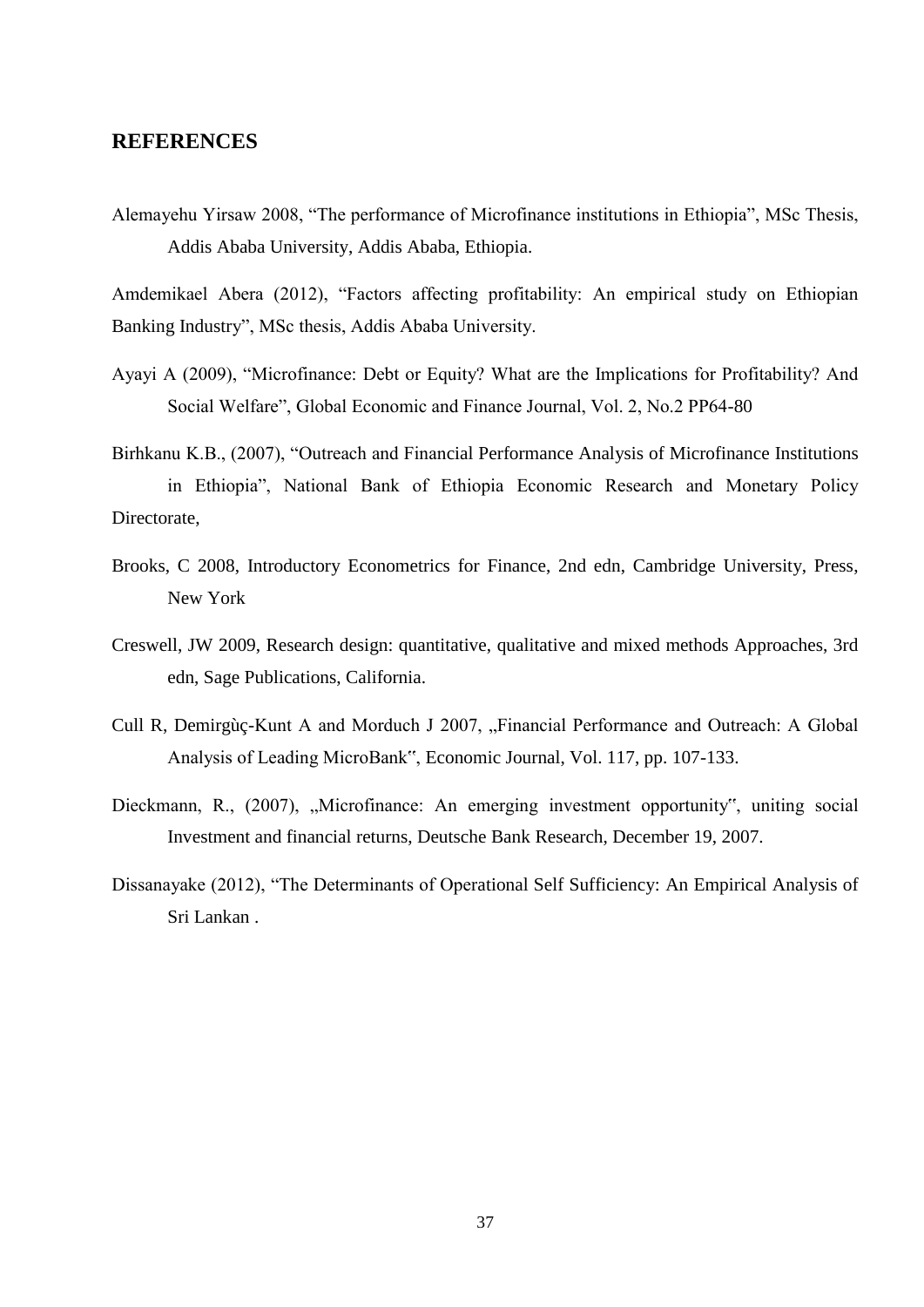#### **APPENDIX**

#### **DEBREBIRHAN UNIVERSITY**

#### **COLLEGE OF BUSINESS AND ECONOMICS**

#### **DEPARTMENT OF MANAGEMENT**

<span id="page-48-0"></span>Questionnaires to be filed by the customers of Amara saving and credit institution in molale town

#### **Dear respondents:**

This questioner is designed to collect information from **assessing factor affecting profitability of Amara saving and credit institution in molale town** from managers, supervisors and employees of the bank. I promise you all data you provide will be kept confidentially and will be used for academic purpose only. I therefore kindly request you to complete this questionnaire genuinely and honest. Please fill the questions provided below. Remark no need writing your name.

#### **PART -1 QUESTIONAIREFOREMPLOYEES**



1.5 For how long have you been working in the micro finance? --------------------------------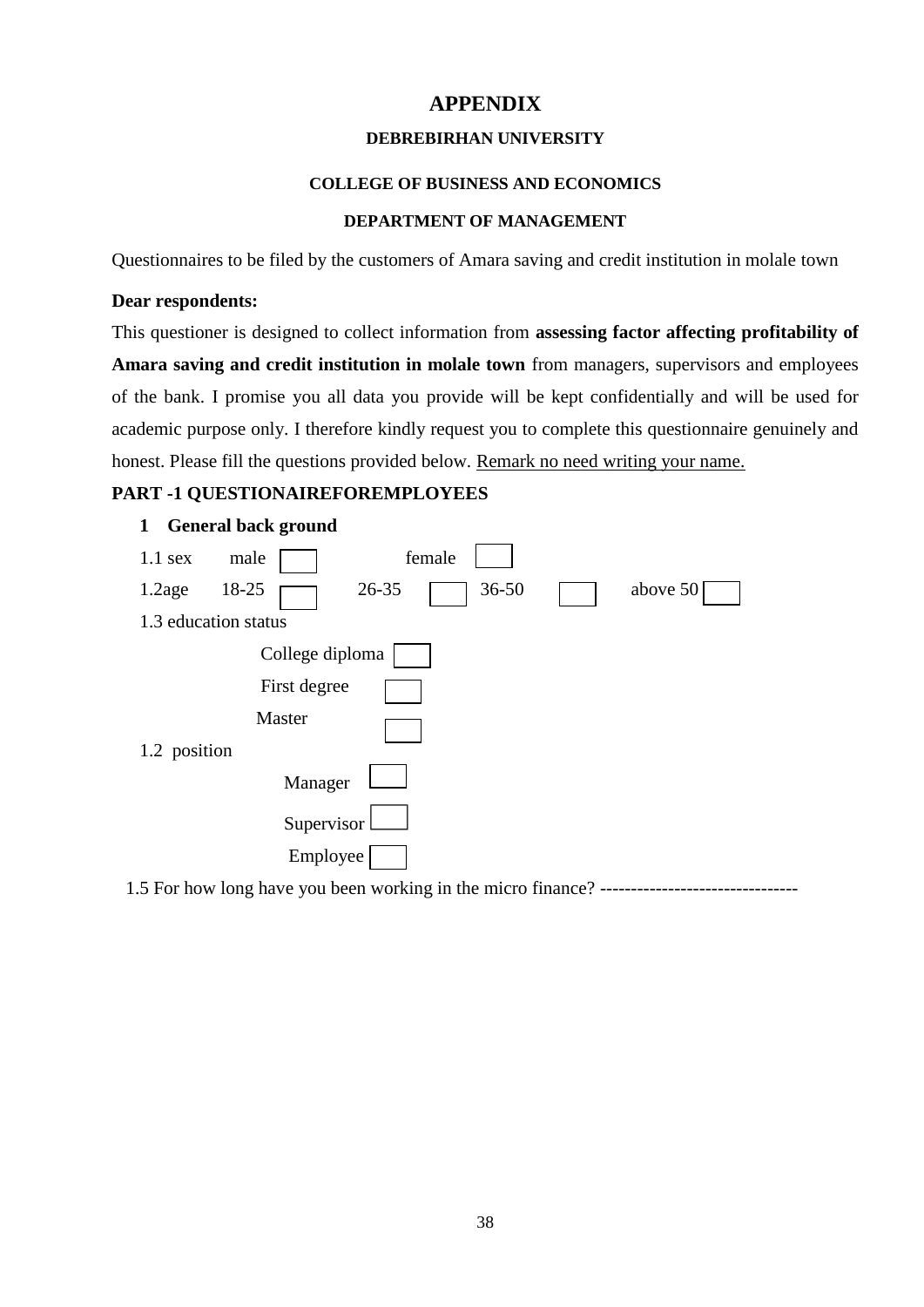#### **PART – 2: Questionnaires about the organization.**

#### **2. Information on market situation and credit benefit.**

2.1. Please list the major products and/or services produced from your business that is financed by the credit/loan from your customer microfinance institution

a/ ----------------------------------------- b/ ----------------------------------------- c/ ------------------------------------------

2.2. How was the demand for your product that you produced and/or service rendered?

1. High 2. Average 3. Low

2.3. What was the trend of profits in the level of your business in the past 5 years?

1. Increased 2. Decreased 3. Stayed the same

2.4. If your response for question 4.3 is increased, what do you think is the reason behind?

1. Sufficient fund 2. Availability of market 3. Quality advantage 4. Favorable price 5. Other (please describe)

2.5. Do you keep accounting records for your activities that you take the loan?

Yes \_\_\_\_\_\_\_\_\_ No \_\_\_\_\_\_\_

#### **3: SUPERVISION, ADVISORY VISITS AND TRAINING.**

3.1 Have you ever been supervised regarding loan utilization by OCSSCO staff?

1. Yes No.

3.2 If yes to question No. 5.1, how many times were you supervised? \_\_\_

1. One 2. Two 3. Three and above

3.3. If yes to question 5.1, was it adequate in your opinion? \_\_\_\_\_

1.Yes No

3.4 Did you get any training before receiving loan? \_\_\_\_\_

1.Yes \_\_\_\_\_\_\_ No \_\_\_\_\_

3.5 If yes, what kind of training was it? \_\_\_\_\_

3.6 What type of service does your organization provide to its customers? -------------------------------

3.7 Is the microfinance is profitable? Yes No

**2.1.** If the answer is NO what is the reason?------------------------------------------------------ What factors affect profitability? ------------------------------------------------------------------------- ------------------------------------------------------------------------------------------------------------------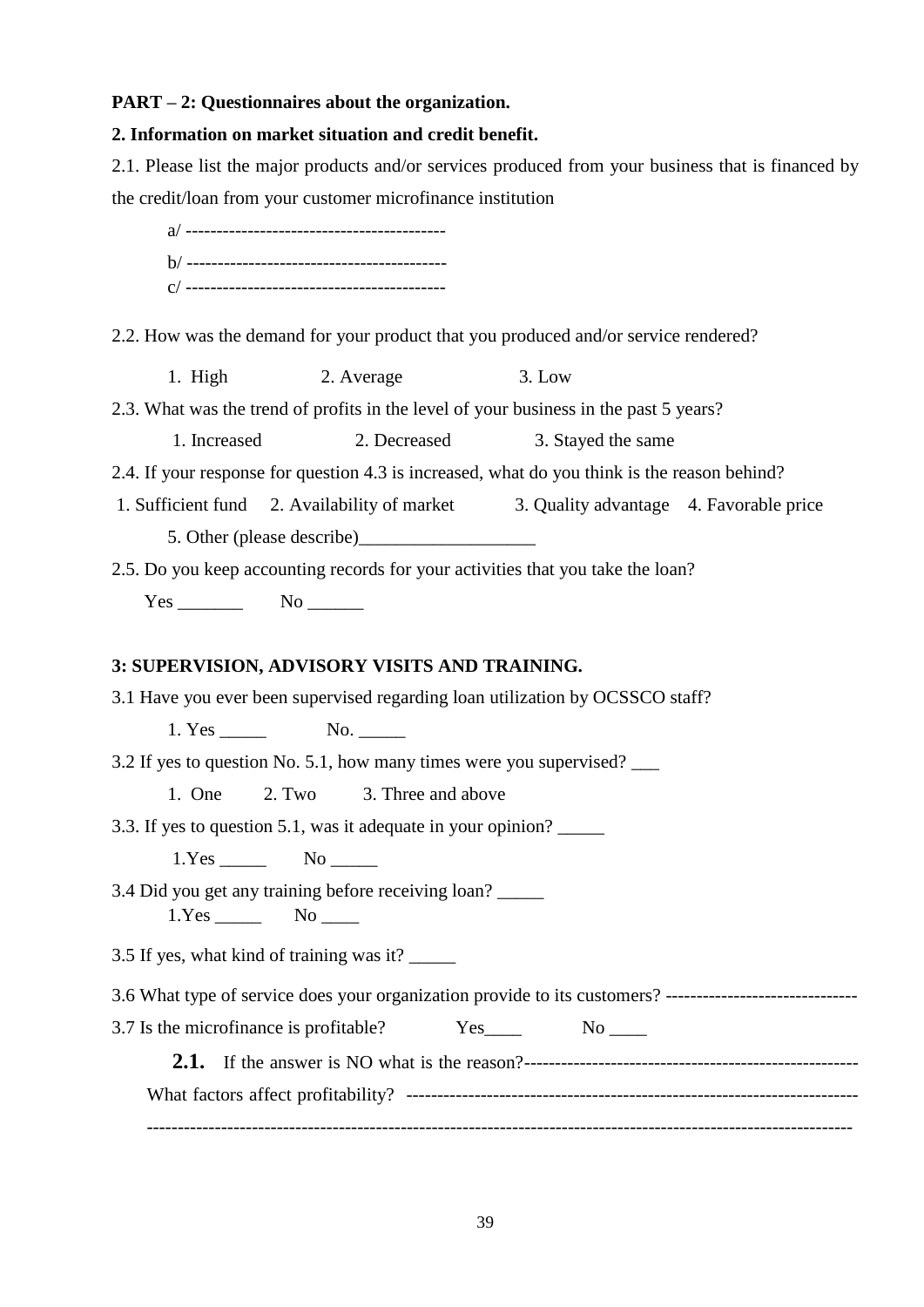3. Which services are more demanded by your customer?

| Fixed deposit<br>Saving deposit                                                                                                                                                          |
|------------------------------------------------------------------------------------------------------------------------------------------------------------------------------------------|
| Demand deposit<br>Time deposit                                                                                                                                                           |
| 3.8 What security or securities are required for advancing loans to customers? --------------------------                                                                                |
| 3.9 What are the methods used by the saving and credit institution to cover its loan? ------------------                                                                                 |
| 3.10 What is the level of competiveness in the market?<br>Medium<br><b>Strong</b><br>Weak<br>3.11 What is the effect of market competition in the profitability of the saving and credit |
| 3.12 Is there any decrease in number of borrowers due to the emergence of new competition?-------                                                                                        |
|                                                                                                                                                                                          |
| 3.14 What is the saving and credit institution strategies to compete with the competitor to maintain                                                                                     |
| 3.15 What are the main problems that the saving and credit institution currently faces? Specify. -----                                                                                   |
| ----------------------------<br>3.16. Is capitalization, asset utilization and professionalism affects the profitability of the saving<br>and credit institution?                        |
|                                                                                                                                                                                          |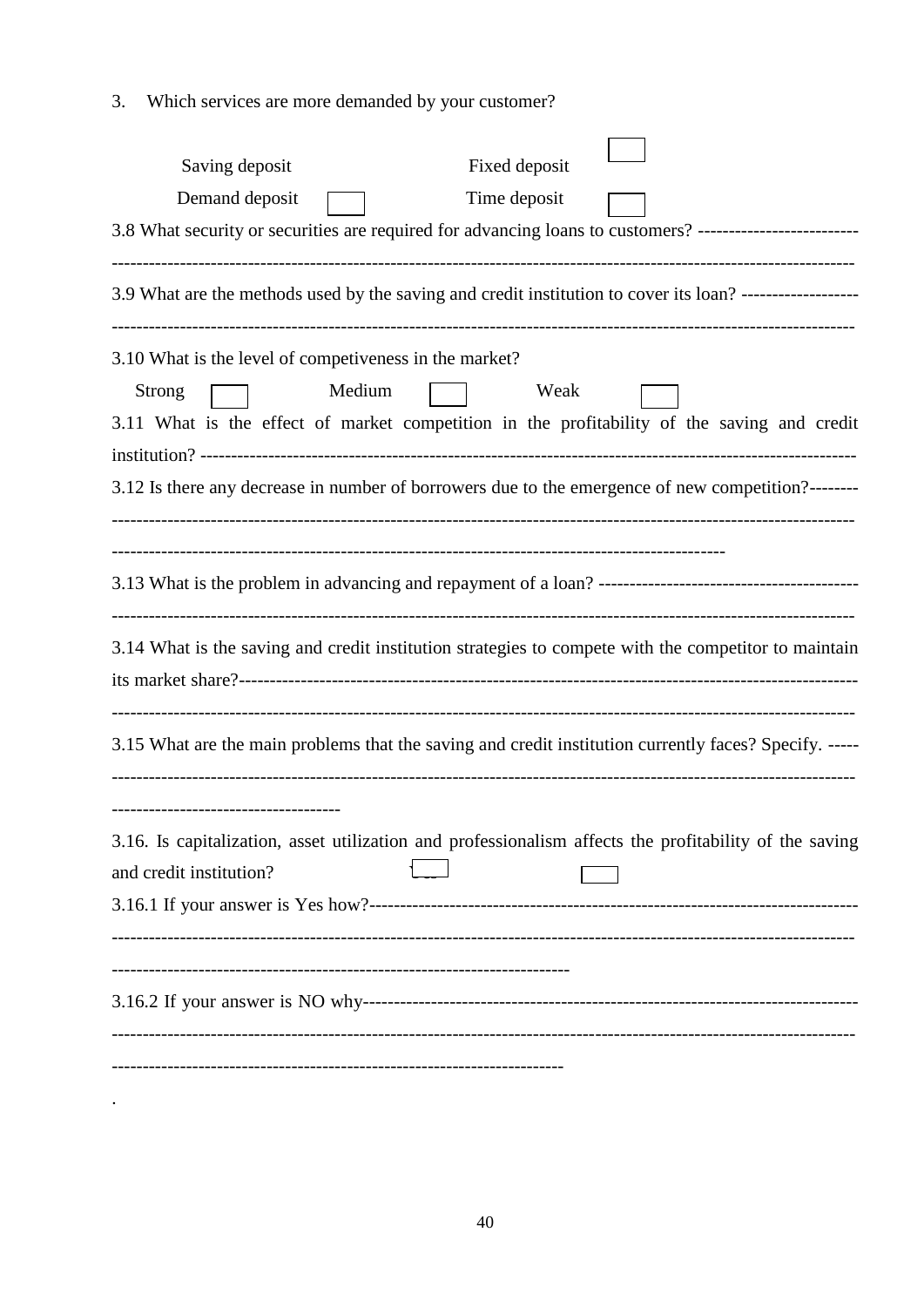### **Part 3- Table 1 Answer about microfinance institution performances in Molale Town based on below criteria's (please use √)**

| 1. Strongly disagree 2. Dis Agree 3. Neutral 4. Agree 5. Strongly agree |  |  |
|-------------------------------------------------------------------------|--|--|
|                                                                         |  |  |

| S.No           | Answer about microfinance institution performances                                                        | $\mathbf{1}$ | $\overline{2}$ | 3 | 4 | 5 |
|----------------|-----------------------------------------------------------------------------------------------------------|--------------|----------------|---|---|---|
|                | Institutional factors<br>$A$ .                                                                            |              |                |   |   |   |
| $\mathbf{1}$   | MFIs created awareness of employees and clients about the varies components of micro finance institutions |              |                |   |   |   |
| $\overline{2}$ | MFIs developed effective and efficient financial service and control system                               |              |                |   |   |   |
| 3              | Information communication technology adopted in the institution                                           |              |                |   |   |   |
| $\overline{4}$ | Employees have adequate skills and Experience to perform their job.                                       |              |                |   |   |   |
| 5              | MFIs provide sufficient training for developed skills and experiences of staffs                           |              |                |   |   |   |
|                | Economic factors<br>$\mathbf{B}$ .                                                                        |              |                |   |   |   |
| $\mathbf{1}$   | MFIs operational cost is appropriate compare from its incomes                                             |              |                |   |   |   |
| $\overline{2}$ | Instability macro-economic creates influence on income of society and MFIs                                |              |                |   |   |   |
| 3              | MFIs acquired upright supports by fund donors                                                             |              |                |   |   |   |
| 4              | MFIs delivered adequate financial loans for all users                                                     |              |                |   |   |   |
| 5              | MFIs based on economic status support the poorest of poo                                                  |              |                |   |   |   |
|                | C. Legislative and regulatory frame work                                                                  |              |                |   |   |   |
| 1              | Tax and other government payments distresses MFIs performance                                             |              |                |   |   |   |
| $\overline{2}$ | Government institutions and officials delivered adequate technical and legal support to MFIs              |              |                |   |   |   |
| $\overline{3}$ | Interest rate ceiling determine by the government created influence on MFIs performance                   |              |                |   |   |   |
| $\overline{4}$ | MFIs borrowing Interest rate is very high not encourage customers to borrow and grow enterprise           |              |                |   |   |   |
| 5              | Government regulatory system influence financial and operating performance on MFIs                        |              |                |   |   |   |
|                | Capital structure<br>$D$ .                                                                                |              |                |   |   |   |